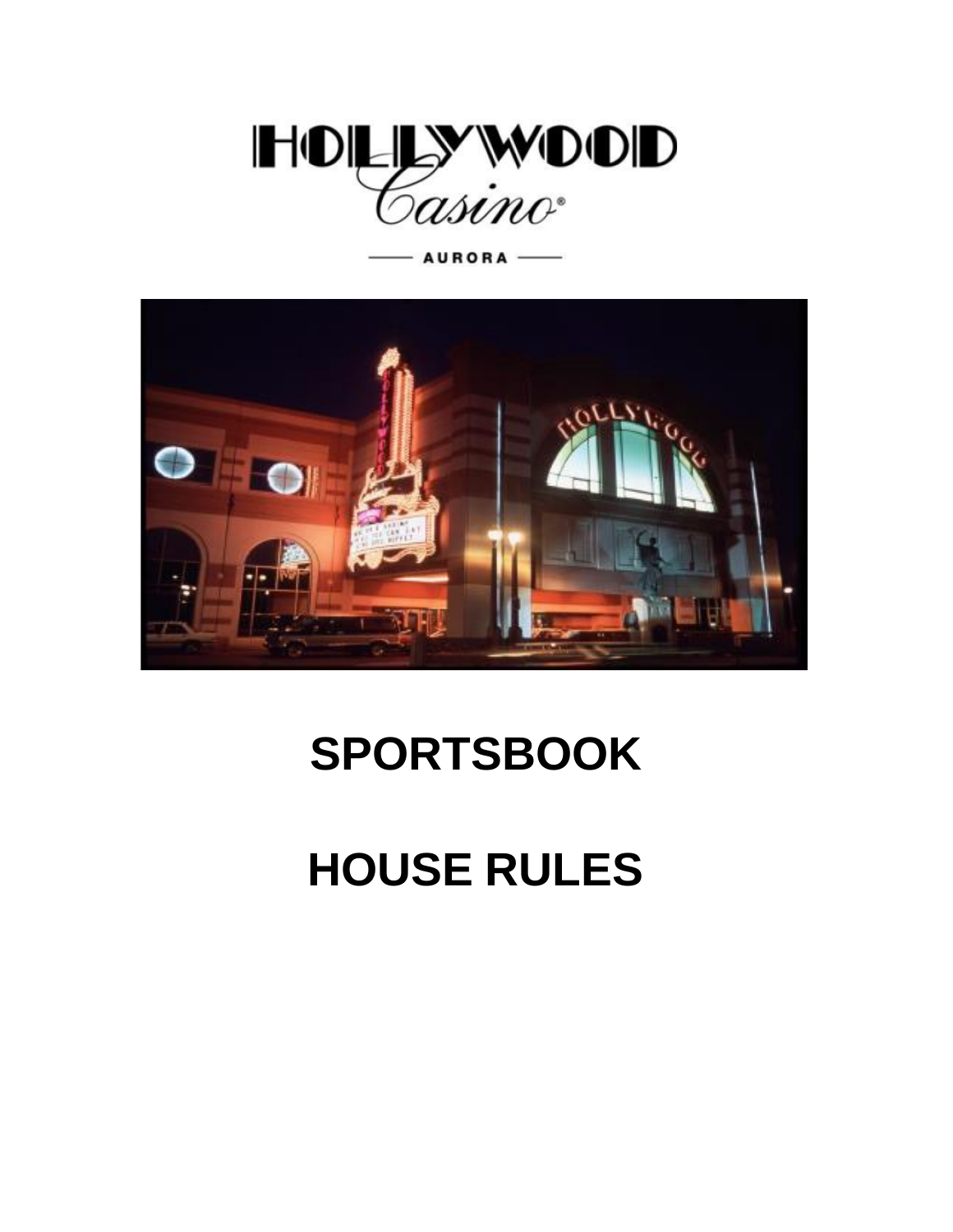

# **A. Conditions of Agreement**

# *1. Introduction*

- 1) This set of House Rules govern the use of the Sportsbook at Hollywood Casino Aurora (the "Operator").
- 2) The use of this Sportsbook is subject to the regulations imposed by the Illinois Gaming Board ("IGB").
- 3) Any dispute relating in any way to the use of this Sportsbook can be made in person in a form provided by the Operator or can be emailed to [SportsBookAurora@pngaming.com](mailto:SportsBookAurora@pngaming.com)[.](mailto:SportsBookAurora@pngaming.com) The Sportsbook will investigate each such complaint and provide a response within ten (10) calendar days. For complaints that cannot be resolved to the satisfaction of the patron related to patron accounts, settlement of wagers, and/or illegal activity, copies of the complaint and operator's response, including all relevant documentation, will be provided to the IGB.
- 4) Patrons can report any allegations of prohibited conduct, criminal behavior, or violations of the Act or Rules via the IGB website at [www.igb.illinois.gov.](http://www.igb.illinois.gov/)
- 5) The Operator reserves the right to make changes to the site, betting limits, payout limits, and offerings.
- 6) The Operator reserves the right to refuse any wager or delete or limit any selection(s) prior to the acceptance of the wagers.
- 7) The Operator may update, amend, edit, and supplement these House Rules at any time.
- 8) With the exception of wagers being made through a BYOD, the use of two-way electronic communication devices while you are placing a wager is prohibited.
- 9) Please check your ticket for accuracy as all tickets go as written after you leave the wagering counter. With the exception of voided wagers containing erroneous terms as described below, once a wager is accepted by both parties, tickets will not be altered or voided except in accordance with these House Rules, at the discretion of the Operator, and with the approval of both parties.
- 10) The Operator is not responsible for lost, stolen, altered, or unreadable tickets. For all honored lost or stolen tickets, once the rightful owner of a winning ticket has been determined, if possible, payment will be made as soon as possible. For all lost, stolen, or unreadable tickets where the rightful owner cannot be immediately determined, the waiting period for honored claims will be one year after the date of the event.
- 11) Expiration of any winning ticket will be one year after the date of the event.
- 12) Patrons can fund wagers using cash, vouchers, winning tickets or, when applicable, promotional funds.
- 13) Winning tickets can be redeemed at the Sportsbook during operational hours, at the casino cage during the hours the Sportsbook is closed, or via mail as described below. Winning tickets can also be redeemed for a voucher at the self-service kiosks, which can be cashed at the Sportsbook during operations hours or casino cage. Vouchers will be issued for winning ticket redemptions at the selfservice kiosks. U.S. currency will be issued for winning ticket redemptions at the Sportsbook and at the casino cage. Patrons may request a check for all redemptions of \$1,000 or greater, which will be issued at the casino cage.
- 14) Winning tickets may be mailed in for redemption to the address below. See the reverse side of the wagering ticket for mail-in collection instructions and address. If a self-addressed envelope is not included, a processing fee may be charged.

Hollywood Casino Aurora Sportsbook

- 49 W. Galena Blvd.
- Aurora, Illinois 60506
- 15) The following persons are prohibited from placing wagers at the Operator's Sportsbook:
	- The Operator or IGB Self-Excluded Patrons (for information regarding the IGB Voluntary Statewide Self-Exclusion Program, please contact Security or visit www.igb.illinois.gov.)
	- Operator banned patron.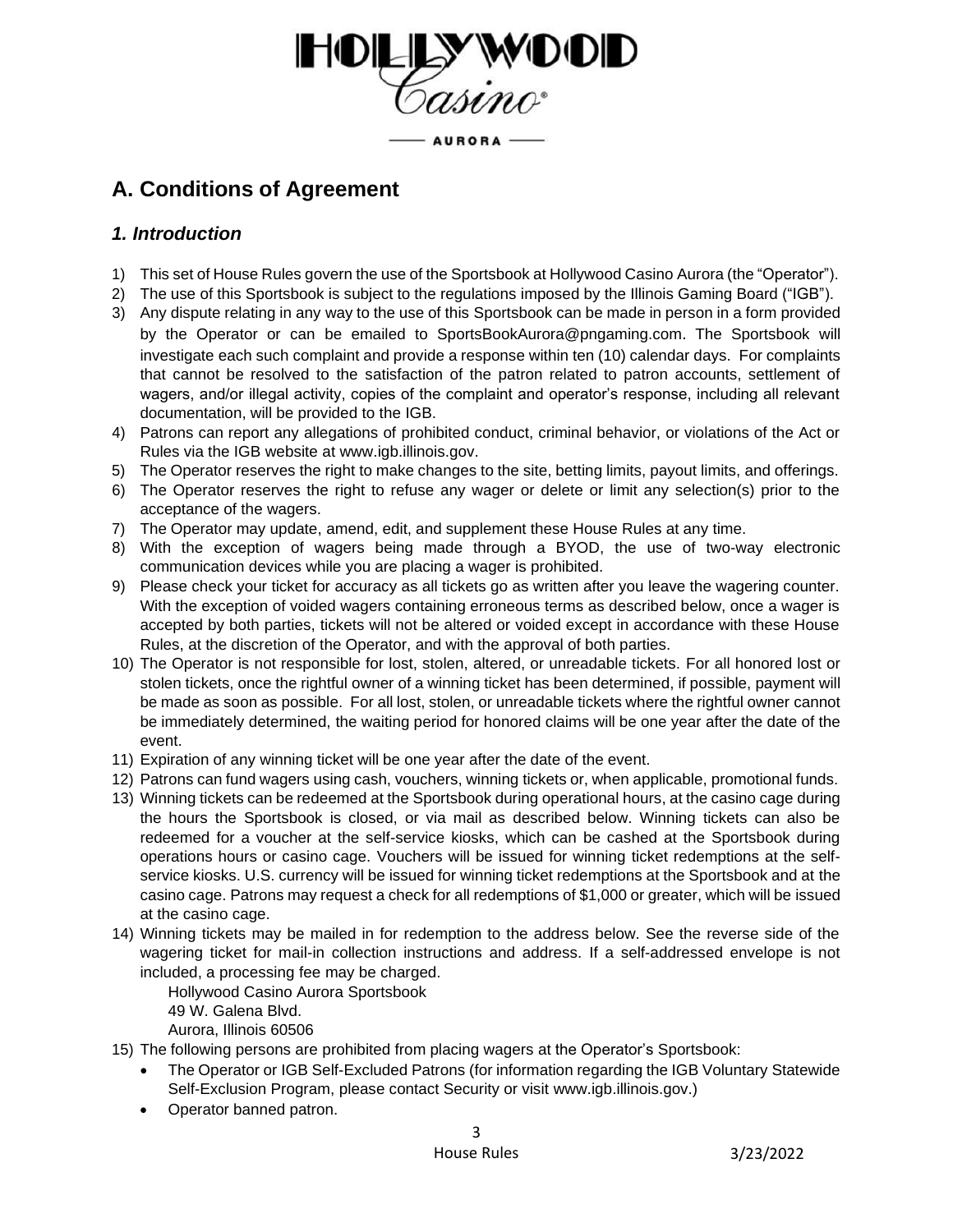

- Operator key person or employee, or their spouse, parent, child, or household member.
- Anyone under the age of 21.
- Athlete, competitor, referee, official, coach, manager, medical professional or athletic trainer or employee or contractor of a team or athletic organization who has access to nonpublic information concerning an athlete or team may engage in sports wagering on an event or the performance of an individual in an event in which the person is participating or otherwise has access to nonpublic or exclusive information.
- 16) Any reference in these House Rules to words/objects that appear in singular also applies to plural. References to gender are non-binding and to be treated for information purposes only.
- 17) Odds and prices displayed on odds sheets may change, and wagers may be accepted at other than the posted odds. Patrons are encouraged to inquire with a ticket writer as to the current price or odds offered and to also check their ticket(s) prior to leaving the window or self-service kiosk.
- 18) Wagers are not transferrable between patrons.
- 19) Wagers on events that are cancelled, postponed or rescheduled to a different date prior to completion of the sports event will be cancelled and refunded.

## *2. Definitions*

- 1) "Error" is a mistake, misprint, misinterpretation, mishearing, misreading, mistranslation, spelling mistake, technical hazard, registration error, transaction error, manifest error, force majeure and/or similar. Examples of errors include, but are not limited to:
	- bets accepted during technical problems that would otherwise not have been accepted;
	- bets placed on events/offers that have already been started or decided;
	- bets on markets containing incorrect participants;
	- bets placed at odds that are materially different from those available in the general market at the time the bet was placed;
	- bets offered at odds which reflect an incorrect score situation; or,
	- odds being clearly incorrect given the chance of the event occurring at the time the bet was placed.
- 2) "Influence Betting" is an act, prohibited by the Operator, where a patron, or parties acting in association with a patron, can influence the outcome of a match or an event - directly or indirectly.
- 3) "Syndicate Betting" is an act, prohibited by the Operator, where patrons act together to place a series of bets on the same event or competition. Where there is evidence of patrons acting together in this manner, the Operator reserves the right to make the relevant bets void and/or withhold payment of returns pending the outcome of subsequent investigations.

## *3. Bet Acceptance*

- 1) Unless accepted in Error, once accepted, a bet will remain valid and cannot be withdrawn. It is the responsibility of the patron to ensure details of the bets placed are correct. Under no circumstance will the Operator accept any responsibility for any mistakes (perceived and actual), deriving from either Errors or any other reason, such as but not limited to, incorrect listing of the odds/betting objects.
- 2) No winning wager will be paid without the patron copy of the wagering ticket, except for lost, stolen or unreadable tickets which will be honored as stated below.
- 3) Operator is not responsible for lost, stolen, altered or unreadable tickets. For all honored lost or stolen tickets, once the rightful owner of a winning ticket has been determined, if possible, payment will be made as soon as possible. For all lost, stolen or unreadable tickets where the rightful owner cannot be immediately determined the waiting period for honored claims will be one year after the date of the event.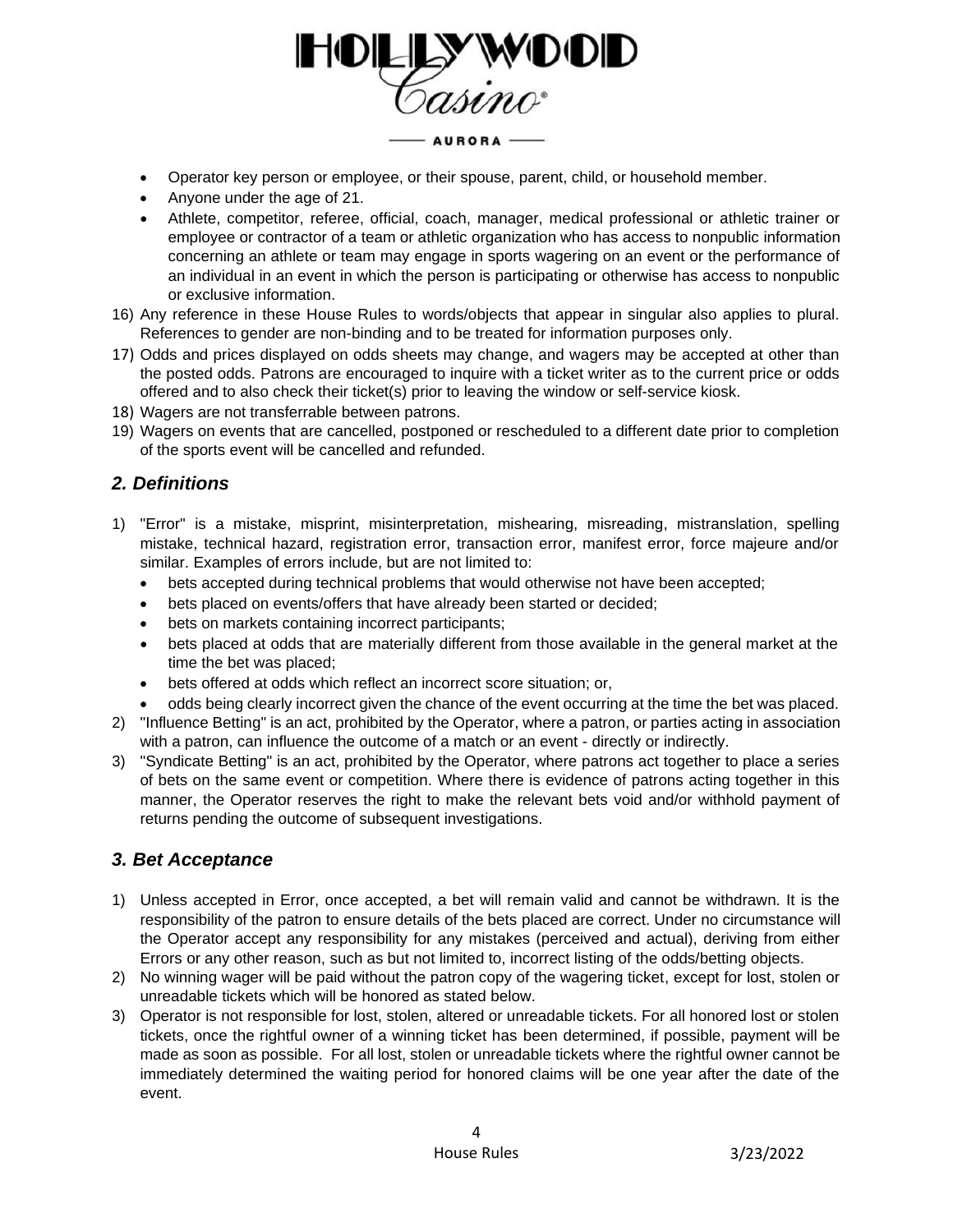

4) Should a dispute arise about the acceptance (or lack thereof) of any transaction, the transaction log database will be the ultimate authority in deciding such matters.

# *4. Betting and Payout Limitations*

- 1) The Operator reserves the right to limit the net payout (the payout after the stake has been deducted) on any bet or combination of bets by one patron by reducing the amount the patron is permitted to place on the wager. This limit may be lower depending on the specific sport, league, and type of bet offer. For further information, it is recommended to consult the Sport Specific Limits in the House Rules.
- 2) All bet selections are subject to pre-imposed limits set solely at the Operator's discretion which may be lower than the limits mentioned in these House Rules. Should this limit be reached, the patron has the right to ask for it to be exceeded by means of a request effected through the Operator's Sportsbook. The Operator reserves the right to accept (fully or partially) or reject the said request without any prior notice and further explanation.
- 3) The Operator reserves the right to decline, solely at its own discretion, all, or part of, any bet requested. This includes the possibility that a "System bet" as defined herein is not accepted in full, either in terms of stakes or combinations included in said "System bet".
- 4) All bets placed through any the Operator's Sportsbook, also including bets requesting manual approval, may be subject to a time delay prior to acceptance, the length of which may vary. Such delay is to be determined by the Operator at its sole discretion.
- 5) The Operator reserves the right to withhold payment and/or to declare bets void on an event (or series of events), if there is sufficient evidence that any of the following has occurred:
	- a. the integrity of the event has been called into question;
	- b. the price(s) or pool has been manipulated;
	- c. Match-rigging has taken place, or the match is under investigation for such.

Evidence of the above may be based on the size, volume or pattern of bets placed with the Operator across any or all of its betting channels, as well as information received from other betting providers or officially recognized organizations.

- 6) All odds offered are subject to variation. Such fluctuation is determined solely at the Operator's discretion. Bets are accepted only at the odds available in the betting grid at the time the bet was accepted by the Operator, irrespective of any other claim or previous publication present on the website or any other media detailing otherwise.
- 7) All payout calculations when settling bets will be done based on decimal odds, irrespective of any other format displayed/chosen at time of bet placement,

# *5. Voided or Cancelled Wagers*

# **Voided Wagers**

- 1) Voided wagers will be settled at odds of 1 to 1.
- 2) Wagers may be voided, partially or fully, if the bet was:
- 3) Made by a patron prohibited from wagering;
- 4) Offered or accepted due to a human error;
- 5) Placed while the Sportsbook was encountering technical problems, that would cause the bet to otherwise not be accepted;
- 6) Unreadable due to equipment failure;
- 7) Placed with incorrect odds;
- 8) On an event listed with an incorrect participant(s);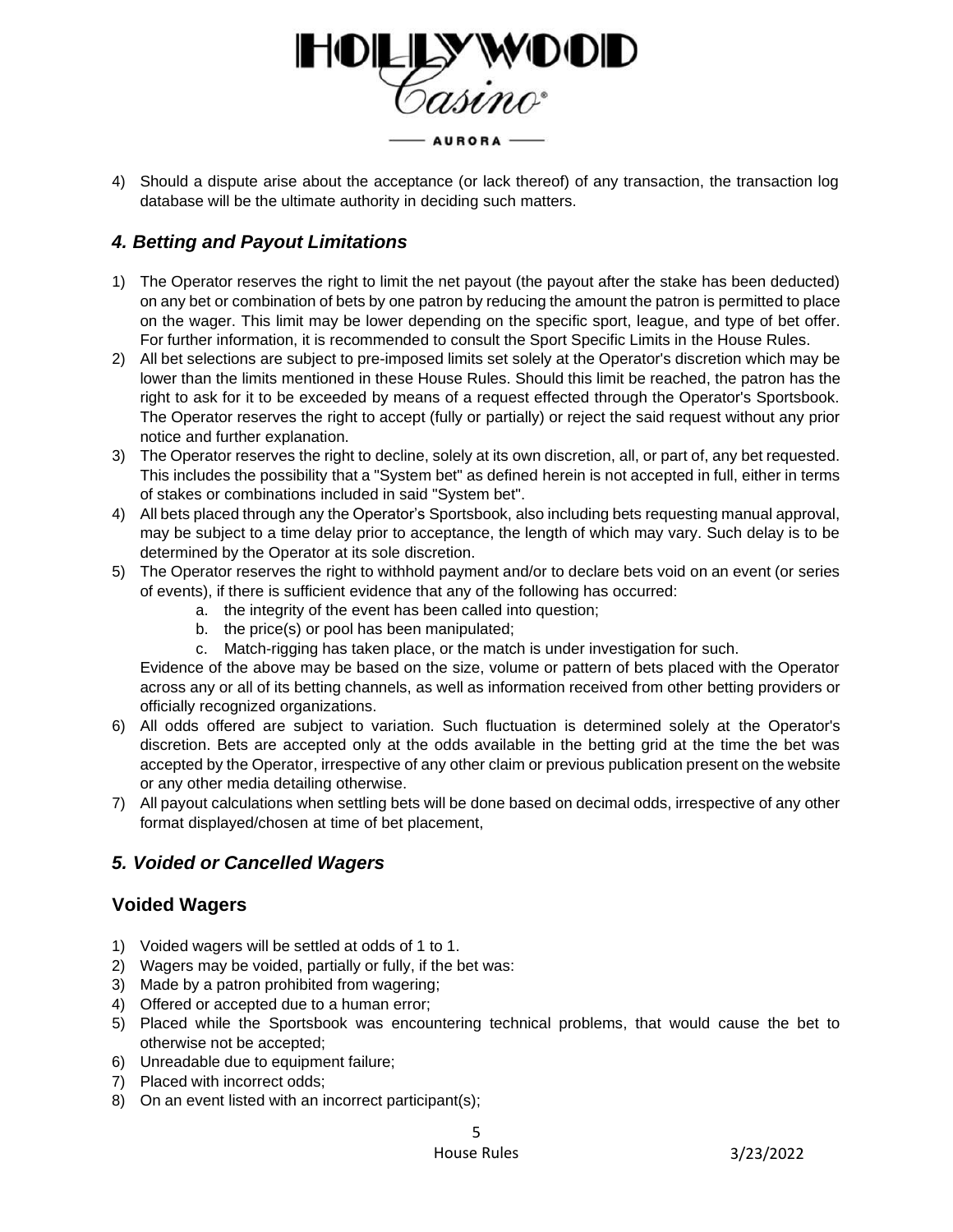

- 9) Pre-match wagers that have been placed after the event has started;
- 10) A Sportsbook Supervisor is required to approve all voided wagers.

# **Cancelled Wagers**

- 1) Cancelled wagers will be settled at odds of 1 to 1.
- 2) Wagers shall be cancelled under the following circumstances:
- 3) Any wager where a sports event that is the subject of the wager is cancelled, or postponed or rescheduled to a different date prior to completion of the sports event;
- 4) Any Tier 1 sports wager in a non-team event when an individual athlete or competitor fails to participate in a sports event and the outcome of the wager is solely based upon that one individual's performance;
	- "Tier 1 sports wager" means a sports wager that is determined solely by the final score or final outcome of the sports event and is placed before the sports event has begun.
- 5) Any Tier 2 sports wager when an individual athlete or competitor fails to participate in a sports event and the outcome of the wager is solely based upon that one individual's performance;
	- "Tier 2 sports wager" means a sports wager that is not a tier 1 sports wager.
- 6) When ordered by the Administrator pursuant to Rule 1900.1170;
- 7) A request to cancel a wager not listed above is approved by the Administrator;
- 8) All cancelled wagers must be redeemed prior to the expiration of the redemption period of the wager.

# *6. Disclaimer and Priority*

- 1. The Operator reserves the right, at its own discretion, to adjust a payout credited to a patron if it is obvious that the payout has been made in Error.
- 2) Any complaints/disagreements towards settlement of any bet offer, should reach the Operator within 7 days of the initial settlement to require a full investigation. All other complaints will only be considered if indisputable evidence of an inaccurate settlement is presented by the Patron.
- 3) the Operator reserves the right to suspend access to the Sportsbook until it completes any investigations it deems necessary.
- 4) These rules are applicable to all transactions with the Operator's Sportsbook and may be supplemented with other Rules. In the event of ambiguity, priority should be considered in the following order:
	- a. Rules and conditions published in conjunction with an offer and/or campaign;
	- b. Should these be inconclusive, reference will be made to the General Sportsbook Rules, unless Sport-Specific Rules declare otherwise.
- 5) In cases where it deems that these Rules are inconclusive, the Operator reserves the right, according to its own discretion, to settle offers on an individual basis on the basis of equity, attaining itself to generally accepted betting norms, customs and definitions.
- 6) Adaptations into other languages of these House Rules, or any other text which can be associated with bet offers, are done for purely informative purposes. Although all necessary precautions have been taken to assure the most faithful rendition of these terms in the specific language, the Operator will not accept any liability for any incompatibility between the English version and any other language. Thus, in case of discrepancy between the English edition and the respective translation, the former will be deemed as binding and will be the basis upon which the offers will be settled.
- 7) Any data provided or accessible in, from or related to the Sportsbook may be used by the patron for private, non-commercial use only and any use or attempted use of such data for commercial purposes is strictly prohibited.
- 8) The Operator has the right to enforce a term of the contract relating to the Sportsbook against any Patron.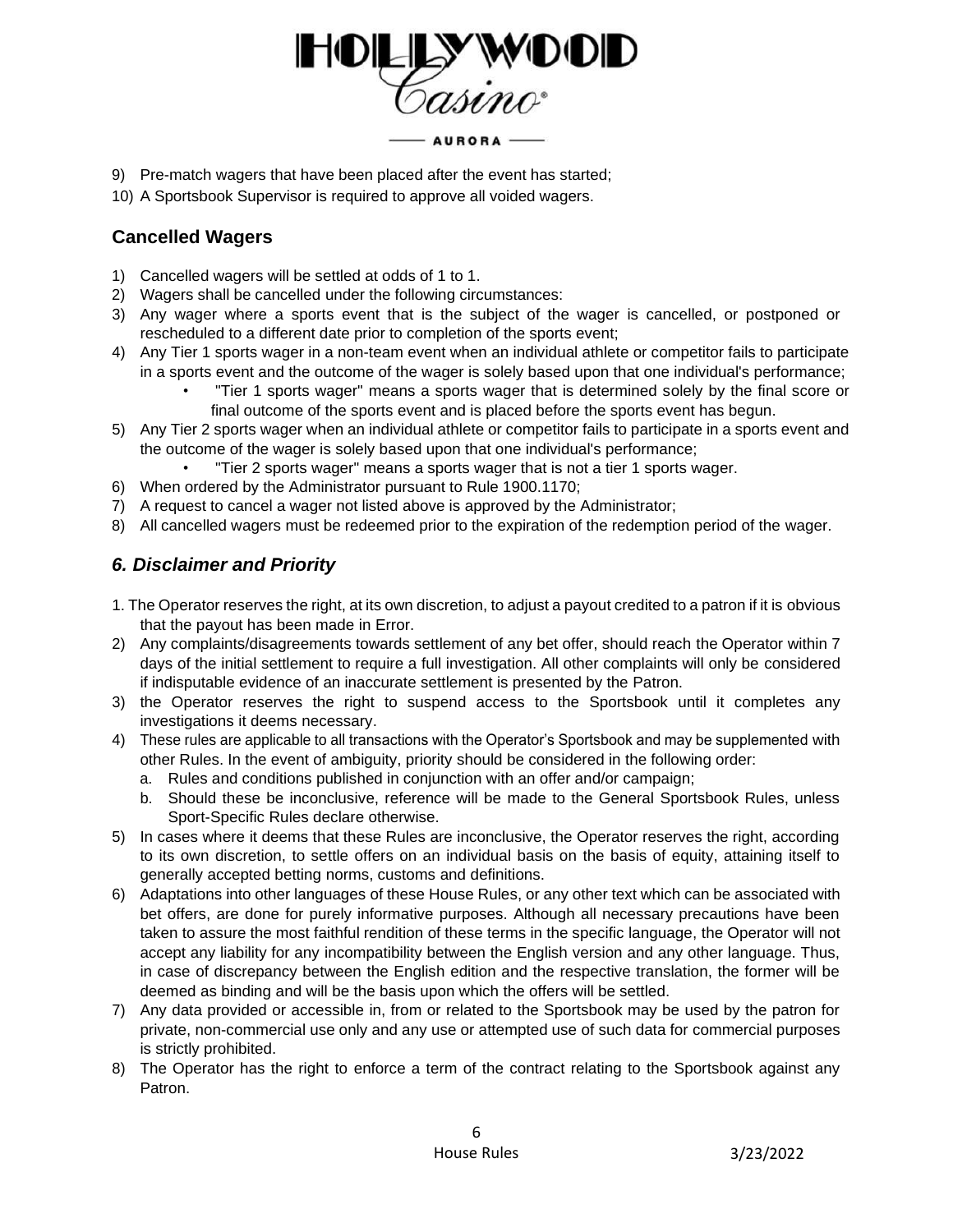

- AURORA -

# **B. General Betting Rules**

# *1. Common Terms of Reference*

- 1. Unless listed either in conjunction with the bet offer, or else in the Sport Specific rules, all bets should be considered valid for the result at the end of the "Regular Time" or "Full Time" only. "Regular Time" or "Full time" is defined as interpreted by the official rules published by the respective governing association. For example, in soccer, full time is stipulated to be 90 minutes including injury time, and in ice hockey it is stipulated as the 3 x 20 minute periods. Should the governing association decide to stipulate, before the start of the event, that the said event is to be played over a different duration, this will be treated as being the official rules for the event (for example, soccer played with 2 x 40 minutes). Nonetheless, such occurrence is limited to the "regular" playing time and does not include any prolongation such as extra time or overtime, unless explicitly stated.
- 2. "Live Betting" is where it is possible to bet during an ongoing match or event. the Operator does not acknowledge or accept any liability whatsoever if it not possible to place a bet or the live score update is not correct. At all times it is the patron's responsibility to be aware of the match and the events surrounding it such as the current score, its progression and how much time remains before the match is completed. the Operator does not accept any liability for changes to the Live Betting schedule or interruption of the Live Betting service.
- 3. The "Participant" is an object constituting part of an event. In "Head-to-Head" and "Triple-Head" the Participant only refers to objects that are subject to the "Head-to-Head" or "Triple-Head" event in question.
- 4. The deadline (cut-off time) shown on any Sportsbook displays is to be treated for information purposes only. the Operator reserves the right, at its own discretion, to suspend, partially or completely, the betting activity at any time where it deems necessary.
- 5. Statistics or editorial text published at the Operator's site are to be considered as added information, but the Operator does not acknowledge or accept any liability whatsoever if the information is not correct. At all times it is the patron's responsibility to be aware about circumstances relating to an event.
- 6. Theoretical return in fixed odds betting to the player is given by the odds from all possible outcomes in the offer. The theoretical payback to a player on a bet offer with 3 outcomes a, b and c can be calculated as follows.
- Theoretical % =  $1/(1/\text{°odds outcome a} + 1/\text{°odds outcome b} + 1/\text{°odds outcome c}^{\text{''}}) \times 100$

# *2. Bet Types*

- 1) "Game" (aka Moneyline) is where it is possible to bet on the (partial or definite) outcome of a game or event. The options are: "1" = Home team/Player 1, or the participant listed to the left side of the offer; "X" = Draw/Tie, or the selection in the middle; "2" = Away team/Player 2, or the participant listed to the right side of the offer. In particular instances or specific competitions, the Operator might display an offer in the so-called "American" format (i.e.: Away Team @ Home Team), where the host team is listed following the visiting team. Irrespective of the positioning of the teams on the board/betslip, the references to "Home" and "Away" teams will always refer to the actual teams playing at home (host) and away (visitor) respectively, as determined by the official organization.
- 2) "Correct Score" (aka Result Betting) is where it is possible to bet on the (partial or definite) exact score of a match or event.
- 3) "Over/Under" (aka Totals) is where it is possible to bet on the (partial or definite) amount of a predefined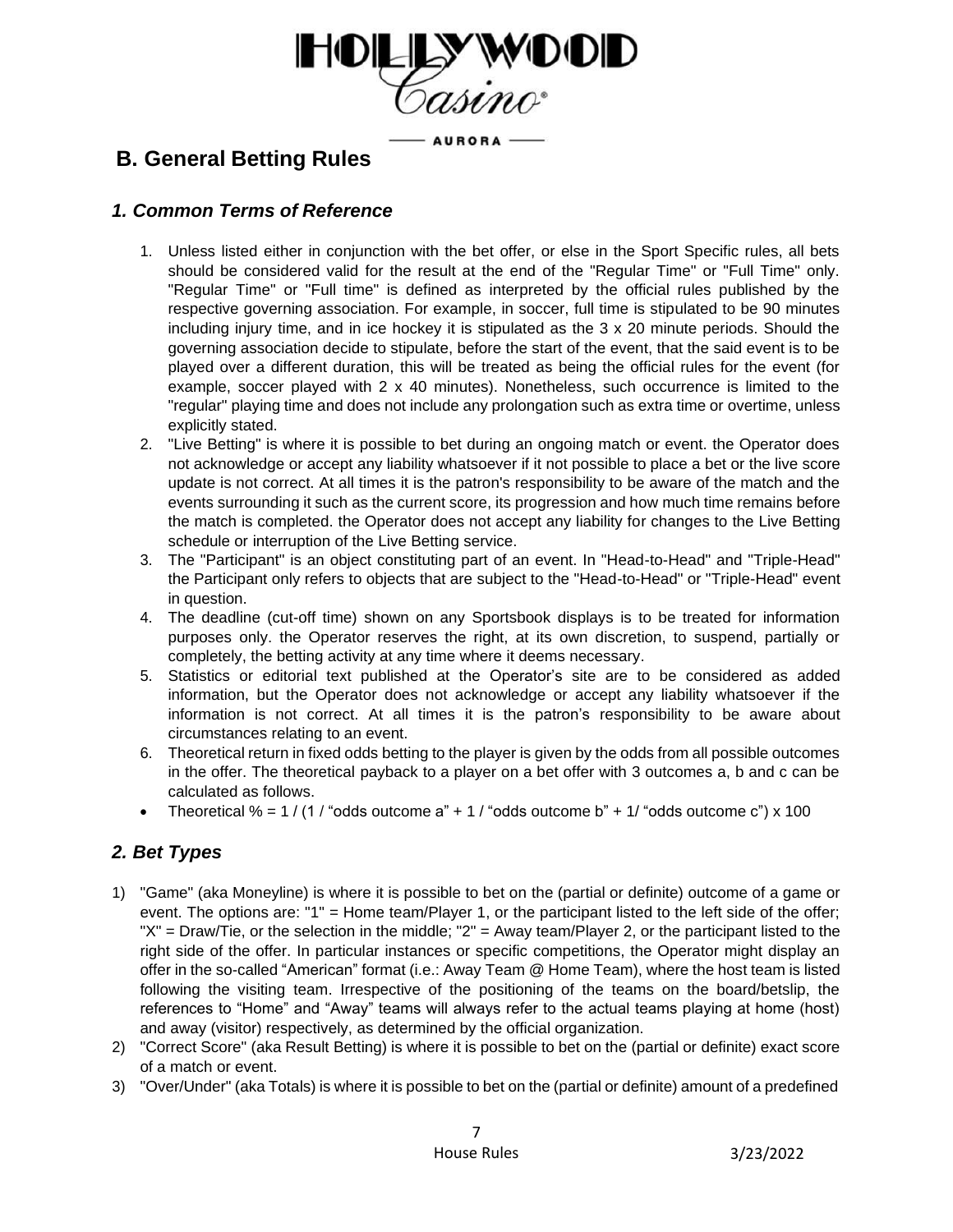

occurrence (e.g. goals, points, corners, rebounds, penalty minutes, etc.). Should the total amount of the listed occurrences be exactly equal to the betting line, then all bets on this offer will be declared cancelled. Example: an offer where the betting line is 128.0 points and the match ends with the result 64-64 will be declared cancelled.

- 4) "Odd/Even" is where it is possible to bet on the (partial or definite) amount of a predefined occurrence (e.g. goals, points, corners, rebounds, penalty minutes, etc.)."Odd" is 1,3,5 etc.; "Even" is 0,2,4 etc.
- 5) A "Head-to-Head" and/or "Triple-Head" is a competition between two or three participants/outcomes, originating from either an officially organized event, or else, as virtually defined by the Operator.
- 6) "Half time/Full time" is where it is possible to bet on the result in half time and the final outcome of the match. E.g. if at Half time the score is 1-0 and the match ends 1-1, the winning outcome is 1/X. The bet is cancelled if the regular time of the match is played in a different time format than those listed in the bet (i.e. other than two halves).
- 7) "Period betting" is where it is possible to bet on the outcome of each separate period within a match/event. E.g. If the period scores in an ice hockey match are 2-0 / 0-1 / 1-1, the winning outcome is 1/2/X. The bet is cancelled if the regular time of the match is played in a different time format than those listed in the bet (i.e. other than three periods).
- 8) "Draw No Bet" is where it is possible to bet on either "1" or "2" as defined in <Section B, Para 2.1>. It is also common practice to refer to "Draw No Bet" in cases where no draw odds are offered. Should the specific match contain no winner (E.g. match ends as a draw), or the particular occurrence not happen (E.g. First Goal, Draw No Bet and match ends 0-0) the stakes will be refunded.
- 9) "Handicap" (aka Spread) is where it is possible to bet on whether the chosen outcome will be victorious once the listed handicap is added/subtracted (as applicable) to the match/period/total score to which the bet refers to. In those circumstances where the result after the adjustment of the handicap line is exactly equal to the betting line, then all bets on this offer will be declared cancelled. Example: a bet on -3.0 goals will be declared cancelled if the team chosen wins the match by exactly 3 goals difference (3-0,4-1, 5-2, etc.). Any reference in this section to the term "margin" is intended to be understood as the outcome emerging from the subtraction of the goals/points scored by the 2 teams/participants.

Unless otherwise stated all handicaps listed on the Operator site are to be calculated based on the result from the start of the listed match/period to the end of the specified match/period. It is however customary that for certain handicap bet offers in specific sports (Asian Handicap in Football), only the outcomes obtained from the time of bet placement until the end of the listed timeframe will be taken into consideration, thus disregarding any goals/points scored before the time the bet was placed and accepted. Any bet offer with these characteristics will be clearly displayed on site and highlighted in the punter's Bet History with the score at the time of bet placement. There are 3 different "handicap betting" formats:

2-way Handicap: Team A (-1.5) vs Team B (+1.5)

Example:

- Team A is given a -1.5 goal handicap in the match. For the bet to be won, Team A must win the match with a margin equal or bigger than the listed handicap (i.e. 2 goals or more).
- Team B is given a +1.5 goal advantage in the match. For the bet to be won, Team B must either win the match, match finish in a draw or not lose with a margin equal or bigger than their listed advantage (i.e. lose with a 1 goal margin).

3-way Handicap: Team A (-2) Draw (Exactly 2) Team B (+2) Example:

• Team A is given a 2 goal handicap in the match. For the bet to be won, Team A must win the match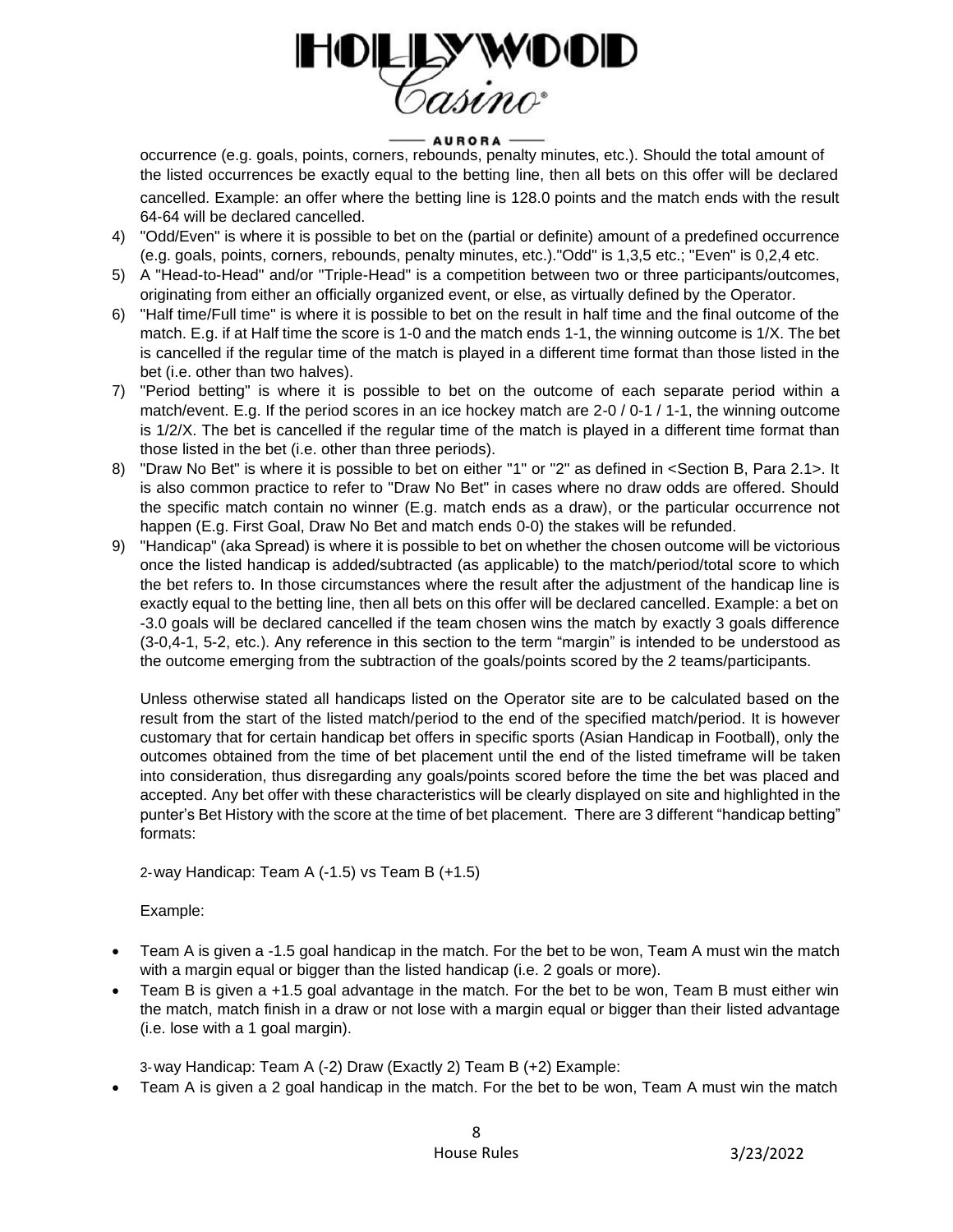

with a bigger margin than the listed handicap (i.e. 3 goals or more).

- Draw would be the victorious outcome should the match end up with exactly the listed margin (i.e. match ends with results such as 2-0, 3-1 and 4-2).
- Team B is given a 2 goal advantage in the match. For the bet to be won, Team B must either win the match, match finish in a draw or not lose with a margin equal or bigger than their listed advantage (i.e. lose with only a 1 goal margin).

Asian Handicap: Team A (-1.75) vs Team B (+1.75) Example:

- Team A is given a -1.75 goal handicap in the match. This means that the stake is divided into 2 equal bets and placed on the outcomes -1.5 and -2.0. For the bet to be fully paid out at the listed odds, Team A must win the match with a bigger margin than both of their listed handicaps (i.e. 3 goals or more margin). In the eventuality that Team A wins with only a 2 goal margin, the bet will be considered as partially won with a full payout on the -1.5 part of the bet and a refund on the -2.0 side since the outcome on that part of the bet would be considered a "tie". Should the match produce any other outcome, including a Team A victory with only 1 goal of margin, the whole stake would be lost.
- Team B is given a +1.75 goal advantage in the match. This means that the stake is divided into 2 equal bets and placed on the outcomes +1.5 and +2.0. For the bet to be fully paid out at the listed odds, Team B must either win the match, match finish in a draw or not lose with a margin equal or bigger than any of their listed advantages (i.e. lose with only a 1 goal margin). In the eventuality that Team B loses with exactly a 2 goal margin, the bet will be considered as partially lost with a refund on the -2.0 part of the bet and a loss on the -1.5 part of the bet. Should the match produce any other outcome which results in a defeat of Team B with a margin of 3 or more goals, the whole stake would be lost.
- 10) "Double Chance" is where it is possible to bet simultaneously on two (partial or definite) outcomes of a match or event. The options are: 1X, 12 and X2 with "1", "X" and "2" as defined in <Section B, Para  $2.1$
- 11) "Outright" or "Place" betting is where it is possible to choose from a list of alternatives and bet on the eventuality that a participant wins or places within a specified position in the classification of the listed event/competition. Should two or more participants share finishing positions, the settlement will be based as per the definition in <Section B, Para 5.14>.
- 12) An "Each Way" bet (aka EW) refers to a bet where the chosen selection must either Win or else Place within the payout terms. The bet is divided in two parts (the "Win" part and the "Place" part) of an equal stake. Settlement of such bets will take into account the applicable rules governing the "Win" and "Place" bets, namely the Sport-specific rules as well as <Section B, Para 5, Clause 11>.
- 13) "Goal minutes" is where it is possible to bet on the sum of the minutes when the goals have been scored. When settling such bets, goals scored in injury time of both halves are to be considered as having been scored in the 45th minute in case the goal was scored in the first half injury time and the 90th minute in case the goal was scored in the second half injury time. Own goals will not count towards the settlement of individual player's 'goal minutes'.
- 14) From time to time the Operator might decide to publish offerings referring either to the single performance of a participant/team; or offerings which combine the potential outcomes of 2 or more teams/participants (aka Parlays) (ex. Enhanced multiples), at higher odds than those normally available. the Operator reserves the right to withdraw such offers, edit the respective odds and effect any further changes the Operator might deem necessary at its sole discretion.

Settlement of these offers will be based on the following criteria:

1. Unless specifically stated the bets refer to the next official match/event/round (as applicable) that the listed participants/teams are scheduled to take part in.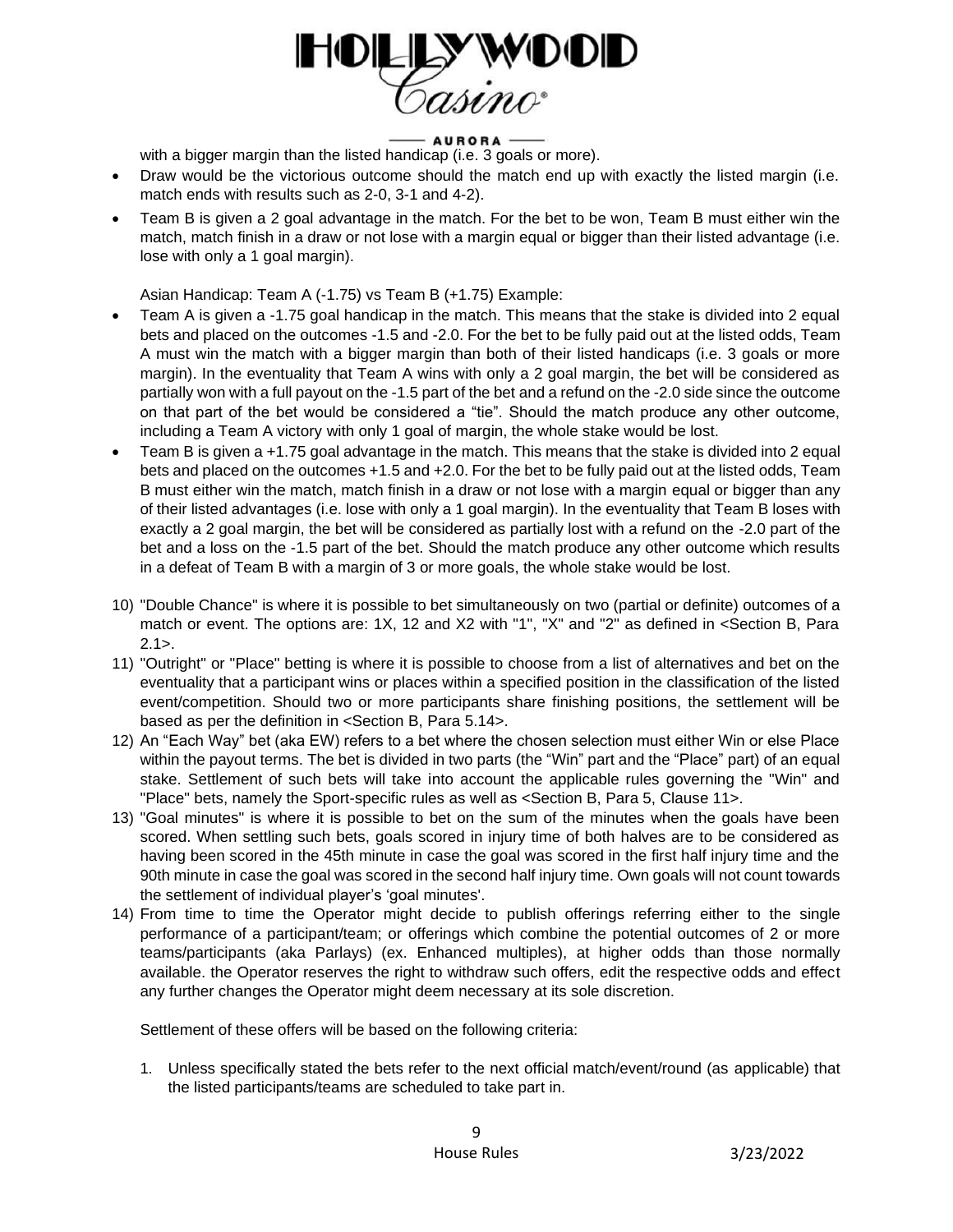

- 2. All relative events must be completed within the same day/session (as applicable) as listed in conjunction with the offer. Should this not be the case, stakes placed on the offer will be fully refunded except for those offers the outcomes of which has been decided prior to the abandonment and could not possibly be changed regardless of future events, which will be settled according to the decided outcome unless otherwise specified in the sport specific rules
- 3. Results for these offers will only take into account occurrences deriving from the actual play. Results attributable to walk-overs as well as other decisions as specified in clauses 2, 3 and 4 of <Section B, Para 5> will not be taken into consideration.
- 4. All connotations related to the bet must be fully and unquestionably complied with for the bet to be deemed as winning, regardless of any possible conflict with the Sport-Specific rules or with any potential interpretation based on previous or current presentation of offers related to events in that particular sport and the way these are normally presented in the Operator Sportsbook. Bets will be settled as cancelled should it still be impossible to determine a winning outcome.

While all necessary precaution has been taken by the Operator to ensure a superior user experience,it is to be understood that markets might fluctuate in such a way that at any given point in time these do not present an enhanced value comparable to related bet offers currently present on site.

15) "Teaser+" allows the user the possibility to allocate the same pre-set amount of points to all outcomes present in a parlay (combination) containing Spreads (Handicaps), Totals (Over/Unders) or a combination of both. Example: User combines NFL Team X +6.5 points in a parlay with Over 41 points in the NFL game between Team Y and Team Z. By choosing the "Teaser+ Football 6 points" option, the lines and odds get recalculated into a parlay featuring Team  $X +12.5$  points (previously  $+6.5$ ), combined with Over 35 points (previously Over 41). Should any part of a "Teaser+" bet be settled as cancelled (push), that particular selection will be excluded from the parlay and the computation of odds/payout will be re-adjusted accordingly.

# *3. Betting Props*

- 1) Fantasy/Virtual "Matches" or "Head to Heads" are implicit match-ups where the performances of two or more participants/teams which are not directly confronting each other in the same match/event/round are compared. Settlement will be based on the number of times each participant records a predefined occurrence (e.g. goals) in the respective match. The following criteria will be used to determine the settlement of these type of offerings:
	- a. Unless specifically stated the bets refer to the next official match/event/round (as applicable) that the listed participants/teams are scheduled to take part in.
	- b. All relative matches/events must be completed on the same day/session which the match/event/round is scheduled to be completed for bets to stand, except for those offers the outcomes of which has been decided prior to the abandonment and could not possibly be changed regardless of future events, which will be settled according to the decided outcome unless otherwise specified in the sport specific rules.
	- c. Results for these offers will only take into account occurrences deriving from the actual play. Results attributable to walk-overs as well as other decisions as specified in clauses 2, 3 and 4 of <Section B, Para 5> will not be taken into consideration.
	- d. Should the aforementioned criteria be inconclusive in determining the outcome for these offers, the following criteria will be progressively referenced to in order to settle the offering:
		- (i) the applicable Sport-specific rules as listed in <Section C>
		- (ii) Result Settlement rules as listed in <Section B, Para 5>.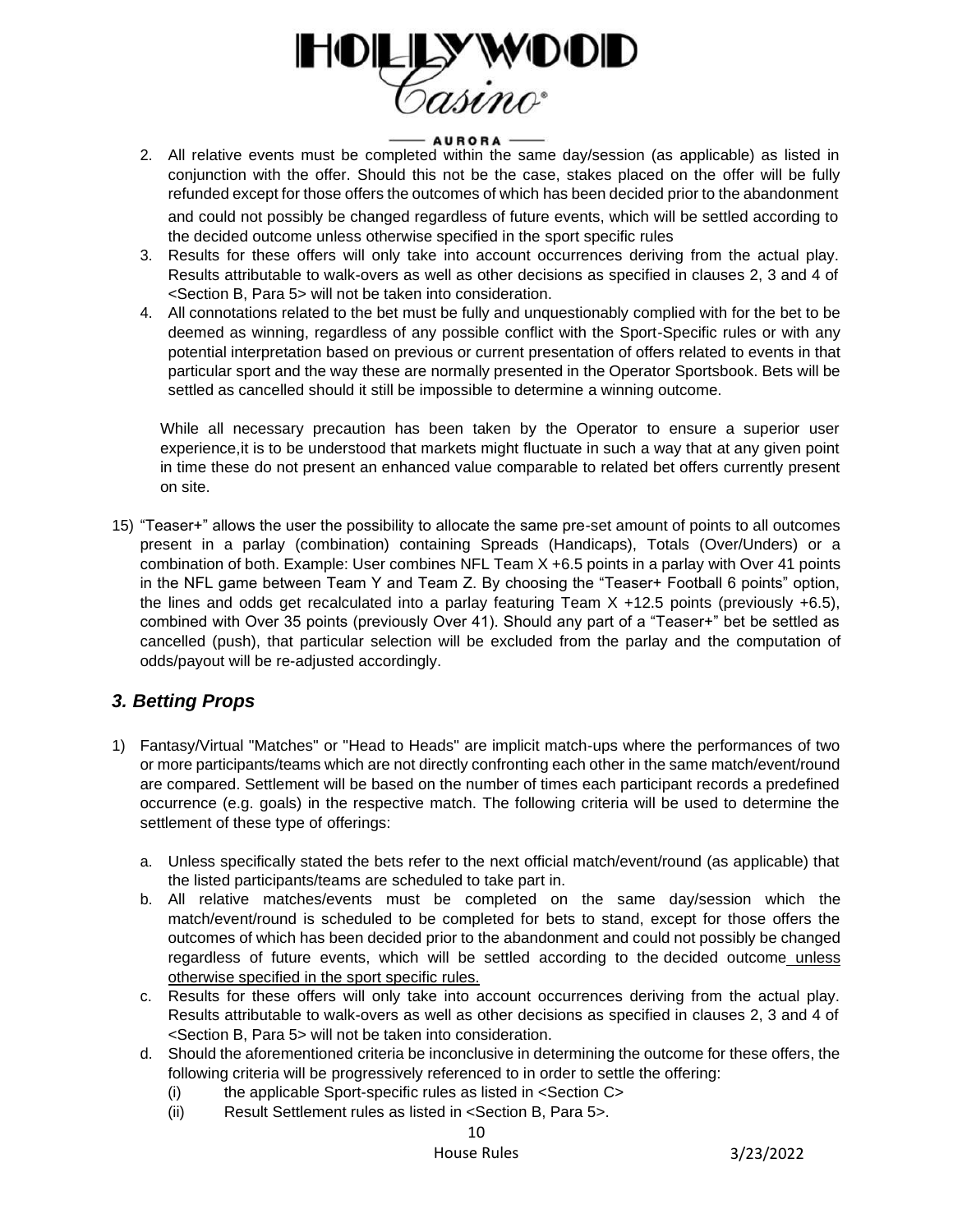

Bets will be settled as cancelled should it still be impossible to determine a winning outcome.

- 2) "Grand Salami" is where it is possible to bet on the total number of listed occurrences (Example: Total Goals, Total Runs) happening in a collection of matches/events on a specified round/day/match day. All relative matches/events must be completed for bets to stand except for those the outcomes of which have been decided prior to the abandonment and could not possibly be changed regardless of future events, which will be settled according to the decided outcome.
- 3) Over/Under bets on classification of participants in performances/events must be interpreted as follows: "Over" means a worse or lower position while "Under" means a better or higher position. Example: A bet on a player's classification in a tournament with an Over/Under line 2.5 will be settled as Under if the player classifies first or second. All other placements will be settled as Over.
- 4) Bets on "Quarter / Half / Period X" refer to the result/score achieved in the relevant timeframe and does not include any other points/goals/events tallied from other parts of the event/match. Bets will be cancelled if the match is played in any other format but the one stipulated in the offer.
- 5) Bets on "Result at end of Quarter / Half / Period X" refer to the result of the match/event after termination of the stipulated timeframe and will take into account all other points/goals/events tallied from previous parts of the event/match.
- 6) Bets on "Race to X Points / Race to X Goals..." and similar offers refer to the team/participant reaching the earliest the particular tally of points/goals/events. If the offer lists a timeframe (or any other period restriction) it will not include any other points/goals/events tallied from other parts of the event/match which are not related to the mentioned timeframe. Should the listed score not be reached within the stipulated timeframe (if any), all bets will be declared cancelled, unless otherwise stated.
- 7) Bets on "Winner of Point X / Scorer of Goal X" and similar offers refer to the team/participant scoring/winning the listed occurrence. For the settlement of these offers, no reference to events happening prior to the listed occurrence will be taken into consideration. Should the listed event not be scored/won within the stipulated timeframe (if any), all bets will be declared cancelled, unless otherwise stated.
- 8) Bets referring to the happening of a particular occurrence in a pre-defined time order, such as "First Card", or "Next Team to receive penalty minutes" will be settled as cancelled should it not be possible, without any reasonable doubt, to decide the winning outcome, for example in case of players from different teams which are shown a card in the same interruption of play.
- 9) "Team to score first and win" refer to the listed team scoring the first goal in the match and going on to win the match. Should there be no goals in the match all bets will be settled as cancelled.
- 10) Any reference to "clean sheet" indicates that the listed team must not concede any goal during the match.
- 11) "Team to win from behind" refers to the listed team winning the match after having been at least 1 goal down at any point in the match.
- 12) Any reference for a team to win all halves/periods (e.g. Team to win both halves) means that the listed team must score more goals than its opponent during all the stipulated halves/periods of the match.
- 13) Any reference to "Injury Time" refers to the amount displayed by the designated official and not to the actual amount played.
- 14) Settlement of bets on offers such as "Man of the Match", "Most Valuable Player" etc. will be based on the competition's organizers' decision, unless otherwise stated.
- 15) Settlement of bets which make reference to terms such as "decisive goal" will be settled based on the scorer of the goal that at the end of the match/tie (as applicable) proves to be the one that has produced an unassailable lead, following which any further goals would prove to be irrelevant towards the final outcome. For a bet to be settled as "YES" the listed player's team must be declared winner of that particular match (in case of one match) or progressing to the next round/winning the competition. Goals scored in Regular Time and Extra Time count but not Penalty Shoot outs.
- 16) Bets on events which feature a selection of episodes that could happen in a match (e.g. "What will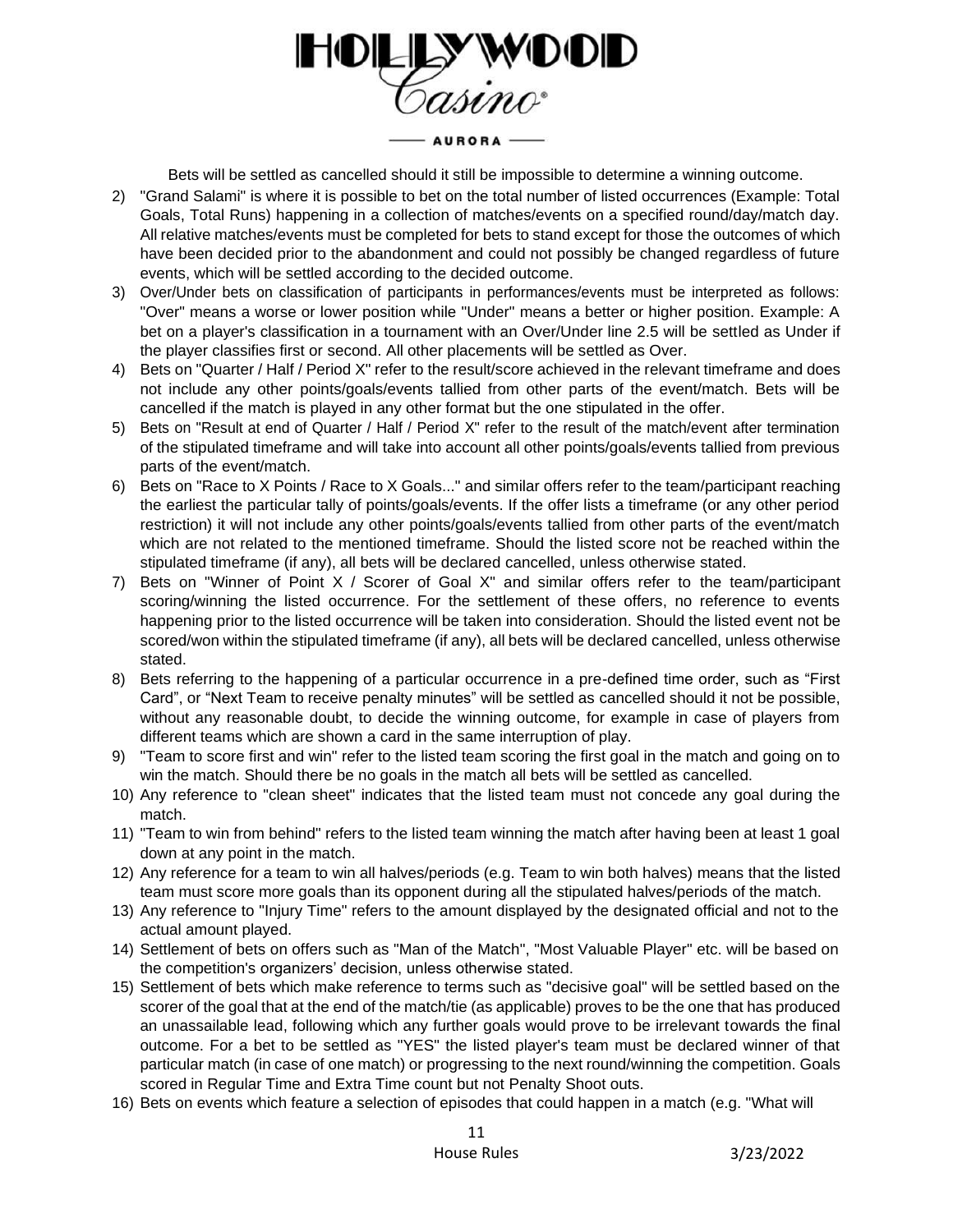

happen first to the player? with options "Score a Goal, Get a Yellow/Red Card, Be Substituted) will be settled as cancelled should none of the listed events/outcomes occur.Settlement of Transfer bets will also take into account players signed by the club on loan deals.

- 17) Bets referring to Managerial changes refer to the individual in the Head Coach/Manager role (as applicable) who steps down/is removed from the position for any reason. Bets are valid even in cases where a joint responsible (if any) leaves their position and will be settled accordingly. In case that no more changes are happening between the time the bet is placed and the last league fixture (excluding play-offs, play-outs, post season, etc.) the bets placed after the last Managerial change (if any) will be cancelled, unless a suitable option has been offered for betting.
- 18) Offers referring to which team/participant will achieve a particular accomplishment against another team/participant (E.g. Next team to beat Team X) as well as offers which refer to the classification on a certain date, will stand and be settled regardless of any eventual fixture changes and number of games/rounds played.
- 19) Settlement of offers referring to which team/participant will be the first to achieve a particular accomplishment against other team(s)/participant(s) (E.g. Team to score first in Matchday X) will be based upon the timeframe in the respective match in which the feat has been accomplished. Example: Team A plays on Saturday and score their first goal in the 43rd minute while Team B plays on Sunday and score their first goal after 5 minutes, then Team B will be settled as winner.
- 20) From time to time the Operator, at its sole discretion and without prejudice to related contingencies as described in these House Rules, might decide to publish offerings referring either to the single performance of a participant/team or offerings which combine the potential outcomes of 2 or more teams/participants (example: Enhanced Multiples, Boosted Odds, etc), at higher odds than those normally available. Operator reserves the right to withdraw such offers, edit the respective odds and effect any further changes the Operator might deem necessary at its sole discretion. Settlement of these offers will be based on the following criteria in the listed order:

1. Unless specifically stated the offer refers only to the listed day(s) and/or next official match/event/round (as applicable) that the listed participants/teams are scheduled to take part in at the time the offer is published;

2. Results settled as per respective Sport-specific rules. All related events must be completed as scheduled within the applicable timeframes for bets to stand unless any other outcome in the offer would incontrovertibly determine the outcome of the offer in a way that completion (or lack of thereof) of the other events listed in the offer would not influence the outcome of the offer. Such markets will be settled according to the already determined outcomes;

3. Unless explicitly stated within the offer, result settlement will only take into account occurrences deriving from the actual play. Results attributable to walk-overs, protests, changes to the first official result, etc will not be taken into consideration. Stakes will be refunded should it be impossible to determine a winning outcome in accordance with the respective Sport-specific rules; 4. All connotations related to the offer must be fully and unquestionably complied with for the bet to be deemed as winning, regardless of any possible conflict with the Sport-Specific rules or with any potential interpretation based on previous or current presentation of offers related to events in that particular sport and the way these are normally presented in the Operator's Sports Book. Where applicable, should the offer include any outcome the result of which ties exactly the chosen Over/Under or Spread line (aka PUSH) this will not be considered as having accomplished the listed occurrence and will result in the bet being settled as LOST.

While all necessary precautions have been taken by the Operator to ensure a superior user experience, it is to be understood that markets might fluctuate in such a way that, at any given point in time, these markets do not represent an enhanced value comparable to related bet offers currently present on the Operator's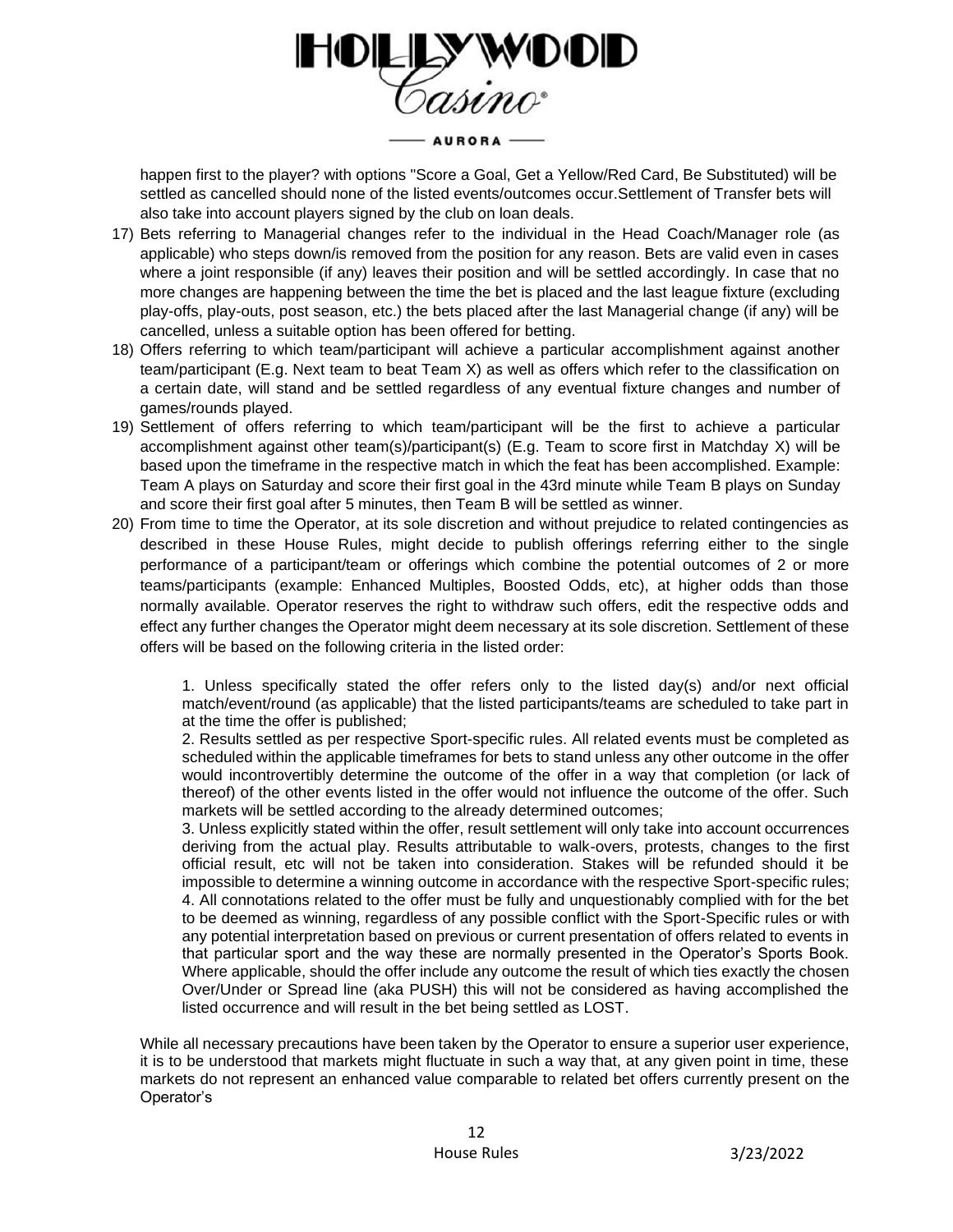

Sportsbook. All bets remain valid regardless of these eventual fluctuations.

During selected events, the Operator will provide users with functionality to place bets combining outcomes and occurrences from the same event (aka Intra-Event Parlays/Parlay+), either through pre-established parlays present in its Sportsbook (excluding Enhanced Multiples, Boosted Odds, etc for which <*Section B, Para 3, Clause 21>* applies). Such functionality is only present at [the Operator's sole discretion and without prejudice to related contingencies as described in these House Rules. Settlement will be based on the respective Sport-specific rules. All related occurrences must be fully accomplished for a bet to be considered as having happened and eventually paid out at the odds struck. Stakes refunded should any part of the parlay be settled as VOID. Where applicable, should the parlay feature any outcome the result of which ties exactly the chosen Over/Under or Spread line (aka PUSH), such part of the parlay will be removed from settlement calculation and bets will be paid out taking into consideration only the other parts of the parlay.

- 21) "Teaser+" allows the user the possibility to allocate the same pre-set amount of points to all outcomes present in a parlay containing Spreads (Handicaps), Totals (Over/Unders) or a parlay of both. Example: User combines NFL Team X +6.5 points in a parlay with Over 41 points in the NFL match between Team Y and Team Z. By choosing the "Teaser+ Football 6 points" option, the lines and odds get recalculated into a parlay featuring Team X +12.5 points (previously +6.5), combined with Over 35 points (previously Over 41). Should any part of a "Teaser+" bet be settled as void (push), that particular selection will be excluded from the parlay and the computation of odds/payout will be re-adjusted accordingly.
- 22) Bets referring to "Rest of the game" or similar will consider only outcomes and occurrences obtained from the time of bet placement until the end of the listed timeframe, thus disregarding any occurrences registered before the time the bet was placed and accepted.
- 23) Bets on specific timeframes/intervals (example: Game result between 60:00-89:59), will consider only outcomes and occurrences accumulated during the specified timeframe/interval. Settlement will not take into account any other points/goals/events tallied from other parts of the event/game outside the specified timeframe/interval, including stoppage/injury time, unless specified.

# *4. System Bets*

- 1) In Pre-match betting, it is possible to combine up to twelve (12) different offers on a single coupon.
- 2) In Live Betting it is possible to combine up to twelve (12) different offers on a single coupon as an accumulator bet. All selected matches/offers in an accumulator must be included in the coupon and no other multiple options (Example: singles, doubles, etc.) which exclude 1 or more matches/offers are available.
- 3) The Operator reserves the right to limit the amount of combinations due to what is known as outcome dependency, as defined in <Section A, Para 5.4>. and also other factors, solely at its own discretion.
- 4) It is possible to include one or several matches as 'bankers' which means that the selected matches/events will be included in all coupons.
- 5) For display purposes, when necessary, the second digit after the decimal point of the odds is shown as rounded up in the Patron's bet history to the nearest decimal number. The payout will however be effected based on the actual odds multiplied by the stake, disregarding the aforementioned rounding.

# *5. Result Settlement*

1) When settling results the Operator will do its utmost to attain itself to information obtained first hand (during or exactly after the event has been concluded), through TV transmissions, streaming (web-

based and through other sources) as well as official sites. Should this information be omitted from first

13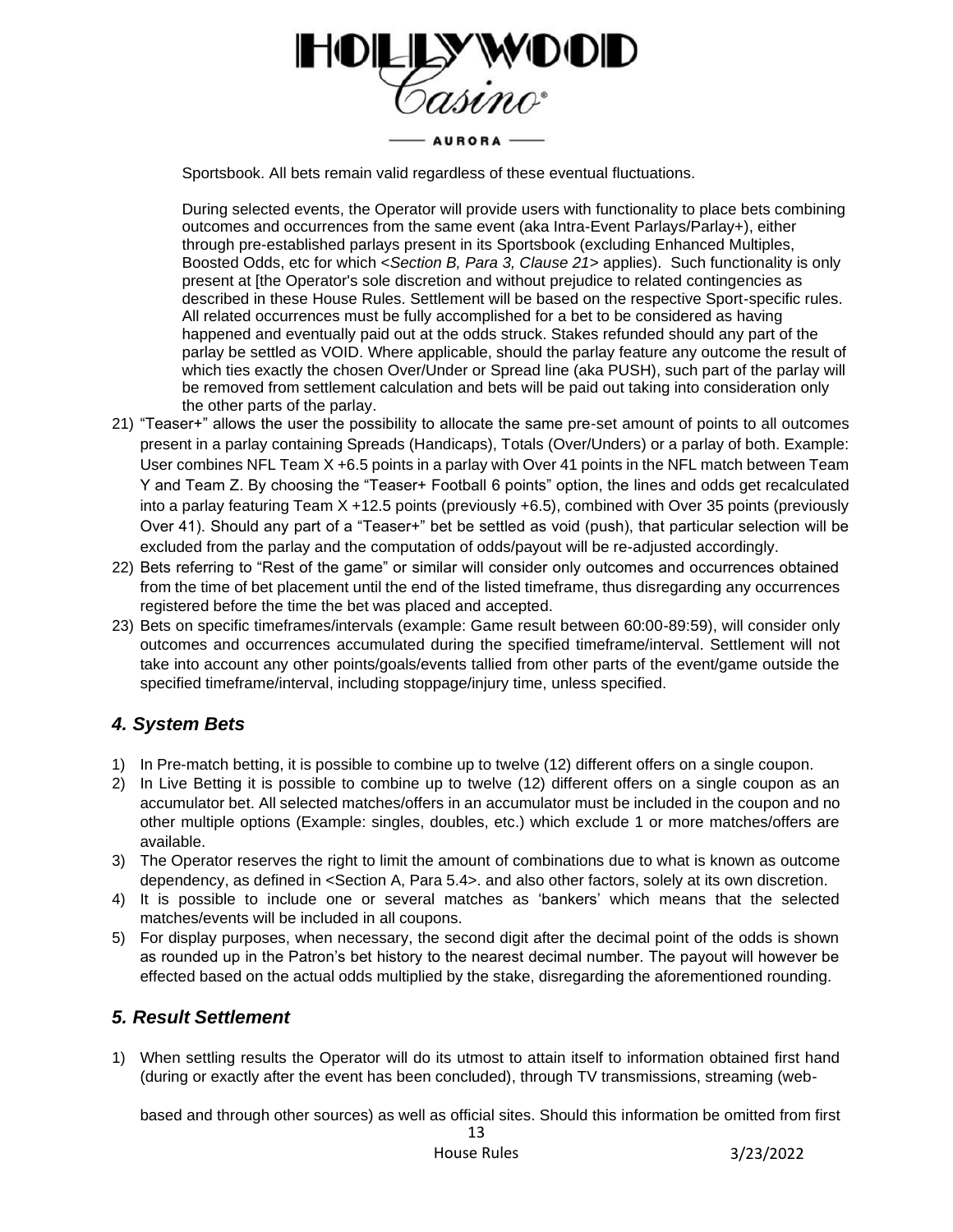

hand viewing and/or official sources and/or there is an obvious Error in the information included in the sources above, the settlement of the bet offer will be based on other public sources.

- 2) Settlement of bets will not include any changes deriving from and/or attributable to, but not limited to: disqualifications, penalizations, protests, sub judice results and/or successive changes to the official result after the event has been completed and a result has been announced, even preliminarily. For bets referring to competitions which span over more than 1 round/stage (E.g.: Season Bets), only amendments effecting bets which settlement has not been decided yet will be taken into consideration. Such measures must be announced by the governing association before the last scheduled round/stage will be considered. Any changes effected after this date, or else referring to bets which have already been settled based on events happening during the event/competition will not be considered.
- 3) Unless otherwise specified within the offer, implied by the official competition rules or announced beforehand as being the official format for that particular event, any changes from the default sport/event/competition format that result in the Operator's offering odds/lines/totals which are incongruent with the revised playing format, will result in the voiding of the bets effected by the format change.
- 4) Offers where the format change does not preclude the organizing association from declaring a winner (ex.Season winner), irrespective whether there will be a continuation of play or not, revised length of season/competition, etc, will be settled according to the result issued by the governing association granted that said result is issued as per the timeframes listed below and is congruent to the odds/lines/totals available at time of offer publishing. The following settlement provisions apply in such cases:
	- a. Should the governing association declare a relevant outcome within 3 months from the last match played before the interruption (be it final classification, cancellation or intentionsto resume play), markets will be determined accordingly.
	- b. In case no applicable official communication/result is issued within 3 months from the last match played before the interruption, markets will be settled in accordance with the last classification/rankings available, regardless of number of matches played/current stage/phase of the competition.
	- c. Markets which refer to whether a team/participant will reach a subsequent phase of the competition (example: Play-Offs) will be settled as void should there be any changes to the format/number of participants scheduled to contest that particular phase or that particular phase is not played at all, unless an outcome based on the market connotationsat time of bet publishing has already been determined and the change in number of applicable matches bears no influence the outcome of the offer.
	- d. Markets which odds are dependent/based on a full schedule of matches being played (example: Over/Under Wins in the Regular Season/Points in the League), will be declared void should the number of matches played end up being different than originally scheduled at the time of bet publishing, unless an outcome has already been determined and the change in number of applicable matches bears no influence the outcome of the offer.
- 5) Occurrences which have not been sanctioned and/or acknowledged by the match/event officials (e.g. disallowed goals) will not be taken into account towards the settlement of the bet. As a general rule, and unless the offer specifies otherwise, the Operator will settle offers based on the exact time that the flow of play was interrupted/resumed (as applicable) by the occurrence in question (e.g. ball went out of play for a throw-in/goal kick or crosses the line for a goal). Bets referring to the accumulation of a particular occurrence (e.g. Total corners) and/or the execution of a particular action, will require said

occurrence to actually take place during the time interval specified (e.g. the corner being kicked). In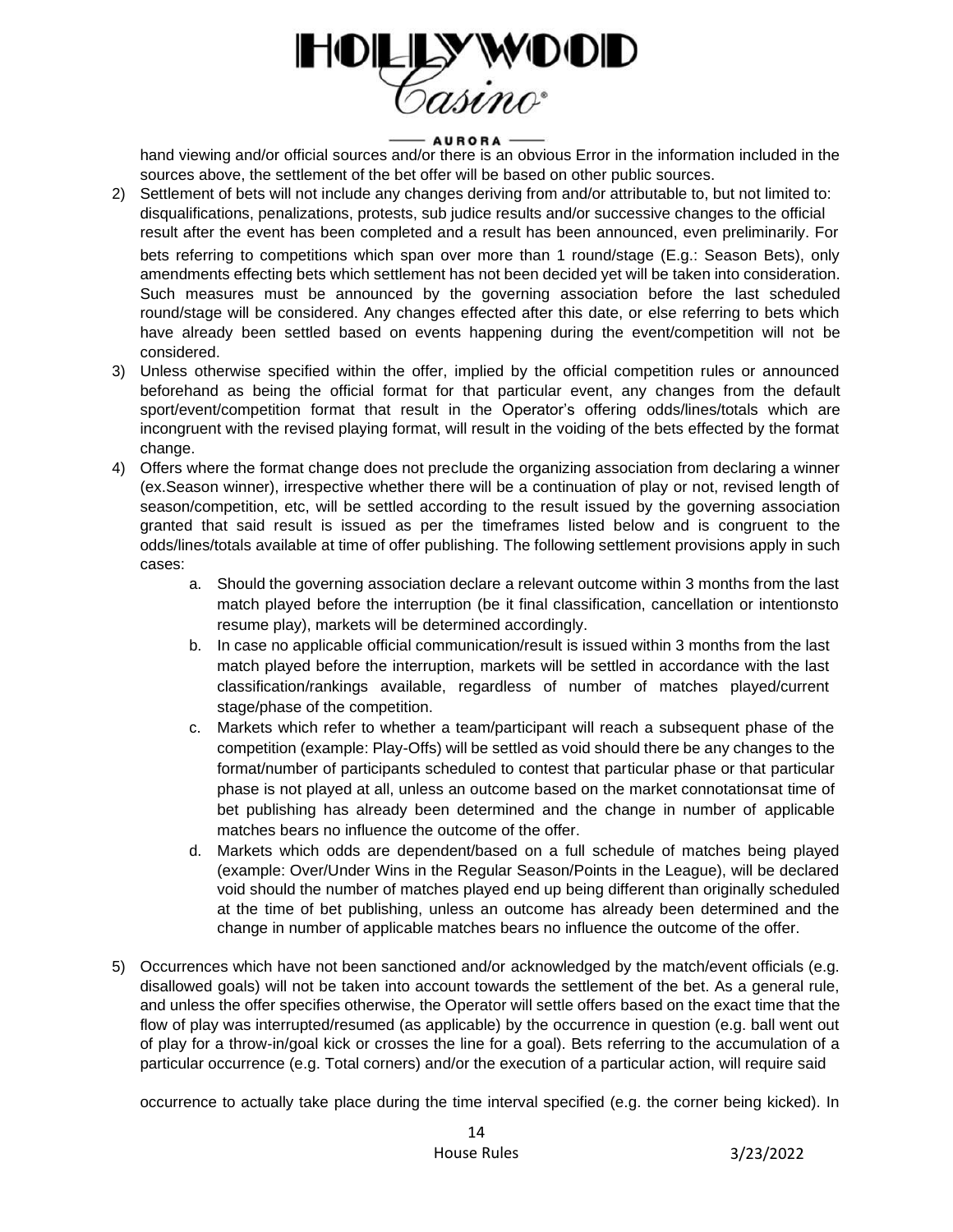

such instances, should the occurrence be only awarded and not taken, it will not be considered for settlement purposes.

- 6) All bet offers related to matches/events which do not take place at all or are awarded a result through
- 7) a walk-over decision will be declared cancelled.
- 8) In case of an abandoned event, all bet offers that have been decided prior to the abandonment and could not possibly be changed regardless of future events, will be settled according to the decided outcome. Should the abandoned event not resume within 12 hours of its start time, all pending offers related to the event will be settled as cancelled.
- 9) In case an event is abandoned and is scheduled to restart from the beginning, all bets placed before the initial game which could not be settled through the outcomes deriving from the play prior to abandonment, will be declared cancelled regardless of whether or when the game is continued
- 10) Unless otherwise stated either in the Sport-Specific rules or in conjunction with the bet offer, specific events forming part of tournaments/competitions which are not held, get postponed and/or rescheduled for a time/date longer than 12 hours from the last scheduled time issued by the governing association due to bad weather, crowd trouble or similar scenarios will be declared void with the following exceptions where bets will remain valid:

a. Events which starting times have not been officially confirmed yet by the governing association at time of bet placement;

b. Events which are moved due to scheduling conflicts/tv broadcasts but remain scheduled to be played within the same matchday/game week/round (as applicable) and the change does not change the order of official fixtures for any of the participants in the offer;

c. Events which start times are anticipated (brought forward) but remain scheduled to be played within the same matchday/game week/round (as applicable) and, without prejudice to past-posting and similar occurrences as defined in *<Section A, Para 5.6>*, the change does not modify the order of official fixtures for any of the participants in the offer.

For the avoidance of doubt the definition of same matchday/game week/round is to be interpreted as the order of fixtures as dictated by the governing association with each specific match representing a matchday/game week/round. Should this order not be upheld and the sequence of fixtures changes in a way that matches against other teams get scheduled in between so much that the listed fixture ceases to be the next official commitment from that particular tournament/league/competition for all teams involved, that will be considered as not part of the same matchday/game week/round and offers will be declared void. The above does not apply to Season bets which will remain valid granted that the tournament/league/competition is held and decided during the season/year it refers to, regardless of any eventual date changes. In cases of Play-offs series or other series of matches which are scheduled to confront 2 teams over 2 or more matches, any re-scheduling of a single match will be considered as being part of the same matchday regardless of the length of the re-scheduling, granted that the order of home and away fixtures in the series is not modified and the listed fixture takes place within the series. Otherwise bets will be declared void.

- 11) In cases of events which have not been completed before their natural conclusion, and a result is issued through a decision by the association not more than 12 hours from the event's start, the Operator will use the issued decision as the official result for offers related to the event's outcome, such as Game, Draw No Bet and Double Chance granted that the issued decision does not change the outcome of the said bet offers at the time of the abandonment. In that case the stakes will be refunded. All offers referring to the tallying of particular occurrences (example: Total Goals, Handicaps, etc.) will be declared cancelled except for those the outcomes of which have been decided prior to the abandonment and could not possibly be changed regardless of future events, which will be settled according to the decided outcome.
- 12) All bet offers related to uncompleted matches/events where the official governing body is not previously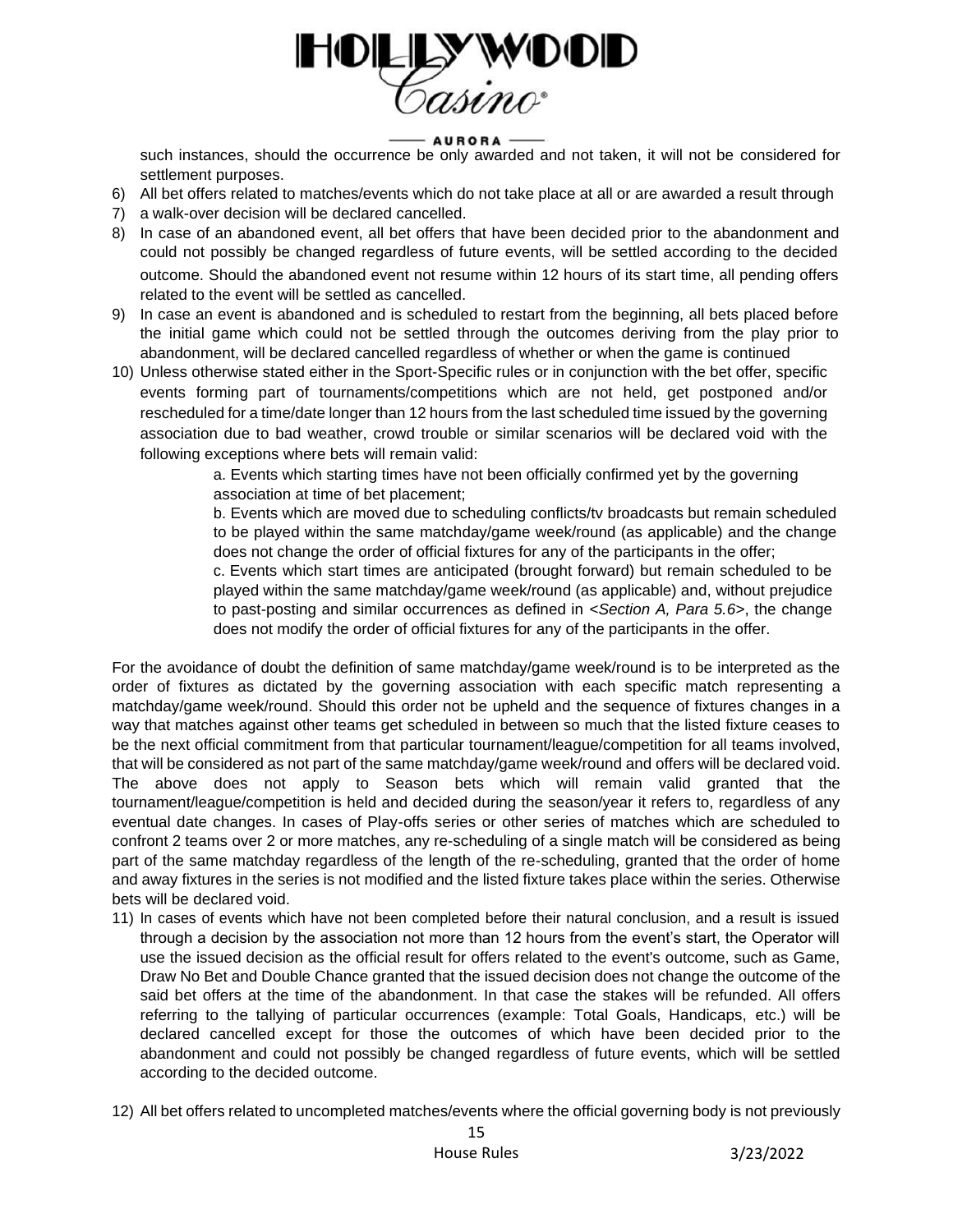

## - AURORA -

acknowledged (e.g. Club Friendlies) will be declared as cancelled unless at least 90% of the stipulated Regular/Full time is played, see in <Section B, Para 1.1>. Should the match/event be abandoned after 90% has been completed, the settlement will be based on the current score at the time when the match/event was stopped.

- 13) Settlement of bet offers, such as, but not limited to, shots, shots on target, ball possession, assists, rebounds, etc. will be based according to the definition with which the official governing body issues said statistics. Unless backed by un-contradictory evidence, the Operator will not acknowledge any complaints which derive from a personal interpretation of such terms.
- 14) When placing "Outright" or "Place" bets, stakes will be refunded on participants/outcomes that are not participating or withdraw from an event prior to the beginning of the entire event (including qualifying events), unless otherwise stated. The Operator reserves the right, at its own discretion, to apply Tattersalls Rule 4, as explained in <Section B, Para 6>, on any competition and this will be stated in correlation to the bet offer and/or the relevant Sport-specific rule (available upon request).
- 15) No refunds of bets will apply, even if the winning outcome of a match/event is a participant/outcome that has not been listed for betting purposes. For the avoidance of doubt, this includes any matches/events where unlisted Illinois collegiate teams are not listed a participant/outcome. If an unlisted Illinois collegiate team wins the match/event, the outcome is a loss for the bettor. On all bet offers the Patron has the possibility to ask for a price on a non-listed participant/outcome that is not otherwise precluded by applicable Illinois law. The Operator reserves the right, at its own discretion, to decline such requests.
- 16) In case a participant is disqualified/withheld/banned from taking part in a subsequent part/phase of an event/competition, the disqualification will be considered to have taken place at the time of the participant's removal from the event. No alterations will be made to previous results, regardless of any modifications due to said actions.
- 17) If two or more Participants share the applicable finishing positions and no odds have been offered for a drawn outcome, the payout will be calculated by dividing the stake by the number of participants sharing those certain positions and are settled accordingly. The payout will always be at least equal to the stake, except in cases of "Head to Heads", see <Section B, Para 2.5> and <Section B, Para 5.19>
- 18) In "Group Betting" (aka "Best of X"), all listed participants must start the event for bets to stand.
- 19) In "Group Betting" (aka "Best of X"), at least one participant from the selection list must successfully complete the event for bets to stand. Should that not be the case, and the governing association does not follow specific tie-breaking criteria, the bets will be declared cancelled.
- 20) In a "Head to Head" between two or three participants, all listed participants must start the particular round/event which the bet refers to, for bets to be considered valid.
- 21) In a "Head to Head" between two participants, all bets will be refunded if both participants share the same position/score or are eliminated at the same stage of the competition, unless the governing association follows specific tie-breaking procedures, in which case, these will be deemed valid.
- 22) In a "Head to Head" between three participants and more than one winning outcome, the odds will be divided by the outcomes sharing the winning position, irrespective whether the net outcome is lower than the Patron's stake.
- 23) If a "Head to Head" is offered between different rounds/stages, all participants must take part in the upcoming round/stage for bets to be valid.
- 24) Unless specifically stated, whenever the organizing association deems it fit to include any necessary rounds, matches, or series of matches (e.g. Play-offs, Play-outs, Postseason) following the end of the so-called Regular Season in order to determine the classification, league winners, promotion/relegation, etc., the Operator will take into account the results and outcomes deriving from these matches for settlement purposes of bets referring to the final league classification, promotion, relegation, etc. For example, seasonal bets on the team winning the NHL will refer to the Stanley Cup

Winners.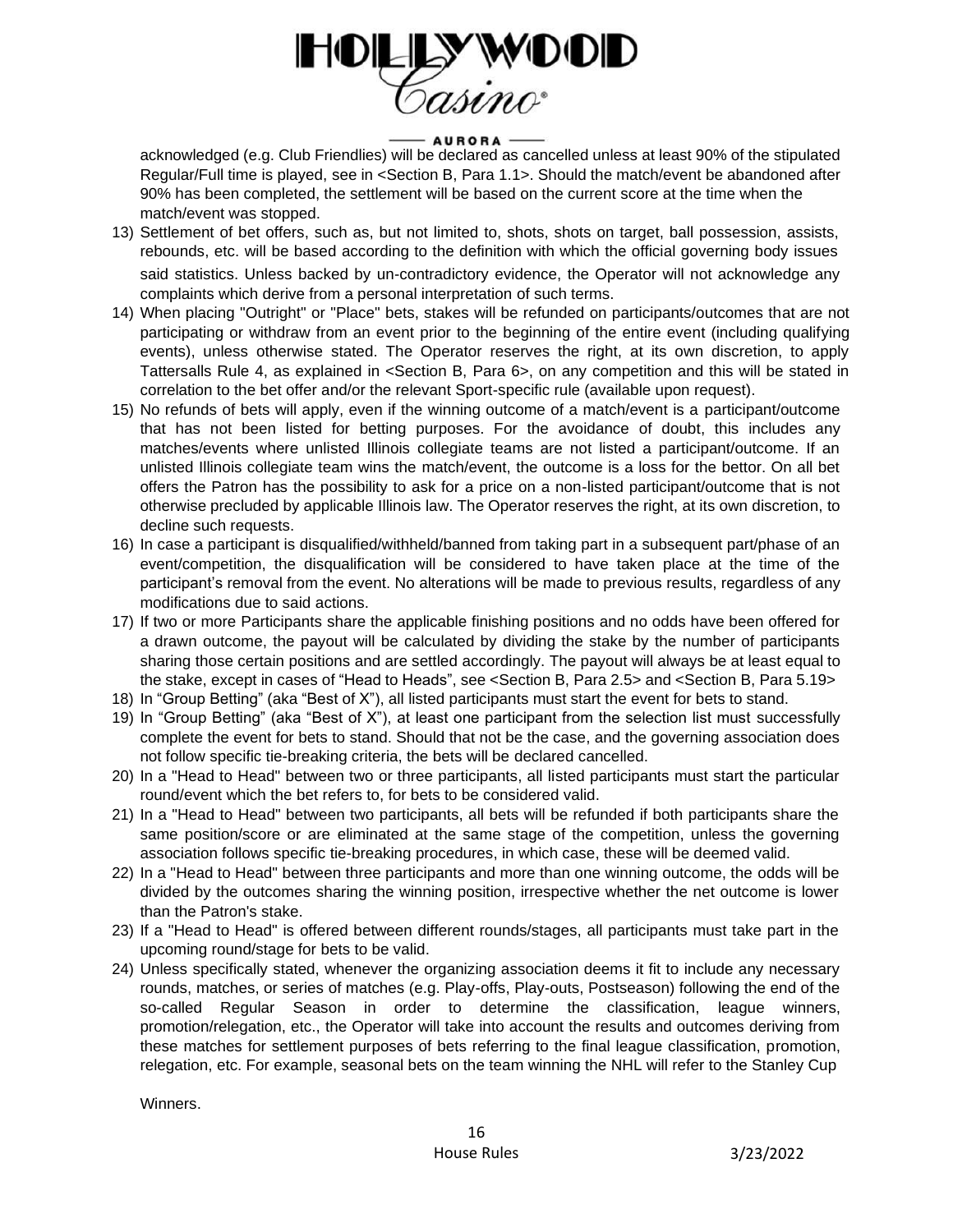

- 25) Offers which confront against each other the performances of two or more individuals/teams over a stipulated timeframe/competition will only be settled based on the result of the listed participants, disregarding all other participants in the same competition/event.
- 26) Unless specifically stated, all offers referring to a single player's performance in a specific domestic league (such as Total Goals Scored by Player X in League Y) or "Head to Head" bet offers involving two players' performances in domestic leagues, will not take into account those events happening during eventual Play-offs/Play-outs/Post-season or any other matches, or series of, which would happen after the so-called Regular Season.
- 27) Offers related to a total amount of occurrences/events scored/tallied by a particular team, either in a single team performance in a specific domestic league (such as Total Goals Scored by Team X), or "Head to Head" bet offers involving two teams' performances in domestic leagues (E.g. Most Penalty Minutes in League X - Team Y vs Team Z), or a cumulative league performance (E.g. Team to receive Most Yellow Cards in League X) will not take into account those events happening during eventual Play-offs/Play-outs/Post-season or any other matches, or series of, which would happen after the socalled Regular Season, unless otherwise specified.
- 28) In a single player performance bet offer in a specific domestic league (such as Total Goals Scored by Player X in League Y) or "Head to Head" bet offers involving two players' performances in domestic leagues, should any of the following occurrences happen to either of the participants in the selection list, the bets will be considered cancelled: (i) does not take part in at least 50% of the stipulated matches (excluding eventual Play-offs/Play-outs/Post-season); (ii) does not take part in at least another match after the bet has been placed, (iii) totals the same amount as the other player.
- 29) In a single player performance bet offer in a specific event (such as Total Goals Scored by Player X in International Tournament) or "Head to Head" bet offers involving two players' performances in specific events, should any of the following occurrences happen to either of the participants in the selection list, the bets will be considered cancelled: (i) does not take part at all in the event (ii) does not take part in at least another match after the bet has been placed, (iii) totals the same amount as the other participant.
- 30) During specific events the Operator might decide to offer for betting a reduced selection of participants and might also include betting options such as "any other", "the field", or similar. This option includes all unlisted participants except for the ones mentioned specifically as available.
- 31) Offers that make specific reference to a participant's/participants' performance in a particular event (e.g. Player X vs The Field) are to be considered cancelled if the mentioned participant(s) do(es) not take part in the competition.
- 32) Any form of a qualification ahead of the main event is considered to be a valid part of that competition. Thus any participant who is eliminated at qualification stage will be considered losing to anyone that is pre-qualified or is successful in the qualification part.
- 33) Bet offers which originally require participant(s) to compete in two or more stages/legs to advance into a subsequent phase/round of a competition, will remain valid regardless of any postponement/movement of the actual match dates, given that said match(es) actually takes place within the frame of the competition.
- 34) A bet on a "To Qualify" market originally requiring just one stage/leg to advance to a subsequent phase/round of a competition (including any eventual prolongations/additional matches, e.g. replays) will be declared cancelled if said match is not decided within more than 36 hours of its supposed start time.
- 35) Should an event be moved from its originally announced venue and/or have its playing surface changed, this will not be treated as a cause for the offers to be cancelled unless (i) the Sport-specific rules dictate such, and/or the new location in which the event takes place is the habitual "home" pitch of either participant involved in the game, except as dictated below. As a general principle, the Operator

will refer to the Home team (host) and the Away team (visitor) in accordance with the definition issued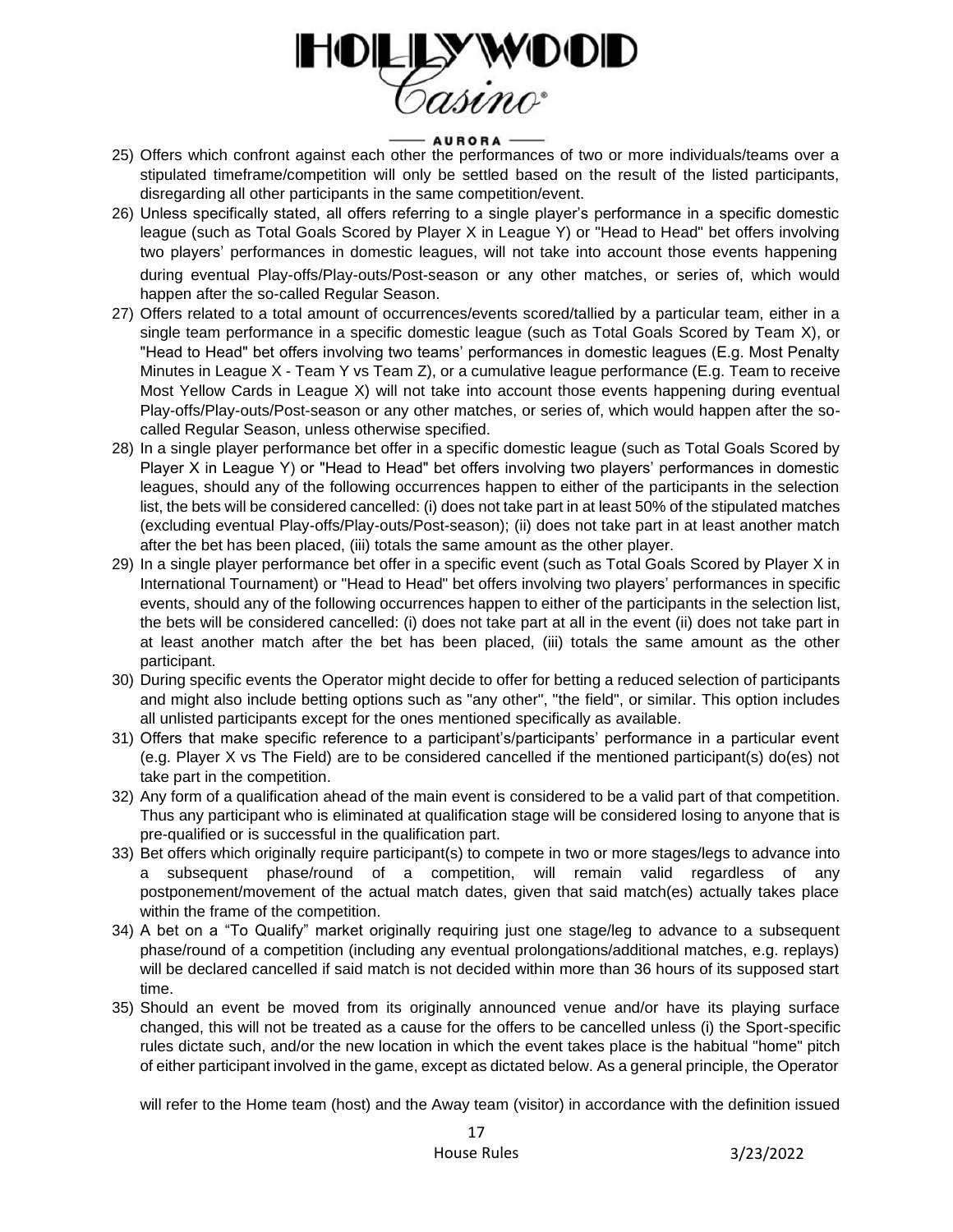

by the governing association for that particular game/competition. Bets on games played on so-called "Neutral pitches" will remain valid regardless of whether such information has been detailed in the bet offer and/or the positioning of the teams on the betting board/display. In those cases where there is a discrepancy between the positioning of the teams/participants on the official website and their placement on the betting board/display, and such discrepancy causes a significant effect on the odds of the game/competition the Operator will cancel the affected bets. Such eventuality is contemplated only in cases where the discrepancy has a material and visible effect on the odds. For example, in

cases of swapped Home and Away teams in an Ice Hockey game the Operator will cancel the bets. Nevertheless, the Operator will consider valid bets placed on events where the so-called home-field advantage is not considered and in cases of neutral venues. Examples of such cases include but are not limited to tennis tournaments, MMA fights, singles competitions in general, or specific events such as the final/late stages of team competitions being held in pre-established venues, like the Superbowl, the NCAA Final 4 or the Italian Football Cup Final even if the location can be deemed as a potential customary "home" pitch for either of the teams involved. In such cases, said events will be considered as being played in neutral venues and all bets stand regardless of the positioning of the teams/participants on the official website and their placement on the betting board/display.

- 36) Information referring to gender of the teams, age groups and youth teams, as well as various definitions of reserve teams (e.g. B and C teams), is to be treated as supplementary information. The inclusion (or lack of) and correctness of such information will not be treated as sufficient cause for the cancelling of the offers related to the match/event, given that this does not cause an obvious inconsistency in odds offered.
- 37) While all necessary precautions are taken by the Operator to assure the most faithful rendition of all components involved in a bet offer, it is to be assumed that certain denominations could be represented differently due to different interpretations deriving from adaptations into another language. Such linguistic incongruence will not be treated as sufficient cause for the cancelling of the offers related to the match/event, given that it does not create uncertainty with other participants. The same applies for denominations referring to events, team names, sponsor names, etc.
- 38) In case of bets where there is reference to timeframes, they should be interpreted in the following way: "within the first 30 minutes" will include anything happening until 0 hours 29 minutes and 59 seconds; "between 10 to 20 minutes" will include anything happening from 10 minutes and 0 seconds until 19 minutes and 59 seconds.
- 39) Unless listed either in conjunction with the bet offer, or else in the Sport Specific rules, bets referring to event/match duration which include non-full integer digits (E.g. 88.5 minutes or X.5 rounds) require the full completion of the full integer of the listed duration for them to be considered won. For example: a bet on Over/Under 88.5 minutes in a Tennis match will be settled as Over only if at least 89 full minutes are completed.
- 40) The Operator acknowledges that some bets might require the rounding-up of percentages, units or other criteria which are decisive for the settlement of the bet. Should that be the case, the Operator reserves the right to adjust and settle accordingly.
- 41) Any reference to goals scored by specific players will not count if they are defined as 'own goals' (scored in their own goals) unless otherwise stated.
- 42) Any reference to confederation, nationality or similar will be subject to the definition by the governing association.
- 43) Any medals won by a team/nation per competition will count as one (1) single medal regardless of the number of team members.
- 44) Offers related to a total amount of occurrences/events scored/tallied by a particular player, in a single team performance in a specific competition (such as Total Goals Scored by Player X for Team Y) will only take into account total amount of occurrences/events scored/tallied by the particular player while

playing for that team in that particular competition. Should any of the following occurrences happen to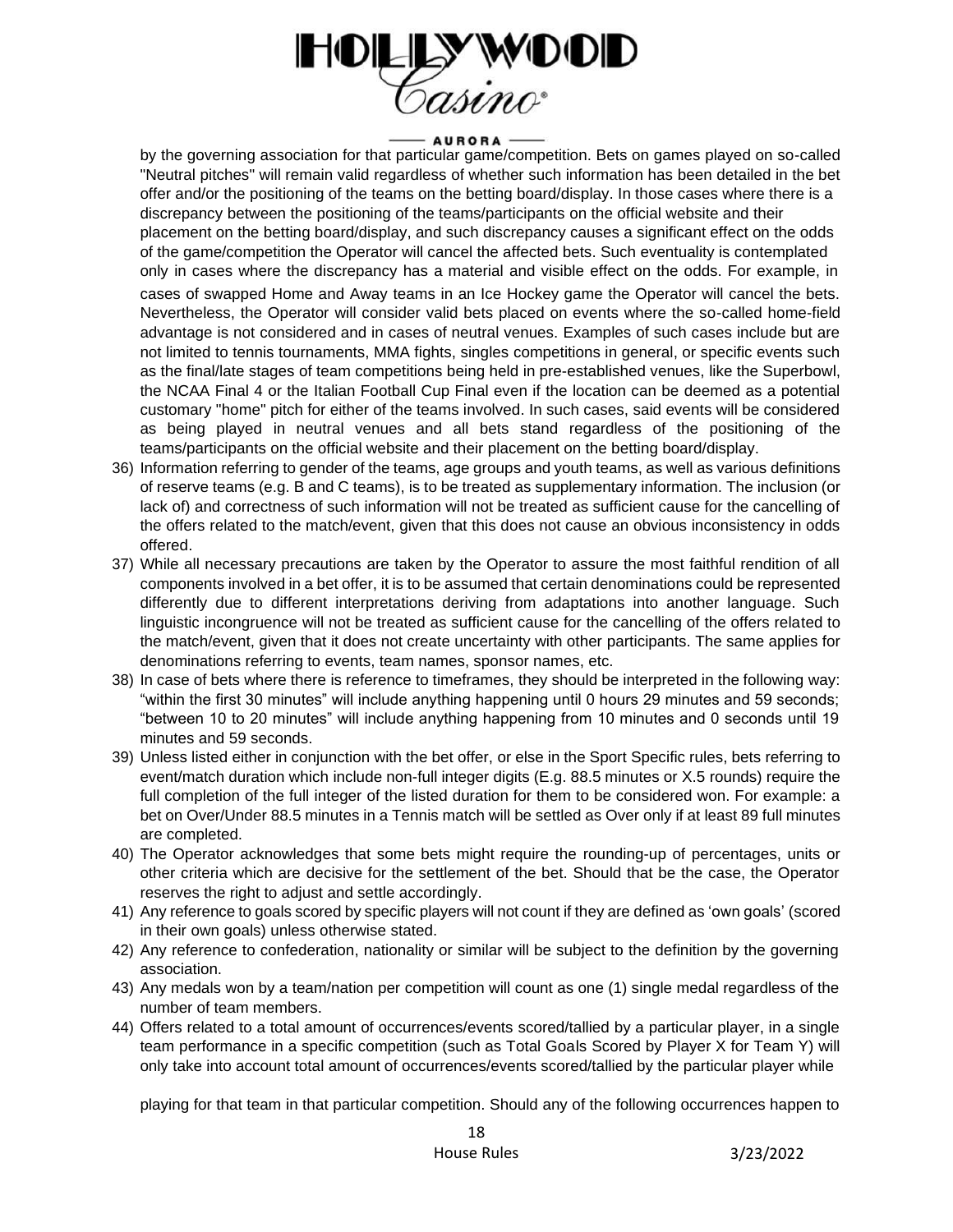

the listed player, the bets will be considered cancelled: (i) does not take part in at least 50% of the competition's stipulated matches (excluding eventual Play-offs/Play-outs/Post-season); (ii) does not take part in at least another match after the bet has been placed.

45) Offers on whether certain individuals will be occupying a specified position/title/job on a certain date (E.g. Minister X to still be Minister on date Y, Player/Coach to still be with Team Y on Date Z) refer to the individual in question to hold (or alternatively to be appointed in) the listed position uninterruptedly between the time the bet is placed and the specified deadline. Should the individual for any reason whatsoever leave the position before the specified deadline, the outcome of the bet will be considered as not having happened. This is valid even in cases where the individual is re- appointed/signed again in that same position/title/job and even if on the specified deadline the individual is occupying once more that same position/title/job to which the bet refers to. Settlements will also take into account players signed on loan deals.

## *6. Tattersalls Rule 4*

- 1) In the event of one non-runner or one non-Participant, the odds on the remaining runners or remaining Participants are reduced in accordance with the so-called Tattersalls Rule 4.
	- a) Win Betting:
	- Current odds of the withdrawn runner/Deductions in percentage of net gain

| 1.30 and lower   | 75%                |
|------------------|--------------------|
| 1.31 to 1.40     | 70%                |
| 1.41 to 1.53     | 65%                |
| 1.54 to 1.62     | 60%                |
| 1.63 to 1.80     | 55%                |
| 1.81 to 1.95     | 50%                |
| 1.96 to 2.20     | 45%                |
| 2.21 to 2.50     | 40%                |
| 2.51 to 2.75     | 35%                |
| 2.76 to 3.25     | 30%                |
| 3.26 to 4.00     | 25%                |
| 4.01 to 5.00     | 20%                |
| 5.01 to 6.50     | 15%                |
| 6.51 to 10.00    | 10%                |
| 10.01 to 15.00   | 5%                 |
| 15.01 and higher | No deductions made |
|                  |                    |

# **C. Sport Specific Rules**

## *1. Olympic and Championship events (when approved)*

- 1) All conditions stated in this section have priority to any other rule or condition.
- 2) All bets are valid provided that the event is held and decided during the championship and the year it refers to, regardless of any venue changes.
- 3) This clause is applicable to offers which reasonably fulfil any of the following criteria: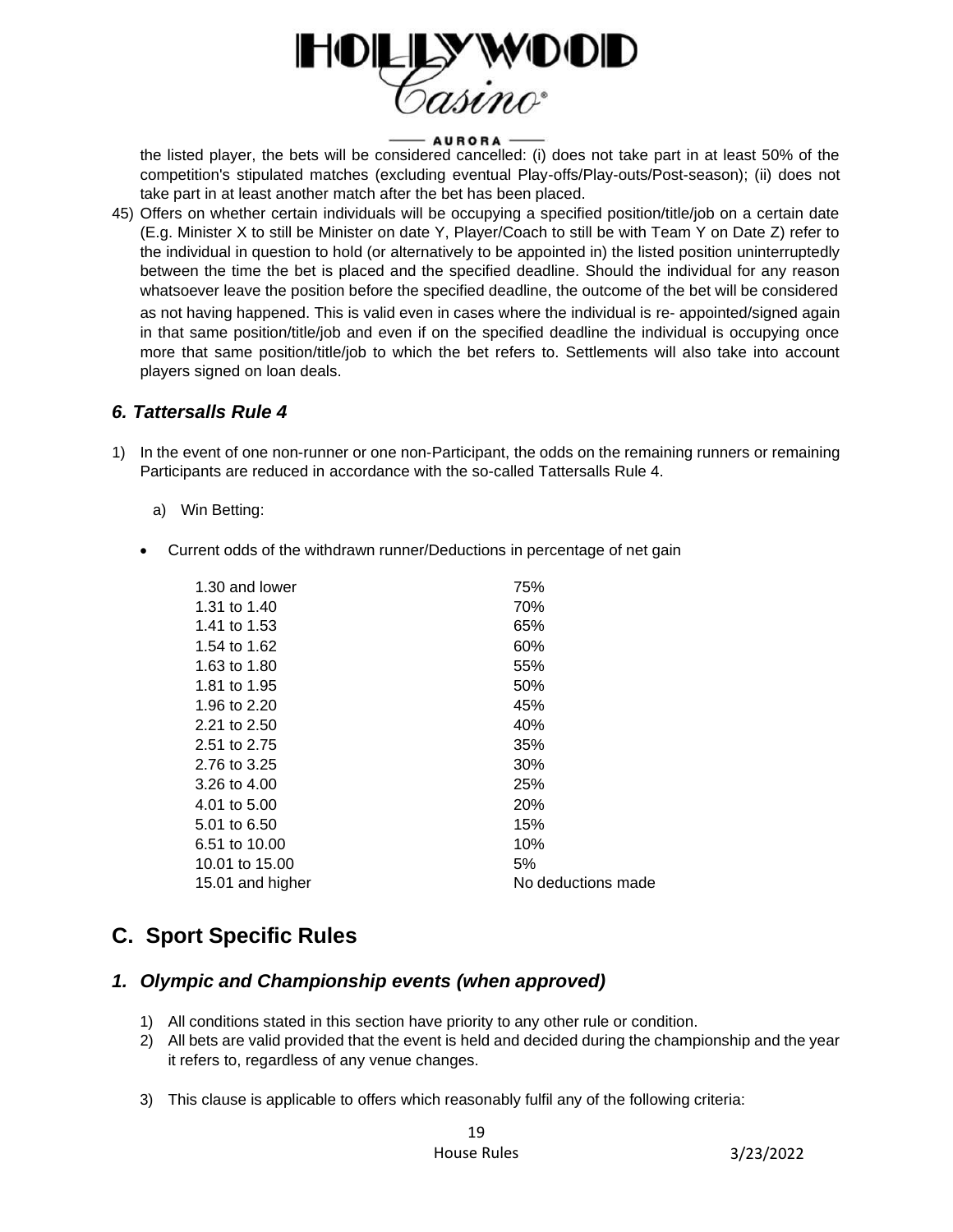

- a) the bet refers to events scheduled for the final phase of events forming part of Olympic, World and Continental competitions;
- b) the final phase of the event is time restricted.

# *2. American Football*

- 1) Unless otherwise stated, all bets on American Football are determined on the basis of the result after the so called extra (over) time.
- 2) All offers will be declared cancelled unless 55 minutes of play have been completed except for those the outcome of which have been decided prior to the abandonment and could not possibly be changed regardless of future events, which will be settled according to the decided outcome.
- 3) "Head to Head" and "Over/Under" bets involving one or more players' performance in the match/event/tournament are considered valid given that all listed players take part in the match/event/tournament at some stage for bets to stand.
- 4) Unless specifically stated or implied in the offer characteristics, settlement of Season bets will be based as per the classifications, definitions and tie-breaking rules as per NFL.com, or the official website of the competition (as applicable).
- 5) Unless otherwise specified, a typical NFL week/round schedule is considered as running from Thursday to the following Wednesday, as per local stadium time. Any events/offers not completed on the day ofthe scheduled event within the aforementioned timeframe will be settled as cancelled, except for thoseoffers the outcomes of which has already been decided and could not possibly be changed regardlessof future events, which will be settled according to the decided outcome.
- 6) Matchday/Weekly props is where it is possible to bet on the performances and outcomes of a predefined selection of teams and/or individual players' occurrences happening in a collection of matches/events on a specified week/round/day/match day (example: Total Points Scored in matches from a specific Conference, Highest/Lowest Scoring team, Player Yardage markets etc.). All applicable matches/events (including any rescheduling to be played within the aforementioned timeframe), must be completed and validated for the specified week/round/day/matchday for bets to stand except for those the outcomes of which has been decided prior to the abandonment and could not possibly be changed regardless of future events, which will be settled according to the decided outcome. In addition, offers referring to the performance of specified players require that all the specified players are active participants at any point of the applicable match for bets to stand.
- 7) All offers referring to player performances remain valid regardless of eventual player trades during any point in the season.
- 8) Offers referring to individual player performances' in a single match (example: Total Passing Yards Thrown by Player X) or confronting performances from 2 individual players during the course of a match (example: Which of Player X or Player Y will throw most Passing Yards), require all listed individuals to be an active participant in the applicable match for bets to stand.
- 9) Offers referring to individual player performances' over a particular period (example: Total Passing Yards Thrown by Player X during the Regular Season) or confronting performances from 2 individual players during the course of the season (example: Which of Player X or Player Y will throw most Passing Yards during the Regular Season), require all listed individuals to be an active participant in at least one more match applicable for the offer after bet acceptance for bets to stand.
- 10) Bets on Double Result (ie. predicting the outcome at Half Time combined with the result at the end of the 4th Quarter) will not take into account any outcomes deriving from Overtime.
- 11) First/Next Offensive Play markets are settled based on the first/next offensive play from scrimmage (as applicable), excluding Penalties. Should a kick-off be returned for a touchdown, bets will be settled with the outcome of the following kick-off. For settlement purposes, incomplete/intercepted passes, Quarter

Back sacks or fumbles will be considered as "Pass Play". Fumbles on exchanges to the Running Back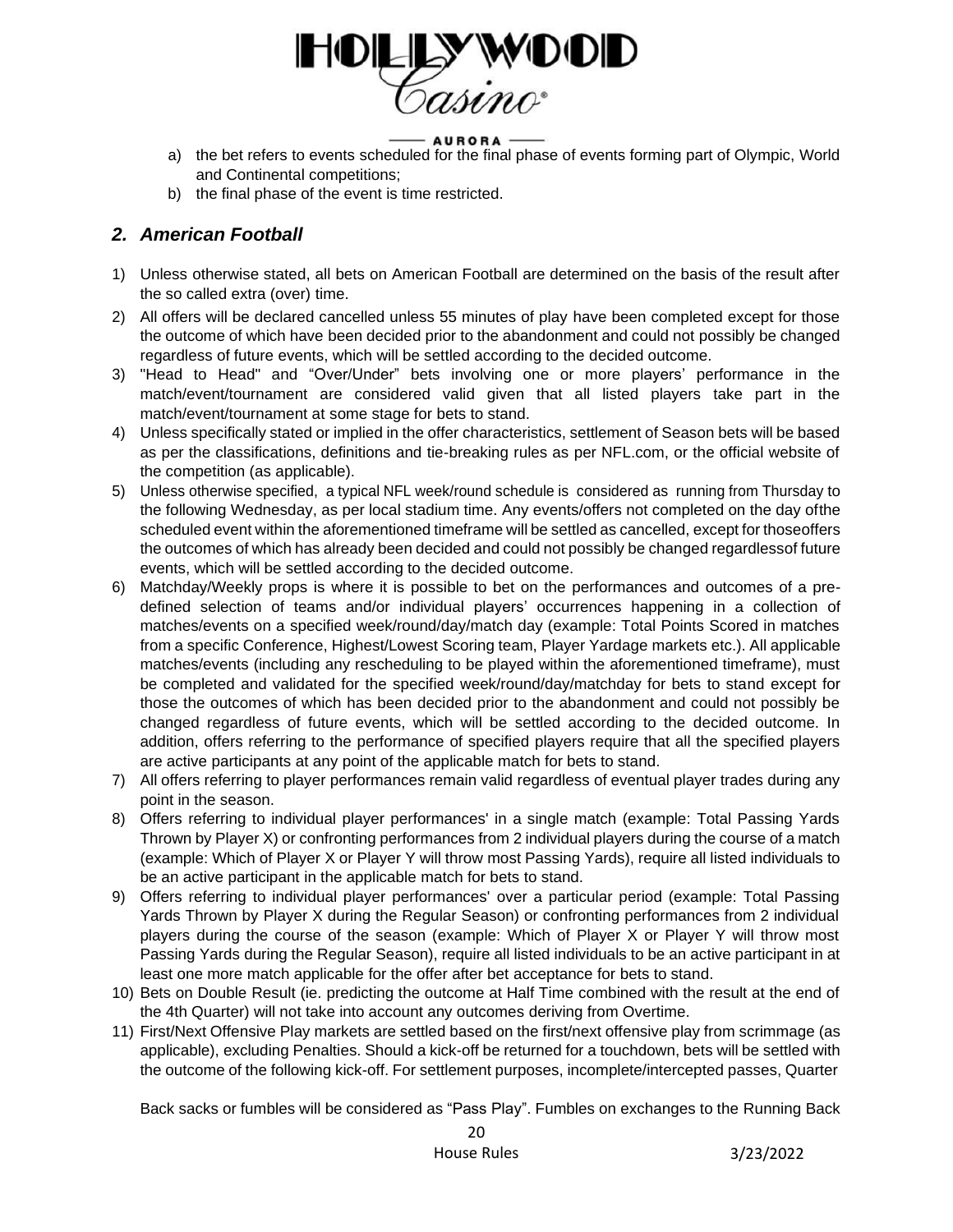

will be considered as "Run Play".

- 12) Settlement on offers referring to "Offensive Yards" will be based on the net number of yards including any sack yardage lost.
- 13) Offers referring to any team scoring a specified successive number of times unanswered will consider scorings tallied during eventual Overtime but excludes any PATs (points after Touchdowns or 2 point conversions).
- 14) Settlement on all penalty offers will be based on the penalty being accepted. Declined penalties do not count.
- 15) Bets referring to the outcome of a particular drive will be settled as cancelled in case of an incomplete drive. In cases where Team A has the ball and fumbles with the ball being recovered by Team B who successively fumbles it back to Team A, the outcome will be settled as a "Turnover". Turnover on Downs (failed 4th Down attempt), will also be considered as a "Turnover". Should it happen that a punt is fumbled by the receiving team and recovered by the kicking team, bets will be settled as "Punt".
- 16) Offers on whether a 1st Down will be made during the current drive will be settled as "YES" should a new set of "Downs" be achieved either by Run, Pass (including cases where a Touchdown is scored as a result) or an Automatic 1st Down Penalty. "Safety" or "Field Goal" (irrespective whether the Field Goal being scored or not), will settle the offer as "NO". Any Down replayed due to non-automatic penalties will not be considered for settlement purposes unless committed with 5 yards or less to go.
- 17) Settlement on which team will gain most Passing/Rushing yards will be based on the gross number of yards thrown/run, including any negative yarding for rushing.

# *3. Athletics*

- 1) Unless otherwise stated, all bets on Athletics are determined on the basis of the result after the final stage of that competition. If neither of the listed participants takes part in the final stage, all bets will be cancelled, unless the governing association follows specific tie-breaking procedures, in which case, these will be deemed valid.
- 2) All bet offers will be settled based on the first official result being presented. However, the Operator will take into account and settle/re-settle accordingly, following any changes to the official result issued within 24 hours after the event has taken place. For such eventuality to be considered, the protest must be attributable to incidents happening exclusively during the event, such as a line infringement, pushes or a false handover in a relay race, etc. No doping cases will be considered. The result available at the end of the aforementioned 24 hours will be deemed as binding regardless of any further protests, changes to the official result, etc.
- 3) If two or more participants take part in different heats during a competition, all Head-To-Head-offers between them will be considered cancelled, unless there is a later stage in the competition that at least one of them qualifies for.
- 4) A participant that is disqualified due to infringement of the start procedure (false start) will be deemed as having taken part in the event.

# *4. Australian Rules Football*

- 1) Unless explicitly stated, should a match or else a specified period (ex. 1st Half, 3rd Quarter, etc.) end in a draw, all bets will be settled according to the so-called "dead-heat" rule. In such case the payout would be calculated after the odds are divided and then multiplied by the stake, irrespective of whether the net payout is lower than the Patron's stake.
- 2) Unless otherwise stated, all bets referring to matches will be settled on with the result at the end of  $4<sup>th</sup>$ Quarter (normal time).
- 3) All bets referring to player performance, as well as "Head to Head" and "Over/Under" bets involving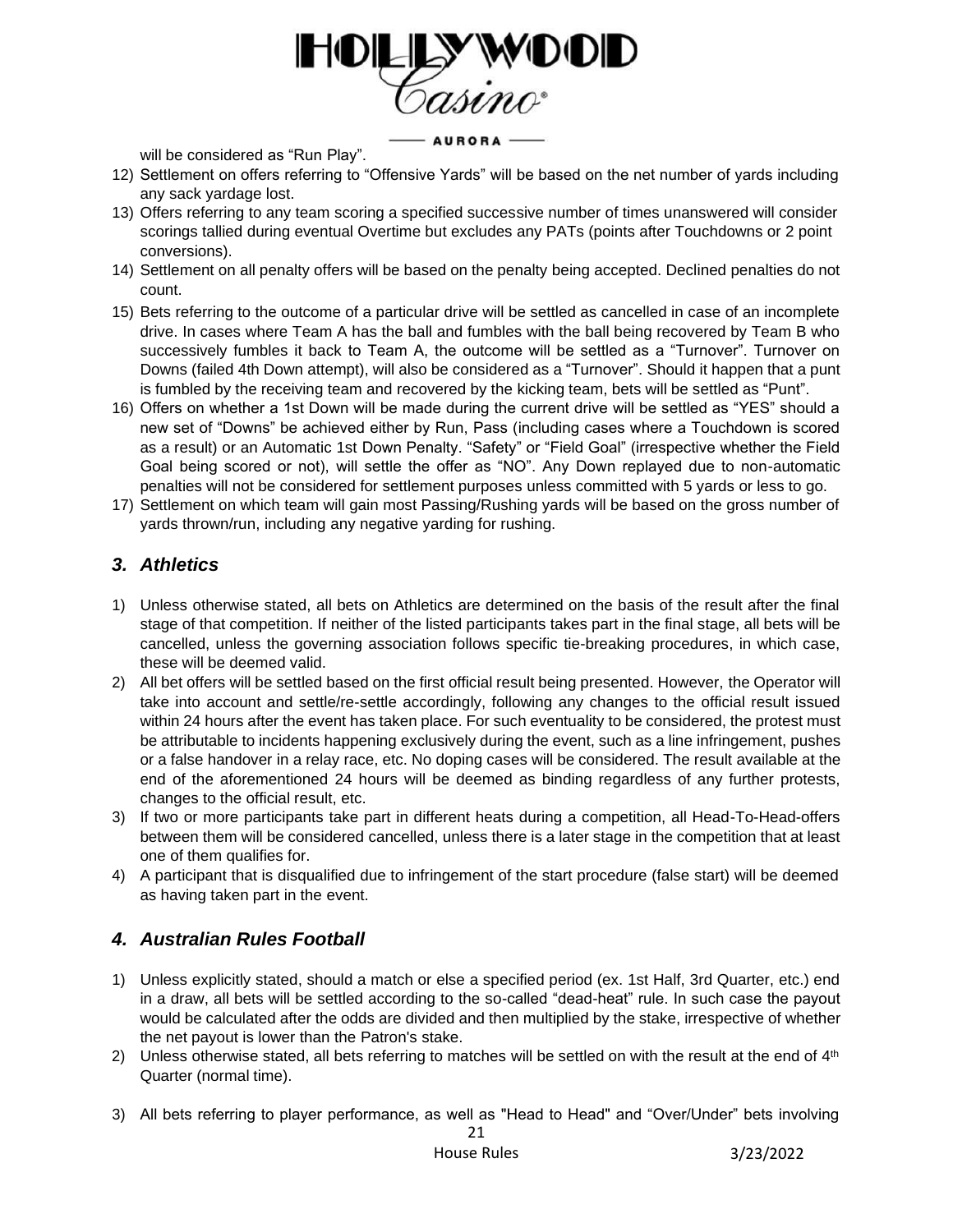

one or more players' performances in a single match/event are considered valid given that the specified players play from the start of the match.

- 4) First Goal Scorer in the match/1st Quarter Stakes will be refunded on players who are not in the starting 21. Bets on First Goal Scorer in the match do not require the goal to be scored in the 1st Quarter. Should no goal be scored in the listed period all bets will be settled as cancelled.
- 5) First Goal Scorer in the 2nd, 3rd or 4th Quarter All bets stand irrespective of the player's participation (or lack thereof) in the listed Quarter and the match. Should no goal be scored in the listed quarter all bets will be settled as void.
- 6) Wire-to-Wire" betting refers to which team (if any) is leading the match at the end of each quarter.
- 7) Should any replay/extra matches be required to determine any position in the classification, league winners, etc., the outcomes deriving from these replays/extra matches will be used for the settlement of the respective bet offer.
- 8) For match betting on a Grand Final, the betting is specific to the upcoming match to be played, or the current match, in the case of live betting. Bets will not carry over to any replay and a new market will be added for any subsequent matches.
- 9) When settling offers which relate to the performances of two or more individuals/teams over a stipulated timeframe/competition, stages of elimination within the "Finals" will count for the settlement. Should two teams be eliminated at the same stage, the team that finished highest on the AFL ladder at the conclusion of the Regular Season will be considered as having achieved a better position.
- 10) All bets stand, regardless of change of venue.

# *5. Baseball*

- 1) Unless otherwise stated, bets on Baseball are determined on the basis of the result after any eventual extra innings, and regardless of the amount of innings played, as declared by the organizing association.
- 2) A bet is declared cancelled on a cancelled or postponed match which has not started, or in the case of a result not having been issued within twelve hours of the scheduled start time.
- 3) "Match" bets will be declared cancelled in case of a draw after the eventual extra innings. All other offers which could reasonably be settled (e.g. "Over/Under", "Handicap" and "Odd/Even") will be settled according to the result after the extra innings.
- 4) "Handicap", "Over/Under" and "Odd/Even" bets require all scheduled innings to be completed, or at least one half-inning less than the number of scheduled innings if the home team is in advantage, for bets to stand. This applies to all offers except those the outcome of which has been decided prior to the abandonment and could not possibly be changed regardless of future events. These will be settled according to the decided outcome.
- 5) With the exception of those offers where the start/participation of the listed pitcher(s) is specifically required for the market to be deemed valid, (example: Listed Pitcher Moneyline), whoever is chosen to be the starting pitcher of either team has no relevance on how offers are settled.
- 6) For settlement purposes "First Half" bets are deemed to be referring to the outcomes deriving from the first 5 innings. All 5 innings must be completed for bets to stand except for those offers the outcome of which has been decided prior to the abandonment and could not possibly be changed regardless of future events, which will be settled according to the decided outcome. For games played under a scheduled, shortened format, the first half innings will be shortened accordingly, for example "first half" bets in a 7 innings game refer to outcomes deriving from the first 4 innings.
- 7) Live Betting offers referring to individual player performances' in a single match (example: Total Hits by Player X) or confronting performances from 2 individual players during the course of a match (example: Which of Player X or Player Y will have most Hits), require all listed individuals to participate in at least one more play in the match, after bet acceptance for bets to stand. All Pre-Match markets involving hitters, require for the player to be listed as in the starting line-up, and to have at least one plate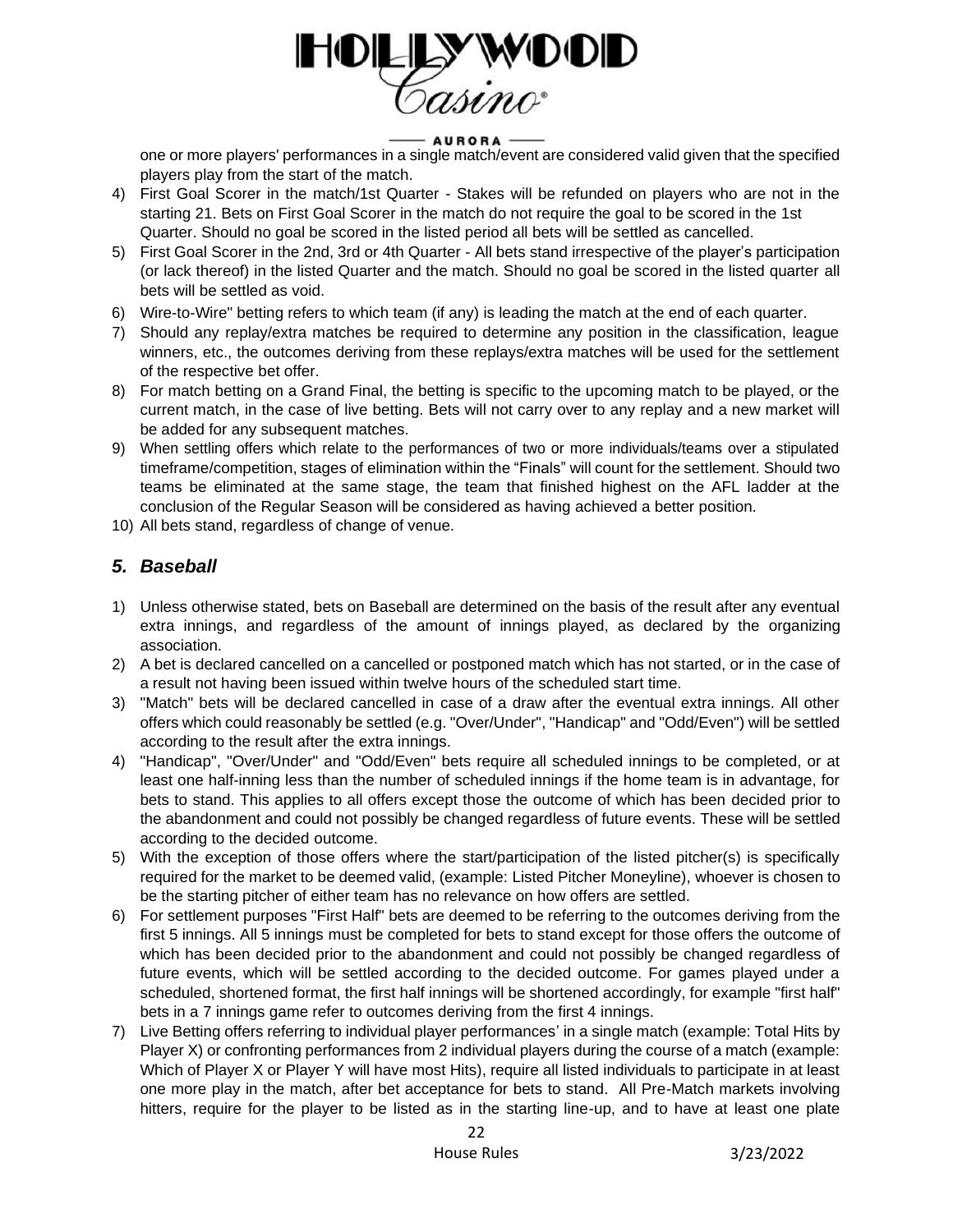

appearance. Those involving pitchers, require the Player to throw at least one pitch, for bets to stand. Offers referring to one or more players' performance in a given match, require that all listed players are included in the starting lineup, for bets to stand.

- 8) All bets referring to aggregated Tournament Totals (such as Runs, etc.) will be settled based on official statistics by the governing association. Unless otherwise stated, cumulative amounts of such bets will include eventual prolongations (e.g. Extra Innings).
- 9) "Match" bets (aka Moneyline) require a minimum of 5 full innings to be played or at least 4.5 innings in case the team batting second is leading at that particular point.
- 10) Bets on the outcome of a particular period (example Inning X) or occurrences achieved during a time limited period require the specified period to be completed with the exception of those offers the outcome of which is already determined before any interruption and/or any further continuance of play could not possibly produce a different outcome to said offers which will be settled accordingly.
- 11) Unless specifically stated or implied in the offer characteristics, settlement of Season bets will be based as per the classifications, definitions and tie-breaking rules as per MLB.com, or the official website of the competition (as applicable).
- 12) All offers referring to player performances remain valid regardless of eventual player trades during any point in the season.
- 13) Offers referring to individual player performances' in a single match (example: Total Hits by Player X) or confronting performances from 2 individual players during the course of a match (example: Which of Player X or Player Y will have most Hits), require all listed individuals to be an active participant in the applicable match for bets to stand.
- 14) Offers referring to individual player performances' over a particular period (example: Total Runs Scored Player X during the Regular Season) or confronting performances from 2 individual players during the course of the season (example: Which of Player X or Player Y will score most Runs during the Regular Season), require all listed individuals to be an active participant in at least one more match applicable for the offer after bet acceptance for bets to stand.

# *6. Basketball*

- 1) A bet on Basketball is determined on the basis of the Result after the so-called extra (over) time, unless otherwise stated.
- 2) Bets referring to the match outcome (aka "Moneyline") from ties which are decided over two or more match-ups will have the "Including Overtime" offer cancelled in case the match ends in a draw and no further play is done in that particular match.
- 3) In multiple legged ties, all points collected during any overtime period will count for the final settlement of that particular match.
- 4) "Head to Head" and "Over/Under" bets involving one or more players' performance in the match/event/tournament are considered valid given that all listed players take part in the match/event/tournament at some stage for bets to stand.
- 5) All bets referring to aggregated Tournament Totals (such as Points, Rebounds, Assists, etc.) will be settled based on official statistics by the governing association. Unless otherwise stated, cumulative amounts of such bets will include eventual prolongations (e.g. Over Time).
- 6) Unless specifically stated or implied in the offer characteristics, settlement of Season bets will be based as per the classifications, definitions and tie-breaking rules as per NBA.com, or the official website of the competition (as applicable).
- 7) All offers referring to player performances remain valid regardless of eventual player trades during any point in the season.
- 8) Offers referring to individual player performances' in a single match (example: Total Points Scored by Player X) or confronting performances from 2 individual players during the course of a match (example: Which of Player X or Player Y will score most Points), require all listed individuals to be an active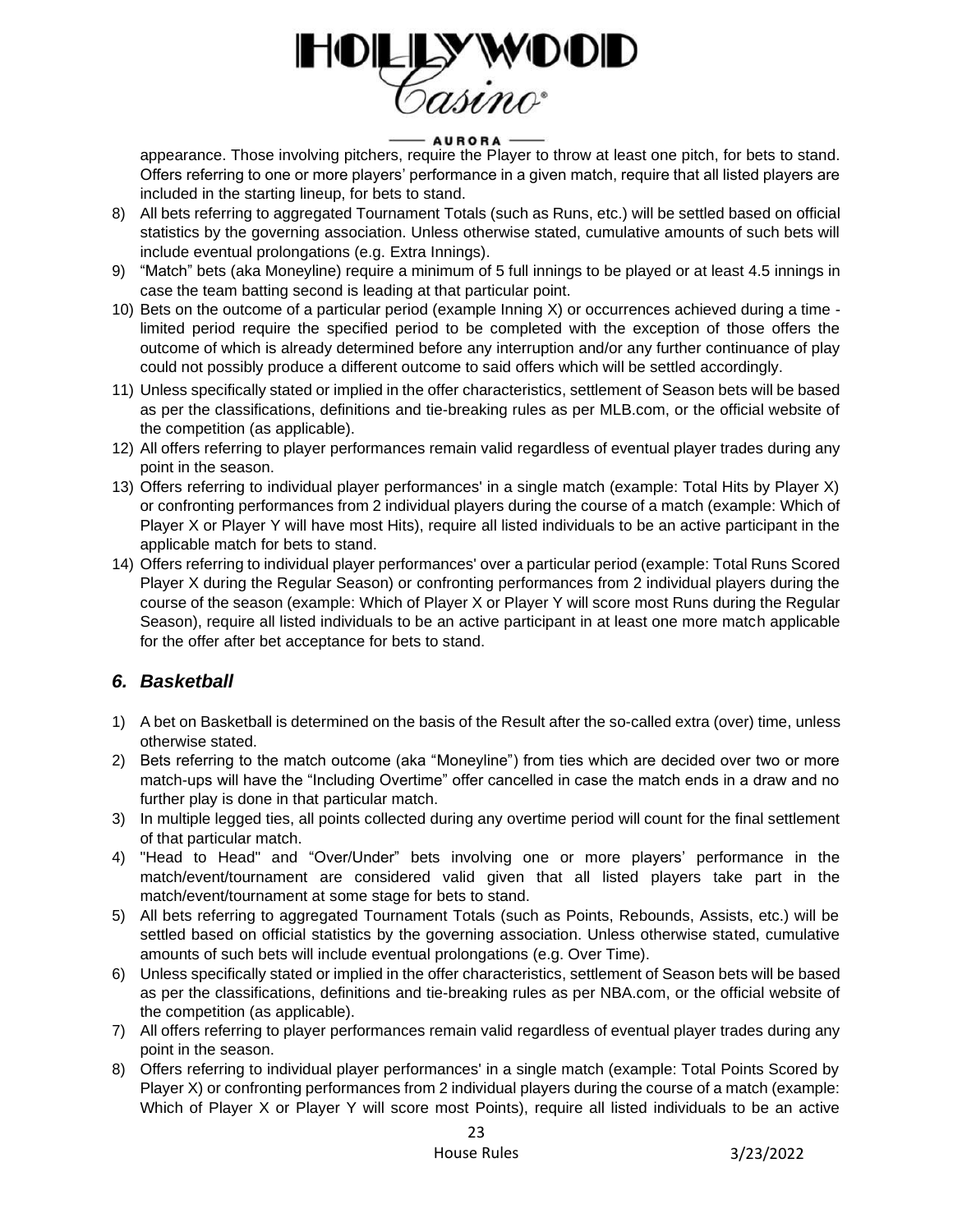

## - AURORA -

participant in the applicable match for bets to stand.

- 9) Offers referring to individual player performances' over a particular period (example: Total Points Scored by Player X during the Regular Season) or confronting performances from 2 individual players during the course of the season (example: Which of Player X or Player Y will score most Points during the Regular Season), require all listed individuals to be an active participant in at least one more match applicable for the offer after bet acceptance for bets to stand.
- 10) Bets on Double Result (i.e. predicting the outcome at Half Time combined with the result at the end of the 4th Quarter) will not take into account any outcomes deriving from Overtime.

# *7. Beach Volleyball*

- 1) All bets will remain valid as far as the match/offer is played within the tournament framework regardless of any changes in schedule, conditions, etc., unless other arrangements have been agreed.
- 2) "Match" bet offers are based on the general principle of tournament progress or tournament win, depending on which phase of the competition the match refers to. The team progressing to the next round or winning the tournament is to be considered the winner of the bet regardless of match duration, withdrawals, disqualifications, etc. These bets require at least one set to be completed for bets to stand.
- 3) "Over/Under" offers on unfinished matches/events the outcome of which is already determined before the interruption and/or any further continuance of play could not possibly produce a different outcome to said offers, will be settled based on the result achieved until the interruption. For the calculation of these settlements, the minimum amount of occurrences which should have been needed to bring the offer to the natural conclusion will be added as necessary depending on the number of sets which the match is scheduled for. Should this calculation produce a situation where no possible alterations could affect the outcome of the offer, this will be settled as such. See examples from the Tennis section for reference.
- 4) "Handicap" offers require all scheduled sets to be completed for bets to stand except in those events the outcome of which is already determined before the interruption and/or any further continuance of play could not possibly produce a different outcome to said offers which will be settled accordingly. See examples from the Tennis section for reference.
- 5) All "Correct Score", "Odd/Even" and those offers which refer to the winner of a particular period in the match (example "E.g. Team to win the first set") require the relevant part of the match to be completed.

# *8. Boxing & MMA*

- 1) All offers will be settled according to the official result of the relevant governing body immediately as declared by the ring announcer at the end of the fight.
- 2) For settlement purposes, in case the match is interrupted for any reason in between rounds, e.g. retirement before the start of a round, disqualification, failure to answer the bell, the fight will be deemed to have finished at the end of the previous round.
- 3) Offers on fights declared as a "No Contest" or "Technical draw" will be settled as cancelled, except for those offers the outcome of which has been decided prior to the decision and could not possibly be changed regardless of future events, which will be settled according to the decided outcome.
- 4) If for any reason, the number of rounds in a fight is changed, offers which make specific reference to rounds, such as "Round betting", "Group of Rounds", "Over/Under", "Method of Victory" and "To go the distance" will be declared cancelled.
- 5) For settlement purposes, betting on rounds or groups of rounds refers to a fighter to win by KO (Knockout), TKO (Technical Knockout), or disqualification during that round or group of rounds. If for any reason, a points decision is awarded before the full number of scheduled rounds is completed, or a boxer is disqualified, bets will be settled on the round in which the fight was stopped. Bets which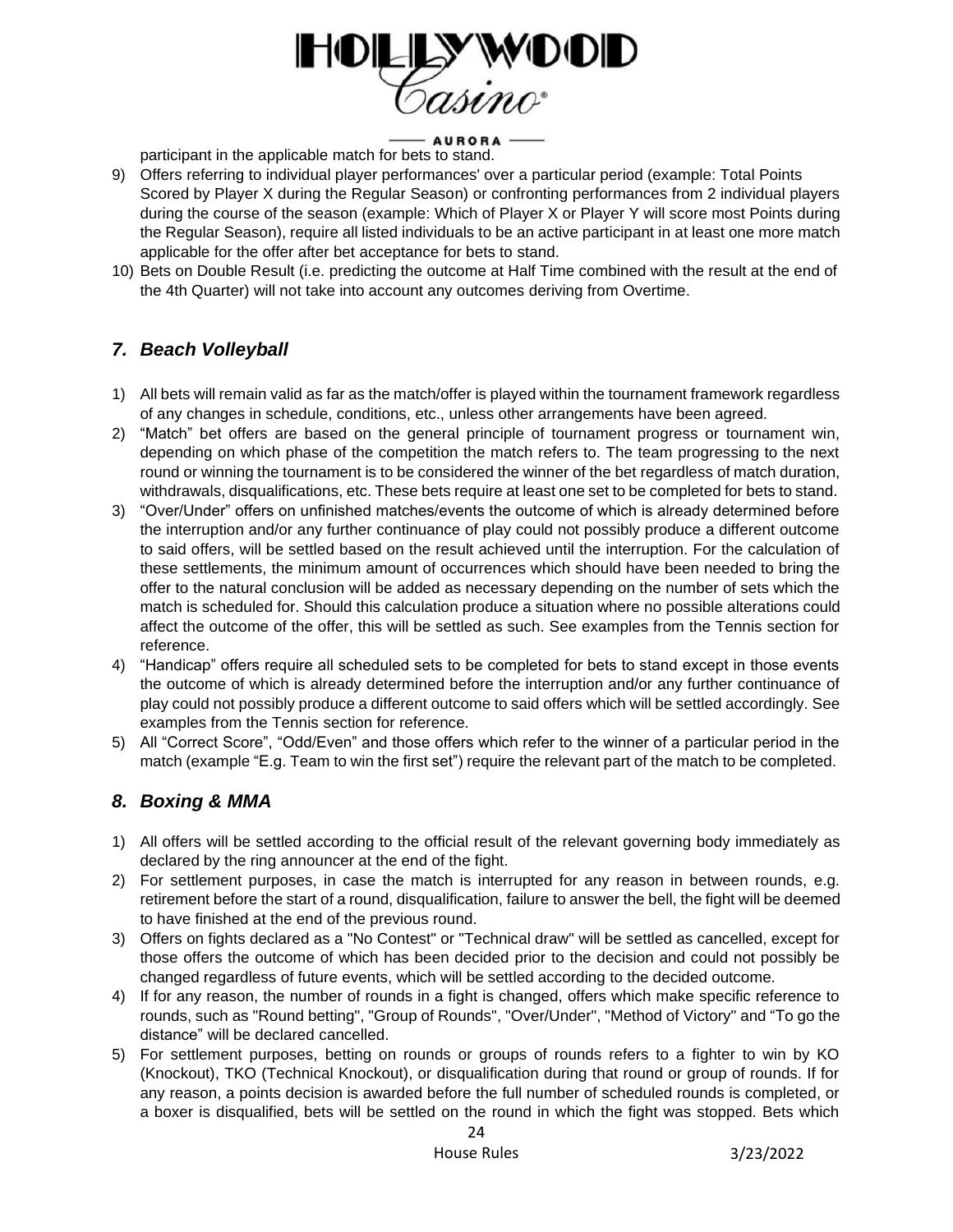

nominate 'to win on points' will only be deemed winners if the full number of rounds is completed.

- 6) For a match to be declared as having been decided by "points", (e.g. the different definition of "decision"), all scheduled rounds must be completed. All other decisions (e.g. KO, TKO, withdrawal, submission, disqualification, failure to answer the bell, clash of heads, low blow, etc.) will be settled as if the boxer has won the fight without the need of a decision, aka "before the bell".
- 7) Bets referring to round/fight duration represents the actual time passed in the round/fight, as applicable, depending on the scheduled round/fight duration. For example, a bet on Over 4.5 Total Rounds in a Boxing fight will be settled as Over once a minute and a half in the 5th Round has passed.

## *9. Cricket*

- a. General Cricket Rules
- 1) In cases where no odds have been offered for a tie and the match/offer ends in a tie, bets would be settled according to the so-called "dead-heat" rule where the payout would be calculated after the odds are divided and multiplied by the stake, irrespective whether the net payout is lower than the Patron's stake. Should such provision be in place, it would be listed in conjunction with the bet offer. In competitions where other means are used to determine a winner after a tie ('Bowl out' or 'Super over') then offers will be settled based on the result after such prolongations are completed.
- 2) "Highest Opening Partnership" requires that both sides complete their opening partnerships with the exception of those situations where an outcome has already been determined.
- 3) "Batting" Head to Heads require that both players be at the batting crease while a ball is bowled, though not necessarily facing a ball. In case either batsman's innings are not completed bets will be cancelled with the exception of those situations where an outcome has already been determined.
- 4) "Bowling" Head to Heads require that both players bowl at least 1 ball for bets to stand.
- 5) Total "Batsman Runs" (Over/Under) require the innings to be completed. In cases where a batsman's innings is ended by weather or bad light, all bets where a result has not been determined will be declared cancelled. A result is deemed to have been determined if a Batsman has passed the Run total at which the bet was accepted, has been dismissed or an innings is declared. For example, if a Batsman's score stands at 50 'Not-Out' when a game or innings is terminated due to bad light or rain, all bets on 50.5 Runs will be cancelled. However, all bets on "Over 49.5 Runs" will be considered as winning while bets on "Under 49.5 Runs" will be settled as losing. Should a batsman retire due to injury, his score at the end of his team's innings will be considered as the result for that bet.
- 6) In "Fall of Next Wicket" betting should either batsman retire due to injury before a result has been determined all bets will be declared cancelled. A result is deemed to have been determined if the Innings total has passed the Run total at which the bet was accepted. If a team declares or reaches their target, the total achieved by the batting team will be the result of the market. If a partnership is disrupted due to weather all bets will stand, unless there is no further play in the match. In such case all bets where a result has not been determined will be declared cancelled.
- 7) For "Next Over" betting (Over/Under & Odd/Even), extras are included for settlement purposes. Bets will be cancelled if the Over is not completed unless a result has already been determined. Market refers only to the listed Over (e.g. "5th Over" refers to Over number 5, i.e. the Over directly following Over Number 4).
- 8) In "Race to X Runs" both players must open the batting for bets to stand.
- 9) For "First Over" Runs the Over must be completed for bets to stand, unless the maximum range offered has already been achieved. Any Extras count for settlement purposes.
- 10) For "First Scoring Play" betting, should Runs be scored from a "No ball", extras will be deemed as the winner.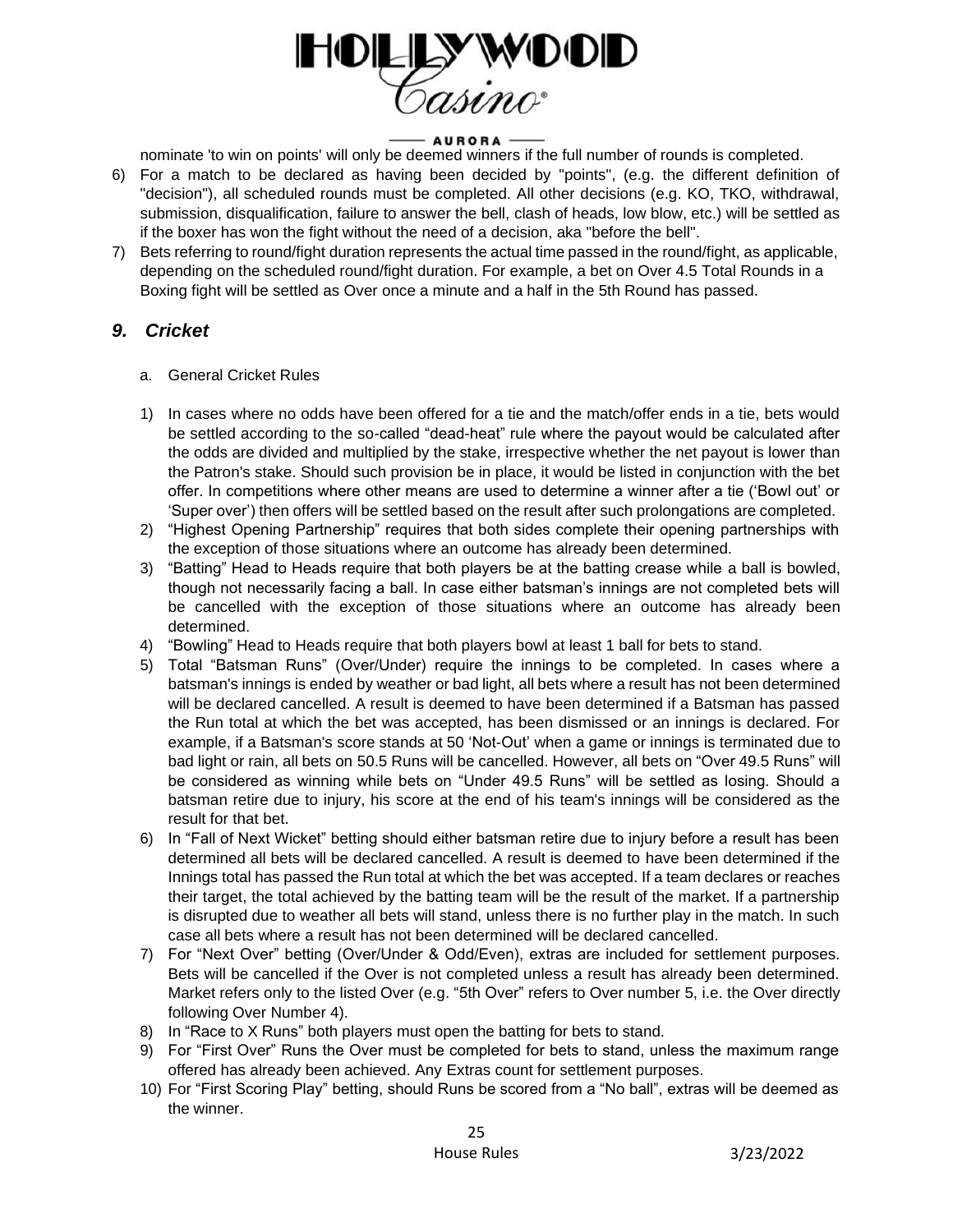

- 11) In "Wicket 1st Over" betting the Over must be completed for bets to stand, unless a wicket has already fallen.
- 12) In "Next Man Out" betting bets will be settled as cancelled if either player retires due to injury before the wicket falls or there are no further wickets. Both named Batsmen must be batting at the fall of the nominated wicket for bets to stand.
- 13) For "Method of Dismissal" betting bets will be cancelled if either player retires due to injury before the wicket falls or there are no further wickets. 'Any Other' includes hit wicket, handled ball, obstructing the field, timed out or hit the ball twice.
- 14) For Odd/Even betting a ball must be bowled for bets to stand.
- 15) "Top Batsman" and "Top Bowler" bets placed on any player not in the starting 11 will be declared cancelled. Bets on players who are selected but do not bat or field will be settled as losers.
- 16) Settlement of betting on "Wides" will be based on the "Runs" scored from "Wides" and not the number of "Wides" bowled.
- b. Limited Overs (including One-Day Internationals, Twenty20s & Domestic One- Day cricket)
- 1) Should a match be transferred to a 'reserve' day, all bets will remain valid.
- 2) Head to Head betting pays on official result. In the event of a tie, dead heat rules as explained in Clause 1 of the General Cricket Rules might apply unless a subsequent tiebreaker method is used to determine the winner (e.g. super over, bowl-off), in which case the outcome will be settled on the result of this method. Should the match be declared a 'no-result' all bets will be settled as cancelled. Any other betting on the match (example High Bats, Most Sixes, Batting & Bowling Head to Heads etc.) will not include any outcomes deriving after the dispute of the tiebreaker.
- 3) "Top Batsman/Bowler" requires a minimum of 20 overs to be bowled per innings of a One Day Match, unless a team is All-Out or the match is completed, or a minimum of 5 overs to be bowled per innings of a Twenty 20 match, unless a team is All-Out or the match is completed.
- 4) For "Total Team Runs" betting, all bets will be declared as cancelled should the number of Overs be reduced due to weather, or any other reason, from the standard scheduled number of Overs in a Twenty 20 match or any other limited Overs match. Should the outcome of such offers be already decided before the interruption and no further play would possibly change the outcome of such bets, then these will be settled accordingly.
- 5) For "Highest 1st 6/15 Overs" bets will be cancelled if both teams do not face the full amount of overs unless target has been reached or the team has been bowled out. In the event of a tie dead heat rules as explained in Clause 1 of the General Cricket Rules might apply.
- 6) For "Most Fours/Sixes/Wides/Run-outs" betting, should the intervention of rain (or any other delay) result in the number of Overs being reduced from those initially scheduled at the time the bet was accepted, then all open bets will be declared cancelled granted that the reduction per Innings is of 3 or more Overs in a Twenty 20 match, and of 5 or more in other limited Overs matches. In case that the reduction per Innings is of 2 or less Overs in a Twenty 20 match, and of 4 or less Overs in other limited Overs matches bets will stand. Should the outcome of such offers be already decided before the interruption and no further play would possibly change the outcome of such bets, then these will be settled accordingly.
- 7) For "Total Fours/Sixes/Wides/Run-outs" betting, should the intervention of rain (or any other delay) result in the number of Overs being reduced from those initially scheduled at the time the bet was accepted, then all open bets will be declared cancelled granted that the reduction per Innings is of 3 or more Overs in a Twenty 20 match, and of 5 or more in other limited Overs matches. In case that the reduction per Innings is of 2 or less Overs in a Twenty 20 match, and of 4 or less Overs in other limited Overs matches bets will stand. Should the outcome of such offers be already decided before the interruption and no further play would possibly change the outcome of such bets, then these will be settled accordingly.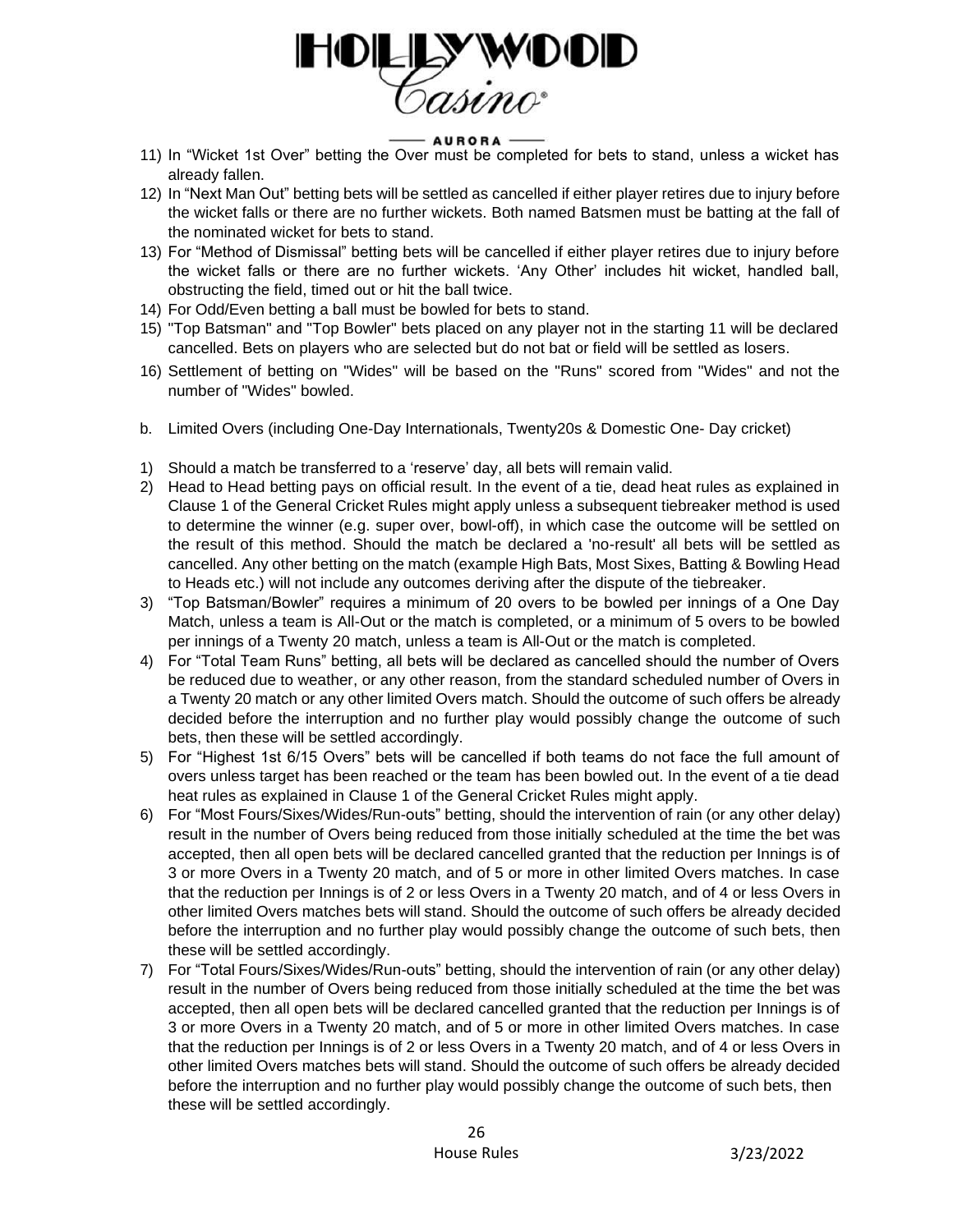

- 8) For "Winning Margin" bets are cancelled if there is any reduction in the original scheduled Overs for either team.
- 9) Highest Individual Score bets are cancelled if there is any reduction in scheduled Overs for either team unless a "Century" has already been scored.
- 10) In Team of Highest Individual Score there must be an official match result for bets to stand.
- 11) For "Team of Top Batsman" betting, should the intervention of rain (or any other delay) result in the number of Overs being reduced from those initially scheduled at the time the bet was accepted, then all open bets will be declared cancelled granted that the reduction per Innings is of 3 or more Overs in a Twenty 20 match, and of 5 or more in other limited Overs matches. In case that the reduction per Innings is of 2 or less Overs in a Twenty 20 match, and of 4 or less Overs in other limited Overs matches bets will stand. Should the outcome of such offers be already decided before the interruption and no further play would possibly change the outcome of such bets, then these will be settled accordingly. In the event of a tie, dead heat rules might apply as explained in Clause 1 of the General Cricket Rules.
- 12) For "Fifty/Century in Match" betting, should the intervention of rain (or any other delay) result in the number of Overs being reduced from those initially scheduled at the time the bet was accepted, then all open bets on Most Sixes/Run-Outs will be declared cancelled granted that the reduction per Innings is of 3 or more Overs in a Twenty 20 match, and of 5 or more in other limited Overs matches. In case that the reduction per Innings is of 2 or less Overs in a Twenty 20 match, and of 4 or less Overs in other limited Overs matches bets will stand. Should the outcome of such offers be already decided before the interruption and no further play would possibly change the outcome of such bets, then these will be settled accordingly.
- c. Test Matches/First Class Matches (including domestic cricket e.g. Sheffield Shield)
- 1) If a match is officially abandoned (e.g. due to dangerous pitch conditions) then all undecided bets on the match are cancelled.
- 2) In "Match Result" betting in the event of a tie (where both teams have completed two innings each and have the same score) all bets to win on either team might be paid as a dead heat, as explained in Clause 1 of the General Cricket Rules, while bets on the draw are losing bets.
- 3) In "Draw No Bet" offers, bets are cancelled if the match finishes in a draw or tie.
- 4) In "Double Chance" offers, bets will be cancelled if the match finishes in a tie. Settlement of "Most Points" offers will be based on who has most points awarded for the match (e.g. Sheffield Shield).
- 5) "Top Batsman/Bowler" (innings) offers require 50 Overs to be completed for bets to stand, unless the Innings has reached its natural conclusion (including 'Innings declared').
- 6) "Top Batsman/Bowler" (match) offers require 50 Overs to be completed for bets to stand, unless the Innings has reached its natural conclusion (including 'Innings declared').
- 7) For "Innings Runs" offers all bets will be cancelled if 50 overs are not bowled, unless an innings has reached its natural conclusion, or is declared. If an innings is declared at any point bets will be settled on the declaration total.
- 8) "Session Runs" betting requires 20 overs to be bowled in a session for bets to stand.
- 9) For "Test Match Finish" offers, where a match finishes in a draw, the winner will be deemed as 'Day 5, Session 3'.
- 10) "Highest Opening Partnership" offers apply to first innings only.
- 11) "First Innings Lead" offers require both teams to be bowled out or declare their first innings for bets to stand. In the event of a tie, dead heat rules as explained in Clause 1 of the General Cricket Rules might apply.
- 12) "First Innings Century" offers require 50 overs to be bowled unless a result has already been determined or the innings has reached its natural conclusion (including innings declared).
- 13) For "Fifty/Century/Double Century in match" in either Test or First class matches, bets will be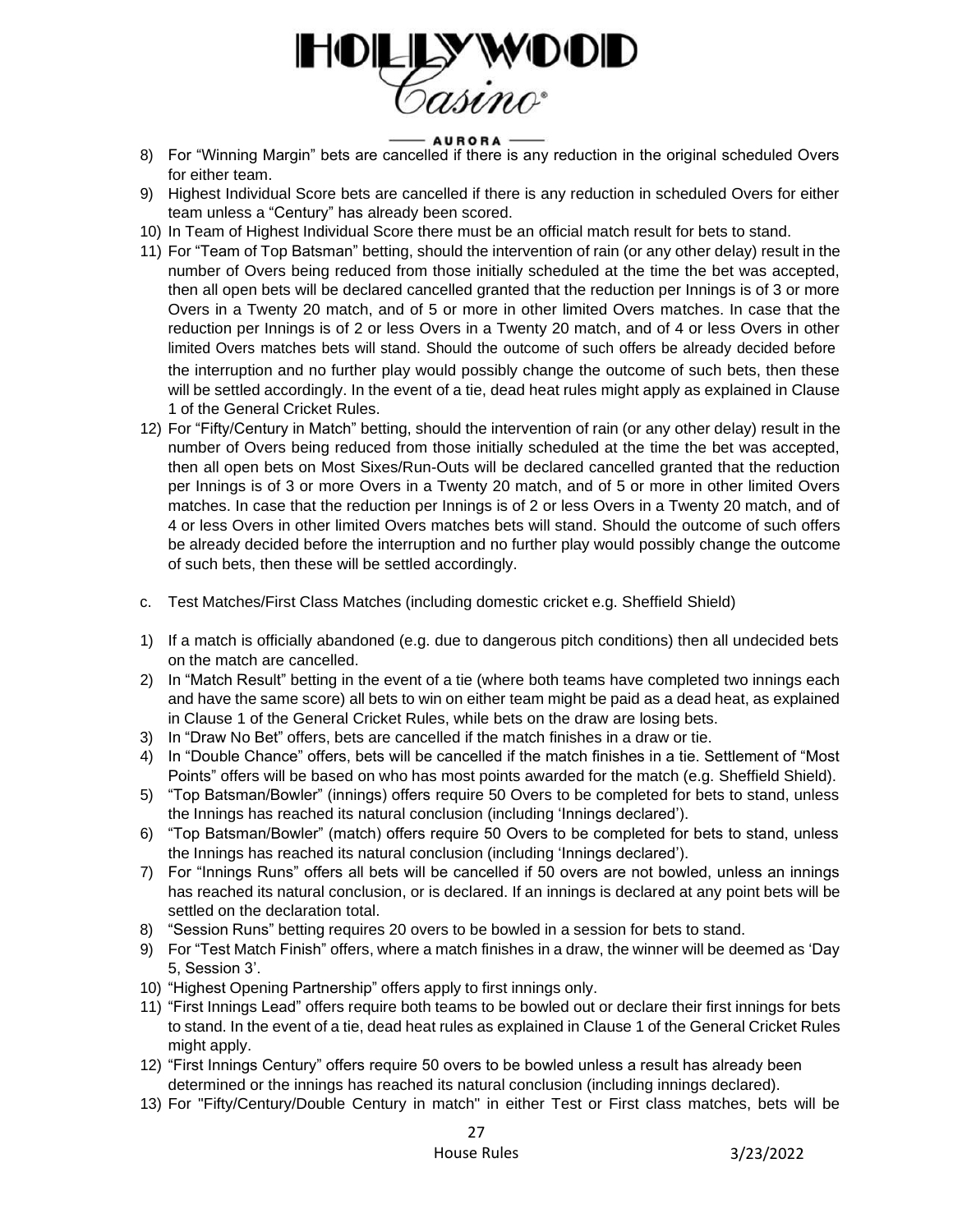

cancelled in drawn matches where the number of Overs bowled is less than 200, unless a result has already been determined.

- 14) For "Fifty/Century/Double Century in match" in 'Home/Away 1st Innings' of either Test or First class matches, bets will be cancelled unless the Innings reaches its natural conclusion (including 'Innings declared') or a result has already been determined.
- 15) For "Fifty/Century/Double Century in match" in Either 1st Innings of either Test or First class matches, bets will be cancelled unless both Innings reach their natural conclusion (including 'Innings declared') or a result has already been determined.
- 16) For "Fifty/Century/Double Century in match" in 'Home/Away 2nd Innings' of either Test or First class matches, bets will be cancelled in case the number of Overs bowled for that Innings is less than 50, unless a result has already been determined.
- d. Series/Tournament Betting
- 1) Should no draw odds be offered for a "Series Winner" bet and the series is drawn, all bets will be declared cancelled.
- 2) If a tournament is not completed but a winner or winners are declared by the governing body, bets are paid on the winner(s) as declared (dead heat rules as explained in Clause 1 of the General Cricket Rules might apply). Should no winner be declared then all bets will be settled as cancelled.
- 3) All tournament betting includes Finals, unless otherwise stated.
- 4) If for any reason, the number of matches in a Series is changed and does not reflect the number envisaged in the offer all "Series Correct Score" offers will be declared cancelled.
- 5) In "Top Series Runscorer/Wicket Taker" offers where a tie occurs, dead heat rules apply, as explained in Clause 1 of the General Cricket Rules. At least one game must be completed in the tournament/series for bets to stand.
- 6) Bets referring to a particular player/teams' performances in a Series/Tournament will not take into account any statistics accumulated from warm-up matches.

# *10.Curling*

1) Settlement of all bets referring to Curling will be based on the result after eventual extra innings, unless specifically specified.

# *11. Cycling (Track & Road)*

- 1) Settlement of offers will be based upon the rider/team achieving the highest position at the end of the stage/event.
- 2) The decisive factor in settling bets will be the highest placing in the specified event as listed by the official organization at the time of the podium presentation, disregarding subsequent disqualifications, changes to the official result, etc.
- 3) All "Head to Head" and "Over/Under" bets featuring the performance of one or more riders in an event/stage are considered valid given that all listed riders start the relative event/stage and at least one completes the said event/stage.
- 4) Bets referring to the outcome upon completion of the event require that the specified event is considered as completed in full and its result is declared, otherwise bets will be declared cancelled, unless the result is already determined. In case the full number of stages for an event is not totally completed, or if the organizers decide to remove the result of certain stages from the computation of

the official result, then the bets will be deemed valid granted that the number of the excluded stages does not exceed 25% of the pre-established number of stages (excluding prologue) at the beginning of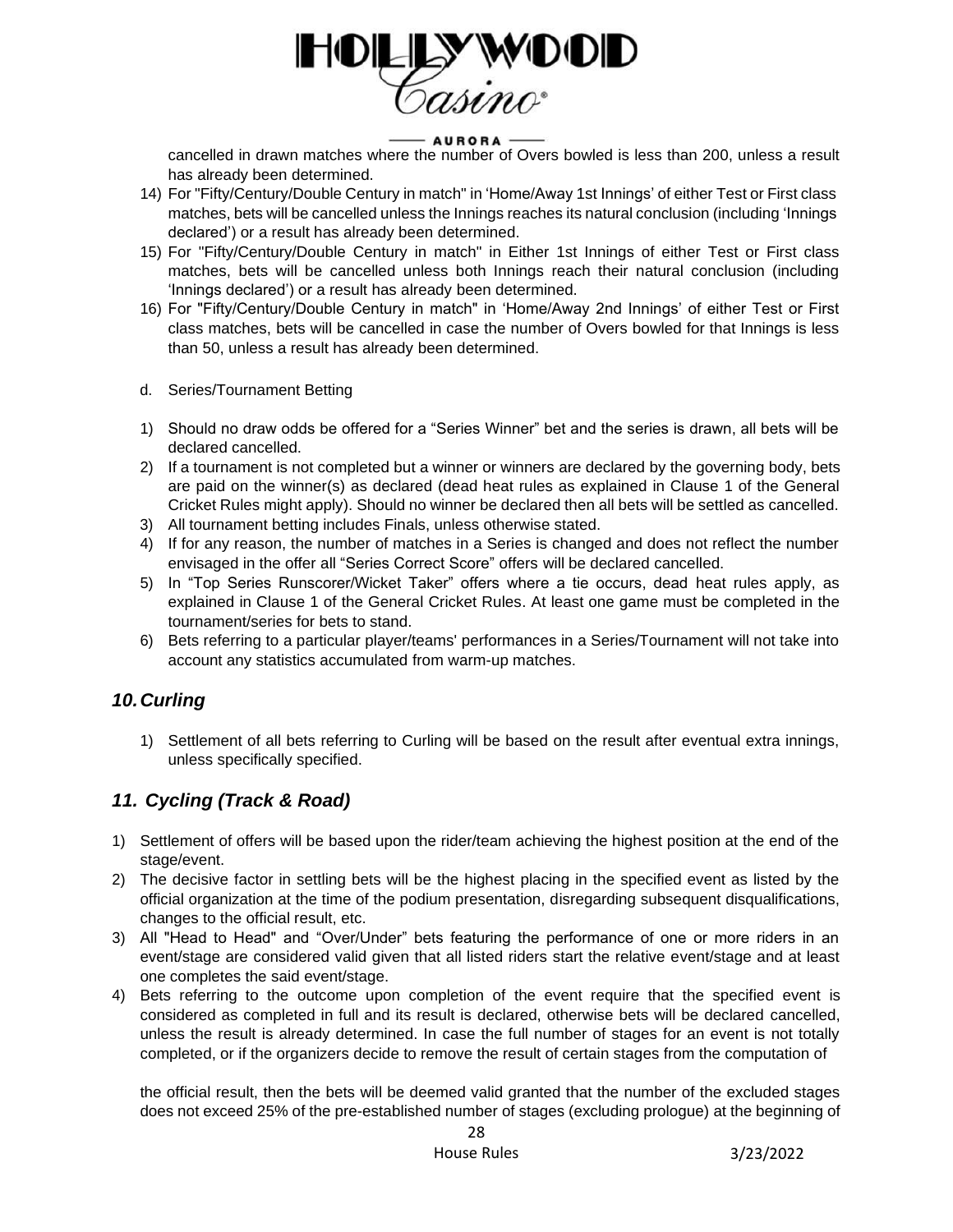

- AURORA -

the competition.

- 5) All bets will be deemed as valid provided that the Event, or the relative stage to which the bet refers to, is played within the same year, unless other arrangements have been agreed to.
- 6) Bets on performances in a particular stage stand regardless of any route modifications which the organizers might deem fit to consider and apply during the stage. Exception to this is the case where a stage which has particular characteristics (e.g.: a Mountains stage) is changed by the organizers, before the stage starts, into a stage which has other predominant characteristics (E.g.: Time Trial or low-lying stage). In such case bets which have been placed before the announcement of the change in stage concept will be declared cancelled.
- 7) Unless otherwise specified, in a team/rider performance bet offer in a specific event (such as Total Stage wins by Team/Rider X in Tour Y) or "Head to Head" bet offers involving two riders/teams performances in specific events, occurrences happening in events which are given any of the following denominations will not count towards the settlement: Prologue, Team Time Trial.

# *12. Cyclo Cross*

1) House Rules stated for Cycling apply where applicable.

# *13. Soccer*

- 1) First Goal Scorer The bet refers to a specific player being the scorer of the first goal either during a particular timeframe of the event (E.g. "First goal in the match" or "First goal in the 2nd Half"), or else being the first scorer for his team (E.g. "First Goal Scorer – Team X)". Stakes will be refunded on players who do not take part in the match or else come on the field of play after the goal to which the bet refers to has been scored. Own goals do not count for the settlement of this offer. Should the goal to which the bet refers to be deemed as an own goal, the next player to score a goal which is not an own goal and conforms with the bet offer parameters will be deemed as the winning outcome. In case no goals (or no further goals, as applicable) is/are scored which are not own goals and fulfil the remaining bet offer parameters, all bets will be considered lost.
- 2) Last Goal Scorer The bet refers to a specific player being the scorer of the last goal either during a particular timeframe of the event (E.g. "Last goal in the match" or "Last goal in the 1st Half"), or else being the last scorer for his team (E.g. "Last Goal Scorer – Team X)". Stakes will be refunded only on players who do not take part in the match at all. In all other instances bets will remain valid, irrespective of the time of inclusion/substitution of the player. Own goals do not count for the settlement of this offer. Should the goal to which the bet refers to be deemed as an own goal, the previous player to score a goal which is not an own goal and conforms with the bet offer parameters will be deemed as the winning outcome. In case no goals (or no previous goals, as applicable) is/are scored which are not own goals and fulfil the remaining bet offer parameters, all bets will be considered lost.
- 3) "Scorecast" and "Matchcast" are bet offers where it is possible to bet simultaneously on a particular occurrence (e.g. First Goal Scorer) combined with another from the same, or related event (e.g. Correct Score in the match, or match outcome). Should the bet refer to First or Last Goal Scorer, House Rules as stated in <Section C, Para 13.1> and <Section C, Para 13.2> will apply, where applicable. Stakes will be refunded on players who do not take part in the match at all. In all other instances bets will remain valid, irrespective of the time of inclusion/substitution of the player. Own goals do not count for the settlement of this offer.
- 4) Unless otherwise specified, or indicated in conjunction with the bet offer, all other goal-related bets will require the listed player(s) to play from the start of the match to be valid. Own goals will never count as a goal scored for any selected player.
- 5) On all bets related to yellow/red cards, booking points, etc., only cards shown to players which at that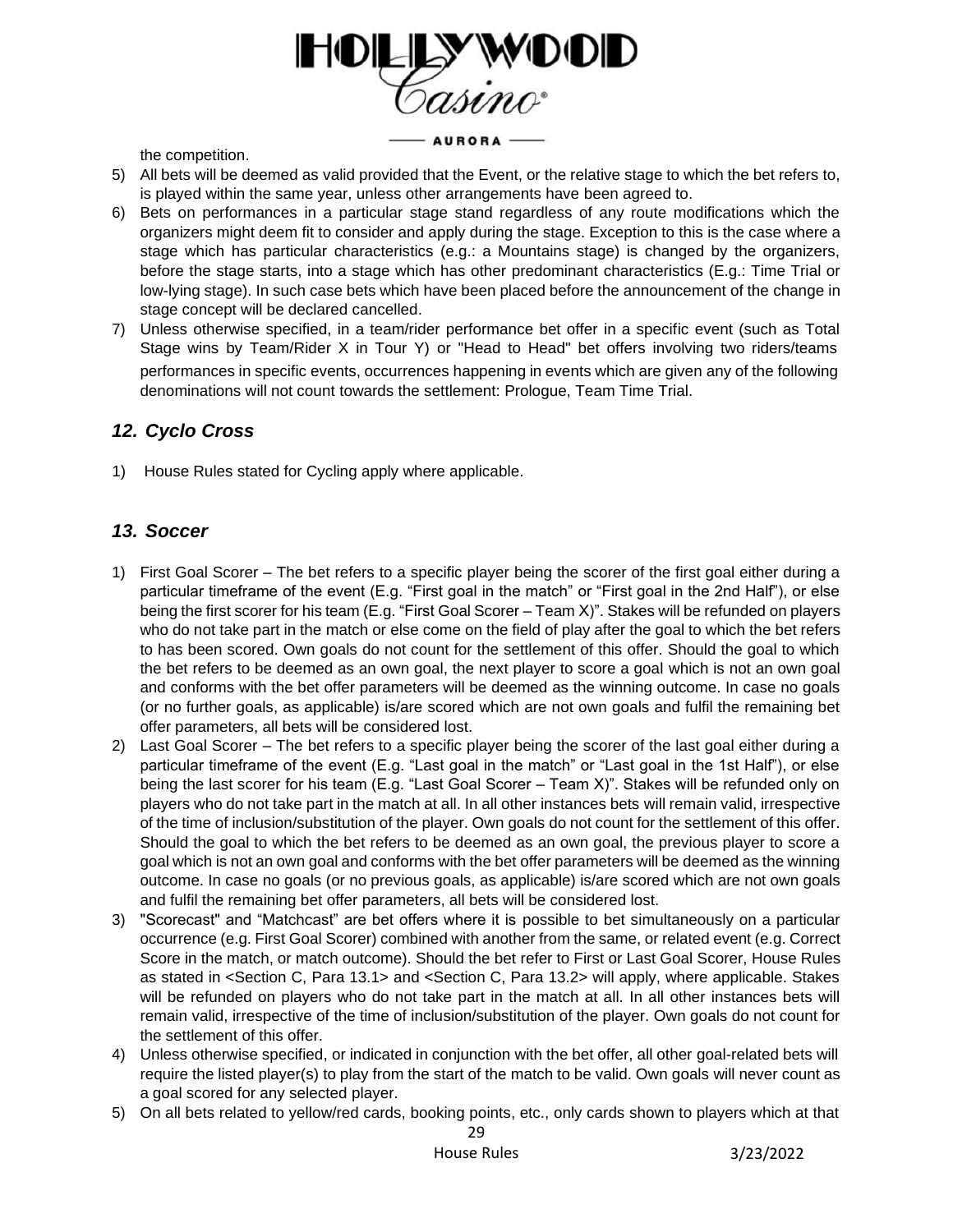

moment are on the pitch are valid for settlement purposes. Cards, disciplinary actions, suspensions, imposed on any other individual which at the moment of the sanction is not, or should not, be actively playing on the pitch, as well as disciplinary measures taken after the game has officially ended, are disregarded.

- 6) All disciplinary-related bets referring to individual(s) (e.g. yellow card, red card, number of fouls), will require the listed player(s) to play from the start of the match to be valid.
- 7) "Booking Points" are calculated according to the following rules: Yellow card = 10 points, Red card = 25 points. Maximum points for one player are 35.
- 8) "Head to Head" and "Over/Under" bets involving the performance of one or more players in the match are considered valid given that all listed players start the match for bets to stand.
- 9) "Head to Head" and "Over/Under" bets involving the performance of one or more players in the event/tournament are considered valid given that all listed players take part in the event/tournament at some stage for bets to stand.
- 10) All bets referring to aggregated Tournament Totals (such as Goals, Corners, Cards, Penalties, etc.) will be settled based on official statistics by the governing association. Unless otherwise stated, cumulative amounts of such bets will include eventual prolongations (e.g. Extra Time) but not Penalty Shoot Outs.
- 11) Unless specifically stated, all bets referring to a particular team winning a number/selection of trophies in the same season will be based on the particular team's performance within the following competitions: the domestic league, the apparent equivalent of the respective FA Cup and League Cup as well as the Champions League or Europa League. Other trophies (e.g. domestic and European Super Cup, World Club Cup) do not count.
- 12) The "Domestic Double" is to be considered as the team's victory in the apparent equivalent of the respective domestic league and FA Cup.
- 13) For settlement purposes, bets referring to the number of cards shown by the referee will be counted as follows:
	- Yellow card  $= 1$
	- Red card  $= 2$
	- One yellow and a red  $= 3$
	- Two yellow cards and a red  $= 3$

The maximum cards for one player is 3 cards. Only cards shown to players currently eligible as per C.14.5 will be taken into consideration.

- 14) Bets on whether a particular player(s) will manage to score from certain areas of the pitch (E.g. from outside the 'penalty box') will be settled based on the position of the ball at the time the shot was struck by the player, irrelevant of any further deflections which the ball trajectory might incur following the initial shot. For the sake of clarity, it is to be understood that the lines delineating the 'penalty box' are to be considered as an integral part of such area of the pitch. Thus, should a shot be struck with the ball hovering above, or touching, even partially, said lines, the shot will not be considered as having been effected from outside the box.
- 15) Bets on whether a particular player(s) will manage to hit the cross bar, goal post or any other part of the frame delineating the goal area will only be settled as having accomplished such feat if the shot does not result directly in a goal being awarded exactly after the ball hits a part of the goal frame. Settlement will only take into consideration shots aimed at the goal frame defended by the opponents of the listed player(s) team. Should a player have a shot which hits the post their team defends this will not be considered as having accomplished such feat.
- 16) During certain events the Operator might decide to offer for betting a reduced selection of participants (E.g. Any unlisted Team X player) or else a single participant as a representation of the whole squad (E.g. "Any Team X player"). In both cases for settlement purposes, all unlisted squad members are to be deemed as starters (and settled as such), including substitutes regardless whether they take part in the match or not.
- 17) Bets on the performance of players starting the match on the bench will be settled as cancelled if the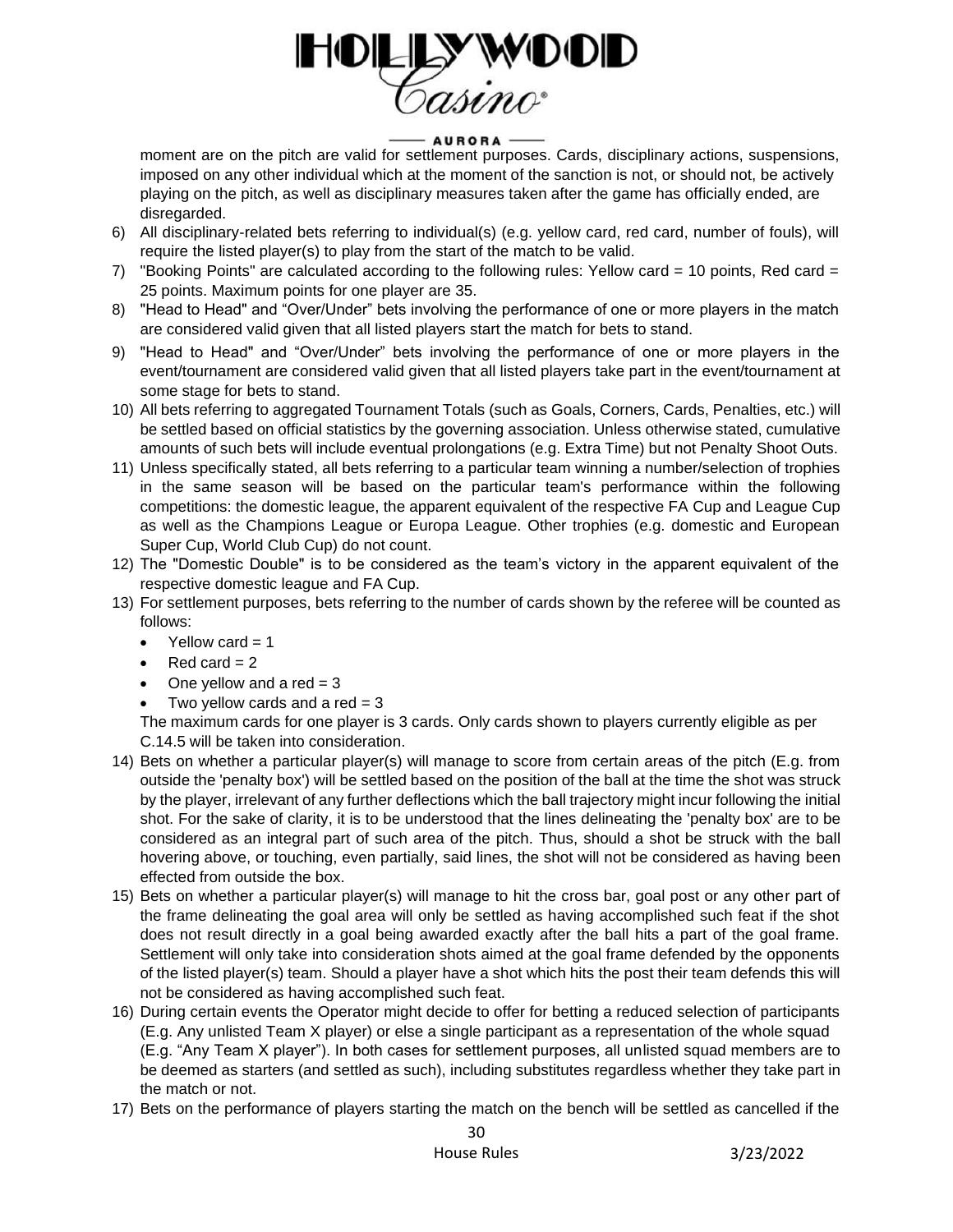

player is either listed in the starting XI or does not take part in the match at all.

- 18) On offers such as Next Goal Scorer, Next Carded player, Next Assist and Man of the Match, stakes will be refunded should the chosen player not take part in the match at all. Results for this offer will include any outcomes obtained during eventual Extra Time but not during Penalty Shoot-outs.
- 19) Bets on "Next Assist" for a particular goal will be settled as cancelled should the governing association declare the specified goal as having been unassisted, the specified goal is an own goal and/or no more goals are scored in the match. Results for this offer will include any goals scored during eventual Extra Time but not during Penalty Shoot-outs.
- 20) Bets referring to penalty kicks conversion and/or outcome will be settled according to the outcome occurred on the field of play as per the rules governing that specific scenario and in cases of penalty shoot-outs will remain valid regardless of the format employed by the governing association during the shoot-out. Bets stand in case the penalty is ordered to be re-taken and will be settled with the outcome achieved from the re-taken penalty.

As a general principle, settlement will be based on the concept that unless the penalty kick results in a goal being awarded (and settled accordingly), the first person/object/location (as applicable) which the ball initially touches after being kicked will be considered as the winning outcome, disregarding any other persons/objects the ball hits in its subsequent trajectory following any previous deflection, if any. The following examples are being issued as a general guideline on settlement:

"Goal" would be the winning outcome in case of the following scored penalties scenarios:

- Any penalty kick which ends up as a goal without it being deflected;
- Goalkeeper touches the penalty kick but ball ends up as goal;
- Penalty kick touches the woodwork before ending up in goal.

"Save" would be the winning outcome in case of the following missed penalties scenarios:

- Goalkeeper deflects the penalty kick to outside the goal frame;
- Goalkeeper deflects the penalty kick onto the post/crossbar.

"Woodwork" would be the winning outcome in case of the following missed penalties scenarios:

1) Penalty kick hits the woodwork before it is touched/saved by the goalkeeper;

2) Penalty kick hits the woodwork and ball goes outside the goal frame.

"Any other Miss" would be the winning outcome in case of any penalty kick which without any deflection either by the goalkeeper or by the woodwork ends up outside the goal frame:

Exception to the above scenarios would be in in case of penalty shoot-outs, should the ball hit the woodwork, bounce on the goalkeeper and end in goal, such penalty will be considered as having been scored while should said situation occur during any other part of the match which is not a penalty shoot-out, the penalty taker would be considered as having missed to score and "hitting the woodwork" will be considered as the winning outcome.

21) Any decision taken by the Video Assistant Referee (VAR) which conflicts with the original decision sanctioned by the officials on the pitch (including non-decisions like allowing play to continue before reviewing the video), thus altering the understood state of the match at the time of bet placement, will result in all bets placed in the timeframe between the actual occurrence of the original incident and the referee's final decision on the incident being deemed as cancelled, unless the odds offered on the specific bet offer are unaffected by the use of VAR or have already been accounted for in the odds offered at the time of bet acceptance. Settlement on all other unrelated bet-offers, including those determined by any play between the time of the original incident and the decision following the VAR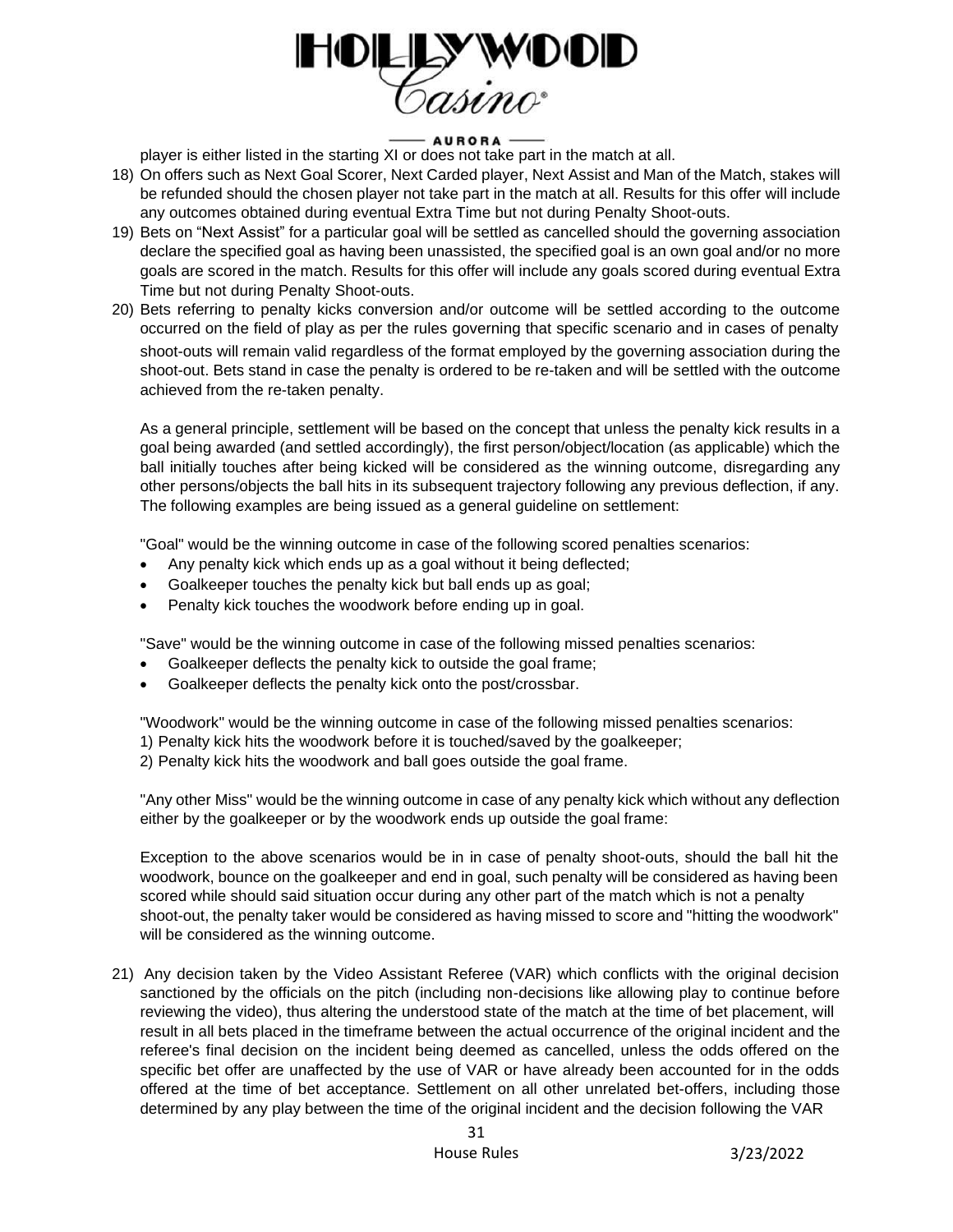

review, which are not influenced/altered by the VAR decision will stand.

For resulting purposes VAR reviews are to be considered as having happened at the time of the original incident for which the VAR would be eventually used even if play has not been immediately interrupted. The Operator reserves the right, in accordance with <Section A, Para 6.1>, to reverse or resettle any previously settled offers where the settlement becomes inaccurate following the final referee decision, providing said decision is taken and communicated before the conclusion of the match and/or timeframe listed.

In order to avoid any doubts, the Operator will consider the VAR as having been used if it is understood from the referee's gestures (ex. hand gestures, stopping the match to review the incident themselves), and/or the VAR usage is confirmed by the match report issued by the official organization. In cases where it is unclear whether the VAR has been used due to missing TV coverage and/or conflicting reports, the Operator will settle the bets based on the information acquired from feed providers and generally reputable online sources on the basis of equity.

- 22) For settlement purposes, markets referring to team to be shown the next Card (booking) and/or "Total Cards" will always consider a Red Card as 2 instances of a card being shown and will be settled accordingly. The following examples are being listed as a guideline:
	- First card shown in a match is a straight Red Card. The team to which the card is awarded will be settled as the winning selection for the offers: Cards #1 and #2;
	- First card shown in a match is a Yellow Card followed by a straight Red Card to the same player without a second yellow card being shown. The team to which the cards are awarded will be settled as the winning selection for the offers: Cards #1, #2 and #3;
	- First card shown in a match is a Yellow Card followed by a second Yellow Card with the subsequent Red Card to the same player. The team to which the cards are awarded will be settled as the winning selection for the offers: Cards #1, #2 and #3.
- 23) Markets referring to which specific player will be the next to be booked/receive a card are to be understood and settled as per the order of the instance in which each single player gets booked/sent off by the referee. The card color shown by the referee will not be given any consideration in the settlement of this offer and the decisive criteria will always be the order in which the single player is considered to have gone into the referee's book. For settlement purposes it is possible for a single player to be listed twice as the "Next Carded player" as much as both bookings occur during different interruptions of play. Should 2 or more players be booked during the same interruption of play, bets on this offer will be settled as cancelled.
- 24) Any reference to "Free Kicks" both when presented as a single outcome, as well as an occurrence will also take into consideration instances awarded for offsides and any other violation except those sanctioned with a penalty.
- 25) For selected events, and without prejudice to <Section A, Para 5, Clause 4>, the Operator will allow users to place bets combining outcomes and occurrences from the same event (aka intra-event combinations), either through pre-established combinations present in its Sportsbook or through the BetBuilder functionality. Unless otherwise stated, either in conjunction with the bet offer or in the Sportspecific rules, settlement will be based as per the rules governing the particular sport the bet refers to. All listed occurrences must be fully accomplished for the bet to be considered as winning and any ties will be considered as a LOST outcome, unless otherwise stated within the offer (Example: A bet on

Team X to win and have more than 8 corners will be considered as LOST should the listed team win and have exactly 8 corners). Should any part of an intra-event combination be settled as "CANCELLED" in accordance with the respective Sport-Specific rules (Example: the intra-event combination included a bet on Player X to score but the listed player did not start the game when the Sport-Specific rules required them to), the related selections emanating from the same event will also be settled with odds 1.00. In cases of abandoned events, all pending bets will be settled as cancelled with the exception of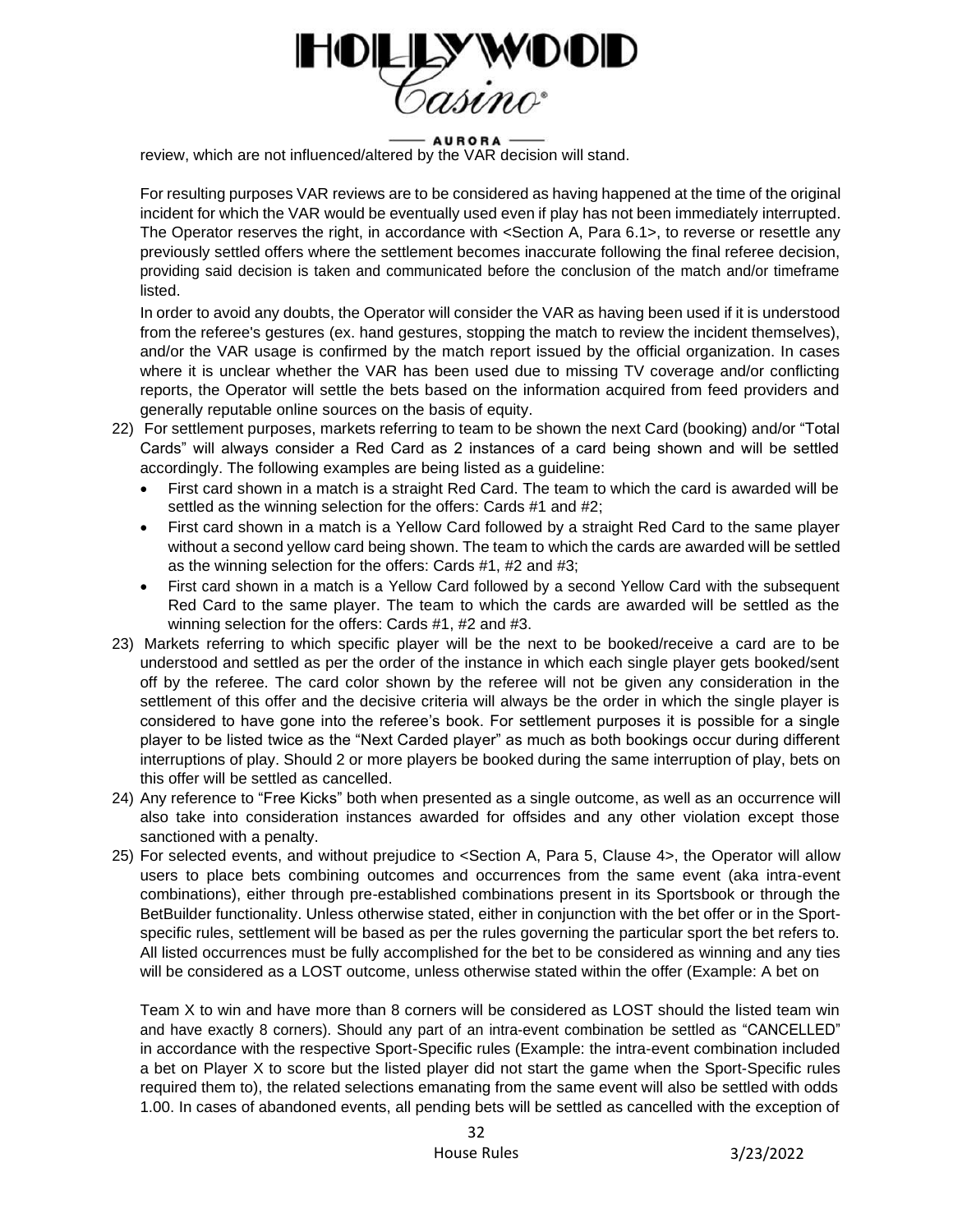

those the outcome of which has already been decided and no further play could produce a different outcome.

# *14. Golf*

- 1) All bets will be deemed as valid as much as the Tournament, or the relative round to which the bet refers to, is played within the same year, irrespective of any time delays, unless other arrangements have been agreed to.
- 2) All bets referring to Tournament Performance (Winner, Place, Group Betting, Top Nationality, Individual Final Position, etc.) will be deemed valid as long as 36 holes have been completed by the eligible players, and an official result has been declared by the organization.
- 3) Bet offers already decided are considered as valid bets even though 36 holes are not played and/or an official result has not been issued by the organization.
- 4) Any result deriving from officially-sanctioned playoffs will count towards the settlement of the offers.
- 5) Bets on players who start the tournament but withdraw voluntarily or are disqualified will be settled as losing bets, unless the result of the offer which the bet refers to is already determined. If a player doesn't start the tournament and the wager is based solely on that player's individual performance, the wager will be refunded.
- 6) In outright bets which include a limited selection of participants, such as Top Nationality, Group Betting, etc., the Operator reserves the right to apply Tattersalls Rule 4 on any non-starter. Dead Heat rules will apply except for cases where a play-off has determined a better finishing position.
- 7) All "Head to Head" bet offers require all participants to start in the event/round to which the bet refers to.
- 8) In "Head to Head" bets featuring only two players, stakes will be refunded if both participants share the same finishing position and no draw option has been offered. In "Head to Head" bets featuring three players, should two or more participants share the same finishing position, stakes will be divided in accordance with <Section B, Para 5.19>.
- 9) Settlement of "Head to Head" bet offers involving the performance of two or more players (e.g. Best Finishing Position in the tournament) will be based upon the best finishing position/lowest score (as applicable) achieved in the relative event/round which the bet refers to.
- 10) Any reference to Make/Miss the "Cut" requires an official cut/exclusion effected by the organizers for bets to stand. In the case of tournaments where players are eliminated during more than one phase, settlement will be based on a whether the player has qualified or not following the first "Cut" made.
- 11) Disqualification/withdrawals by a player before the "Cut" is made, will result in the player being considered as having missed the "Cut". Disqualification/withdrawals subsequent to the "Cut" being made will be irrelevant towards the original settlement of the "Make the Cut" offers.
- 12) In "Head to Heads" based on the best finishing position in the tournament, in case one player misses the cut then the other player will be settled as the winner. If both participants fail to make the "Cut" the player with the lowest score at the "Cut" will be considered as the winner. Should both players fail to make the "Cut" with the same score then the bet will be cancelled. A player disqualified after the "Cut" has been made is deemed to have beaten a player who has failed to make the "Cut".
- 13) Any reference to "Majors" will be based on the tournaments for that particular season to which the PGA attributes said definition, irrespective of any venue, date, or any other changes.

# *15. Handball*

1) "Head to Head" and "Over/Under" bets involving the performance of one or more players in the match/event/tournament are considered valid given that all listed players take part in the match/event/tournament at some stage for bets to stand.

33 House Rules 3/23/2022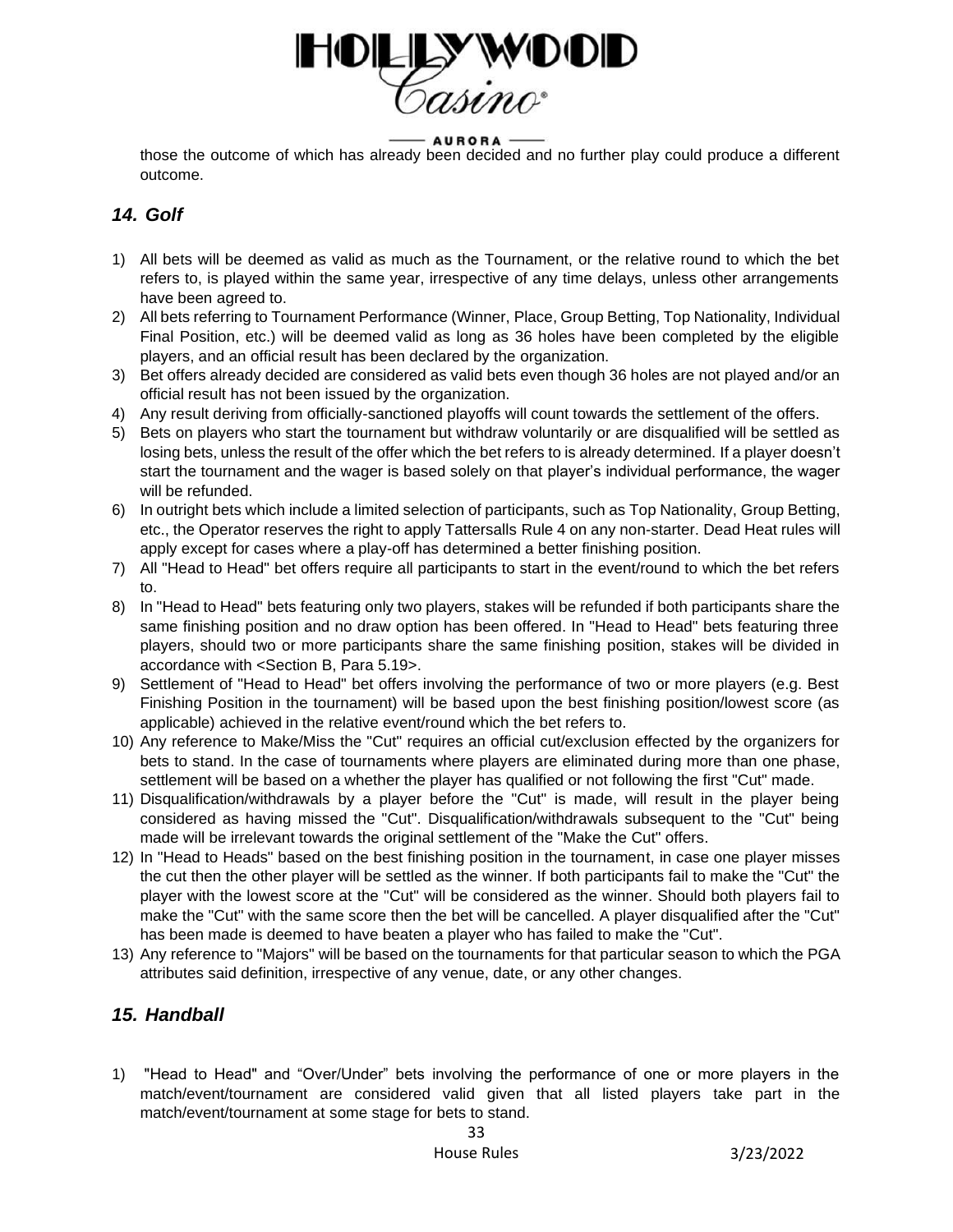

## - AURORA -

- 2) All bets referring to aggregated Tournament Totals will be settled based on official statistics by the governing association. Unless otherwise stated, cumulative amounts of such bets will include eventual prolongations (e.g. Extra Time) but not Penalty Shoot Outs.
- 3) Settlement of player related bets in a specific match will be based on the result after the end of the 2nd half (Regular Time), unless otherwise stated.

# *16. US Fixed Odds Racing Rules (when approved)*

- 1) All races are settled on the basis of the official result issued by the local Horse Racing Authority including any amendments affected after eventual steward inquiries and objections. Any changes to the result after the first official result has been posted will not be considered.
- 2) All bets placed in the race winner market are Win Only and will be settled at the odds taken at the time of the bet. In the event of a dead heat the winning stake will be divided by the number of selections that dead heated for the win. No place or show betting is available.
- 3) All bets are placed on the horse name only, coupled runners are not considered in any fixed odds markets and will not be considered for settlement purposes. Therefore, when multiple horses are running with the same cloth number (coupled runners), a bet on any such horse is considered a bet on the named selection only and will not include any other selections with the same cloth number.
- 4) In the event of a non-runner, deductions to the price taken on any bets placed prior to the horse being scratched from market will be applied according the price of the non-runner at the time of the nonrunner's withdrawal. Deductions will be applied according to the table below.

| <b>Decimal odds</b> | <b>Fractional odds</b>      | <b>Net deductions</b> |
|---------------------|-----------------------------|-----------------------|
| 1.12 or lower       | 1/9 or shorter              | 90%                   |
| $1.13 - 1.19$       | $1/8 - 2/11$                | 85%                   |
| $1.20 - 1.27$       | $\frac{1}{5} - \frac{1}{4}$ | 80%                   |
| $1.28 - 1.33$       | $7/25 - 8/25$               | 75%                   |
| $1.34 - 1.44$       | $1/3 - 11/25$               | 70%                   |
| $1.45 - 1.57$       | $4/9 - 14/25$               | 65%                   |
| $1.58 - 1.66$       | $4/7 - 13/20$               | 60%                   |
| $1.67 - 1.83$       | $4/6 - 4/5$                 | 55%                   |
| $1.84 - 1.99$       | $5/6 - 49/50$               | 50%                   |
| $2.00 - 2.24$       | Evens - 31/25               | 45%                   |
| $2.25 - 2.59$       | $5/4 - 39/25$               | 40%                   |
| $2.60 - 2.79$       | $8/5 - 7/4$                 | 35%                   |
| $2.80 - 3.39$       | $9/5 - 23/10$               | 30%                   |
| $3.40 - 4.19$       | $12/5 - 3/1$                | 25%                   |
| $4.20 - 5.40$       | $16/5 - 22/5$               | 20%                   |
| $5.50 - 6.99$       | $9/2 - 23/4$                | 15%                   |
| $7.00 - 10.99$      | $6/1 - 9/1$                 | 10%                   |
| 11.00 and higher    | 10/1 and higher             | No deduction          |
|                     |                             |                       |

5) In instances where a race is taken off the turf and ran on a dirt / AW surface, all bets will stand including those placed before the track announced the change of surface.

6) All bets on non-runners as deemed so by the racetrack stewards on the day will be refunded in full. Ifa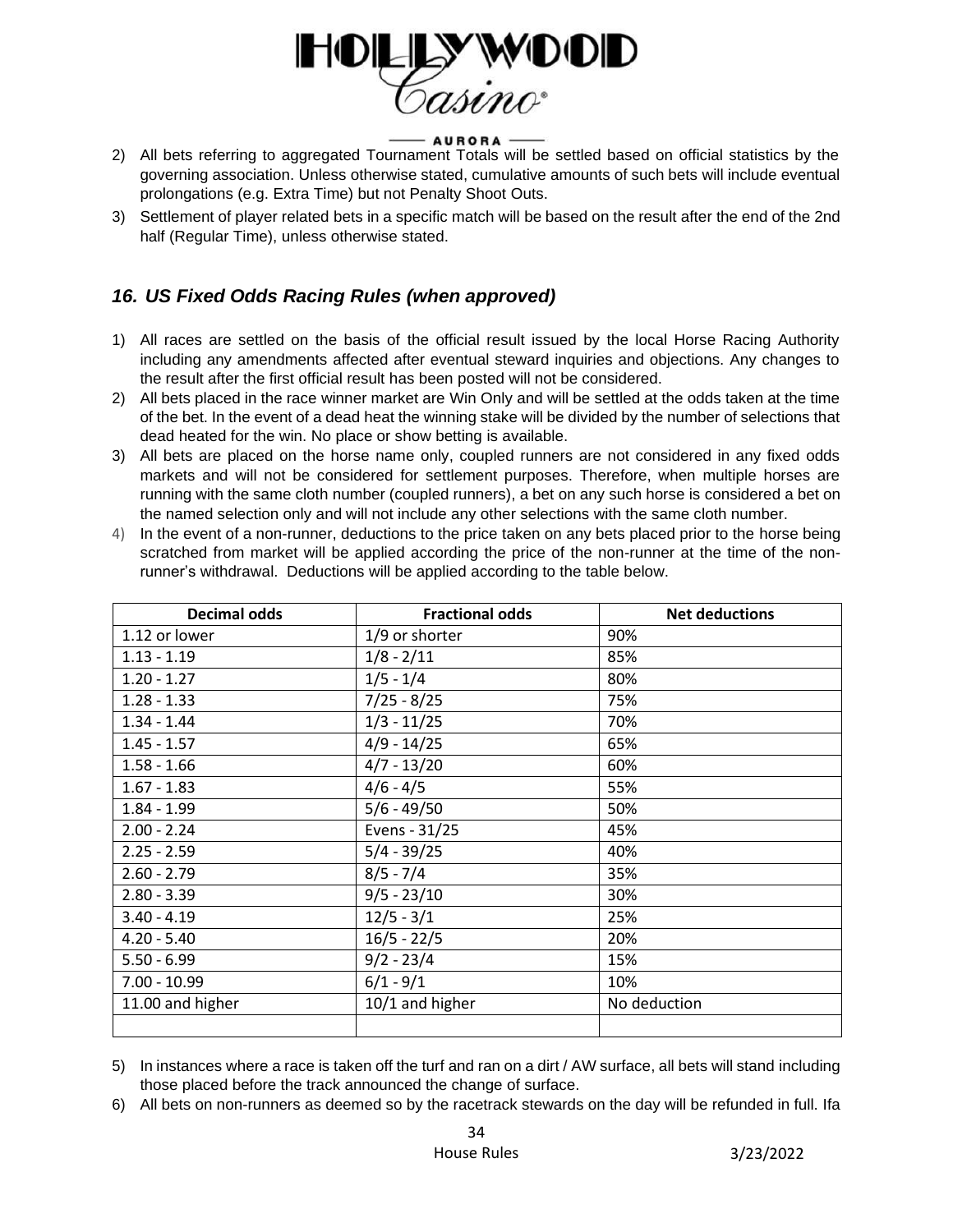

horse refuses leave the stalls, unseats their jockey or fails to complete due to any reason, all bets will stand unless the stewards deem it a non-runner.

- 7) Head to Head / Match bets Where a head to head / match bet if offered, the winning selection is the horse with the best finishing position. If one of the horses in the head to head is scratched before the race, all bets on the both selections are cancelled and will be refunded.
- 8) If one of the selections does not complete the race and is deemed a runner, bets on that selection will be settled as losing with the other selection winning. If both horses in the head to head fail to complete the race or finished dead heated with each other all bets will be refunded.
- 9) All bets will be declared cancelled in the event of a race being abandoned or declared cancelled by the racetrack stewards.

# *17.Ice Hockey*

- 1) Settlement of player related and team total bets in a league/competition/tournament (such as Goals, Assists, Points, Penalty Minutes, etc.) will be settled based on official statistics by the governing association. Unless otherwise stated, cumulative amounts of such bets will include eventual prolongations (e.g. Over Time) but not Penalty Shoot Outs.
- 2) "Head to Head" and "Over/Under" bets involving the performance of one or more players in the match/event/tournament are considered valid given that all listed players take part in the match/event/tournament at some stage.
- 3) Settlement of player related bets in a specific match will be based on the result after the end of the 3rd period (Regular Time), unless otherwise stated.
- 4) For the purpose of settlement, "Over/Under" bets referring to Total Goals Scored in the match including any eventual goals scored in Overtime and Penalty Shootouts, will be settled by counting as only "1" the goals scored by either team during the prolongations. The following examples can be used for consideration:
	- Example 1 Over/Under (Regular Time): Match ends 2-2 at the end of the 3rd period. Total Goals will be settled as 2-2 (4 goals in total).
	- Example 2 Over/Under (Including OT and Penalty Shootout): Match ends 2-2 at the end of the 3rd period and Team A scores in OT. Total Goals will be settled as 3-2 (5 goals in total).
	- Example 3 Over/Under (Including OT and Penalty Shootout): Match ends 2-2 at the end of the 3rd period. OT ends 0-0 while during the Penalty Shootout Team A scores 1 and Team B scores 2. Total Goals will be settled as 2-3 (5goals in total).
- 5) Unless specifically stated or implied within the offer, all bets on Ice Hockey are determined on the basis of the result at the end of Regular Time (i.e. end of 3rd Period).
- 6) Unless specifically stated or implied in the offer characteristics, settlement of Season bets will be based as per the classifications, definitions and tie-breaking rules as per NHL.com, or the official website of the competition (as applicable).
- 7) All offers referring to player performances remain valid regardless of eventual player trades during any point in the season.
- 8) Offers referring to individual player performances' in a single match (example: Total Goals Scored by Player X) or confronting performances from 2 individual players during the course of a match (example: Which of Player X or Player Y will score most Goals), require all listed individuals to be an active participant in the applicable match for bets to stand.
- 9) Offers referring to individual player performances' over a particular period (example: Total Goals Scored by Player X during the Regular Season) or confronting performances from 2 individual players during the course of the season (example: Which of Player X or Player Y will score most Goals during the Regular Season), require all listed individuals to be an active participant in at least one more match applicable for the offer after bet acceptance for bets to stand.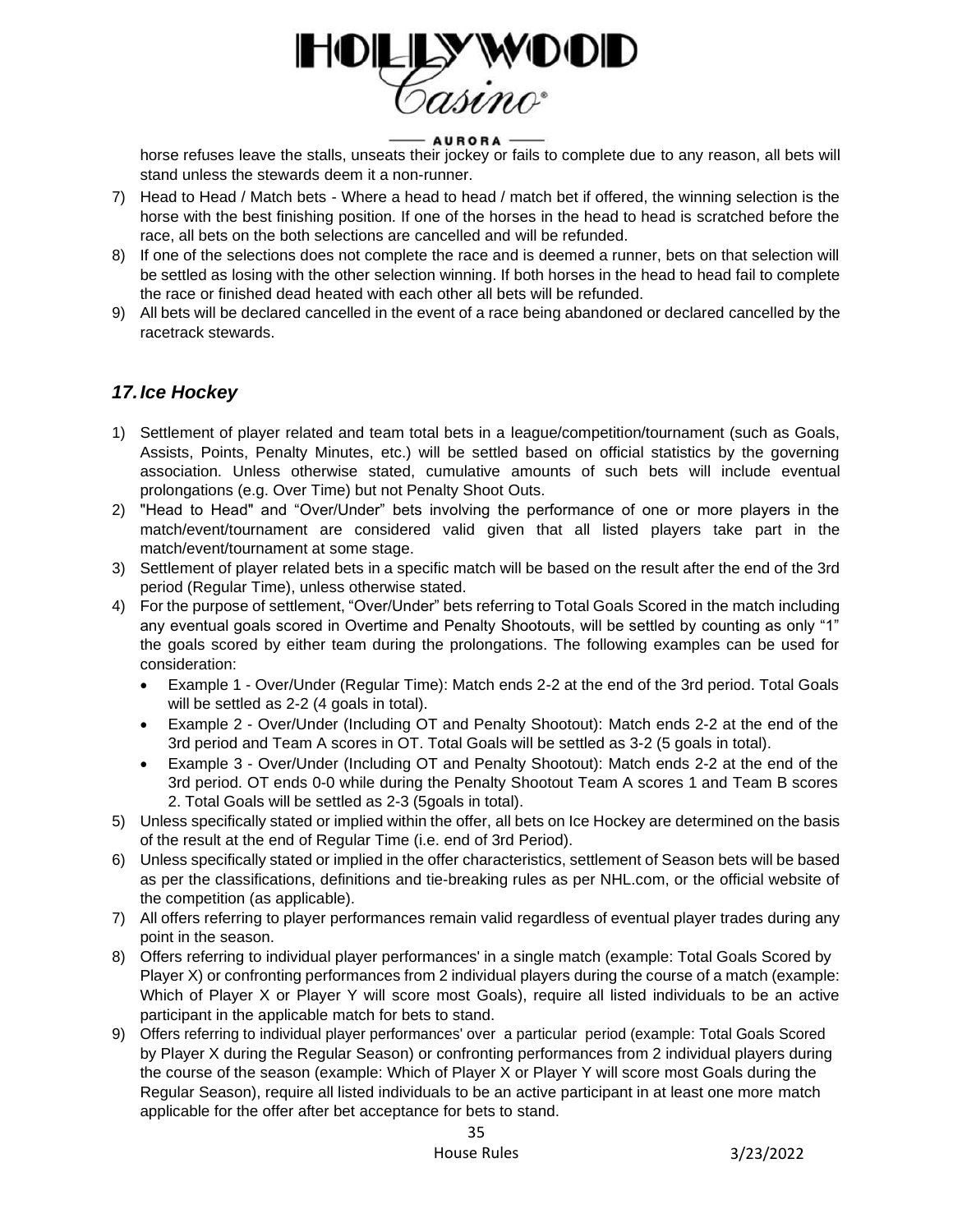**ADIDID** - AURORA -

## *18.Motor Sports*

- 1) This section is valid for all sports related to Motor Racing, such as: Formula One, A1 GP, CART, Indy Car, Nascar, Circuit Racing, Touring Cars, DTM, Endurance, Rally, Rally-cross, Motorcycling, Superbike.
- 2) Bets are settled according to the publication of live timing and classification as shown on TV at the timeof podium presentations, or at the end of the session/race/event (as applicable). Should the information required for the settling of the offer be missing/not shown and/or incomplete, the first official information on the official site will be deemed binding, regardless of subsequent promotions, demotions, appeals and/or penalties inflicted after the termination of the session/race which the bet refers to.
- 3) Events being shortened due to weather conditions or other situations but are deemed official by the governing association will be settled accordingly, regardless of any changes which said associations might make due to the incompletion of the race.
- 4) Should an event/race/session/lap/heat be restarted from the beginning, bets will stand and will be settled according to the result issued after the restart, except for those bets the outcome of which hasalready been determined.
- 5) For settlement purposes, a driver/rider who has taken part in an officially-sanctioned practice or qualification session is considered to have taken part in the event, regardless of his eventual participation in the actual race.
- 6) In "Head to Head" bets all listed participants must take part in the session to which the bet refers to for bets to stand, irrespective of whether a driver manages to get an official time.
- 7) Settlement for any offer with reference to "Race completion" will be based on official regulations as issued by the governing association.
- 8) A "Head to Head" bet where both drivers/riders fail to complete the race is determined on the basis of the most laps completed. In case the participants fail to complete the race and are recorded for the same number of laps, the bet is declared cancelled, except in cases of Rally where at least one of thelisted participants must complete the event, otherwise the bets will be declared cancelled.
- 9) Time penalties inflicted by the governing Association during the qualifying session(s) will count. Other grid demotions/promotions are disregarded.
- 10) A Race is considered to have started when the warm-up lap starts (where applicable), thus all drivers/riders taking part in the warm-up lap are deemed to have started. In case of a participant whose start is delayed, or starts the race from the pit lane, the participant is also deemed to have taken part.
- 11) Settlement of seasonal markets will take into account the classification issued exactly after the completion of the last race of the season including any decisions taken by the organizing association during the season, given that said decision is issued before the last race of the season. Any decision (even on appeal) taken after the end of the last stipulated race is deemed as irrelevant.
- 12) All bets which make reference to teams' performances will stand regardless of any driver/rider changes.
- 13) Bets will stand regardless of any schedule/location/circuit changes as far as the race/event is held on the scheduled date, irrespective of any time delays, calendar order, etc., except for those bets placed after 00:00CET of the Monday of the week for which the race/event is scheduled which will be refunded should the race/event/session that the offer refers to not be held on the scheduled date.
- 14) Bets referring to specific teams' performance during the race require the initially stipulated number of vehicles from each team to start the race for bets to stand, otherwise they will be declared cancelled (e.g. in Formula 1, two cars from each team should start the race).
- 15) Settlement of bets referring to the inclusion of the "Safety Car" will not take into account those occurrences in which the actual race starts behind the "Safety Car".
- 16) Settlement of offers on the first driver/car to retire will be based on the actual lap in which the driver is considered to have withdrawn from the race. Thus if two or more drivers retire during the same lap bets will be settled in accordance with <Section B, Para 5, Clause 14>.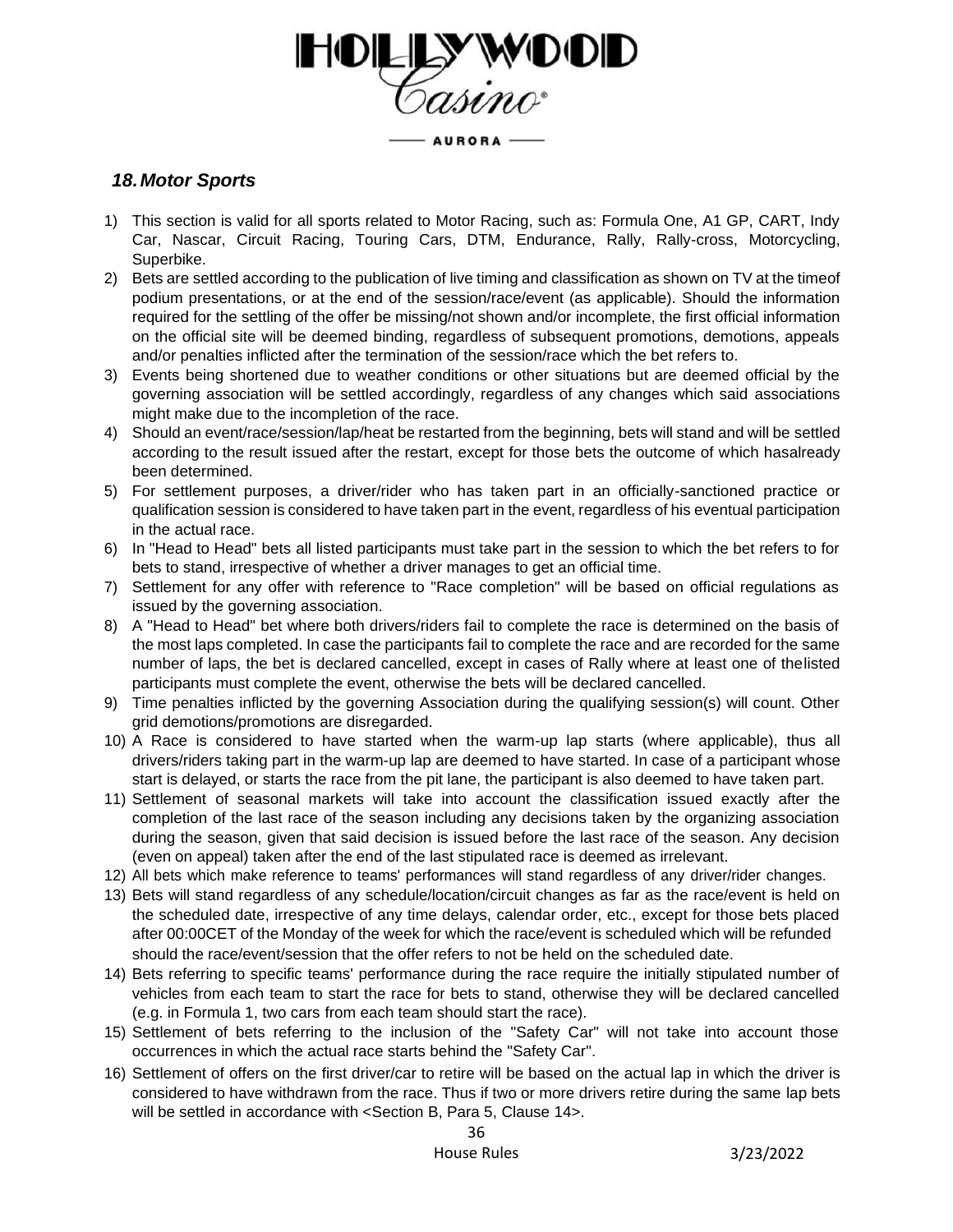

17) Bets on the First/Next Driver to retire during the race will include only the outcomes deriving after the official start of the race. Any retirements/withdrawals previous to the actual start of the GP (including those during the warm-up lap) will not be considered for settlement purposes.

# *19.Rugby League*

- 1) Unless otherwise stated, settlement of bets on Rugby League is determined on the basis of the result after the so called extra (over) time or Golden Point Rule, as applicable.
- 2) "Margin Betting" and "Half/Time Full Time" offers are settled with the outcome at the end of the 80 minutes' play.
- 3) Certain competitions/events might have offers that are relevant to a specific period/match that can end in a draw, either at the end of the normal 80 minutes of play or even after eventual extra (over) time is played. In such cases bets are settled according to the so-called "dead-heat" rule where the payout would be calculated after the odds are divided and then multiplied by the stake, irrespective of whether the net payout is lower than the Patron's stake. Should such provision be in place it would be listed in conjunction with the bet offer.
- 4) Try Scorers (First/Last/Anytime/Team) All bets include any potential extra (over) time. Any bets placed on players in the game day 17 stand regardless of the player's participation (or lack thereof) in the match. Stakes on players not included in game day 17 will be refunded.
- 5) Unless otherwise specified, all other bets involving the performance of one or more players will require the listed participant(s) to play from the start of the match to be valid.
- 6) Settlement of player-related bets in match/event/tournament will be based on the result after potential over (extra) time, unless otherwise stated.
- 7) All bets stand, regardless of change of venue.

# *20.Rugby Union*

- 1) Unless otherwise specified all bets referring to the match and team performances, etc. are settled in accordance with the result at the end of the 2nd half (after 80 minutes play).
- 2) Certain competitions/events might have offers that are relevant to a specific period/match that can end in a draw, either at the end of the normal 80 minutes of play or even after eventual extra (over) time is played. In such cases bets are settled according to the so-called "dead-heat" rule where the payout would be calculated after the odds are divided and then multiplied by the stake, irrespective of whether the net payout is lower than the Patron's stake. Should such provision be in place it would be listed in conjunction with the bet offer.
- 3) Try Scorers (First/Last/Anytime/Team) All bets include any potential extra (over) time. Any bets placed on players in game day 22 stand regardless of the player's participation (or lack thereof) in the match. Stakes on players not included in game day 22 will be refunded.
- 4) Unless otherwise specified, all other bets involving the performance of one or more players will require the listed participant(s) to play from the start of the match to be valid.
- 5) Settlement of player-related bets in match/event/tournament will be based on the result after potential over (extra) time, unless otherwise stated.
- 6) All bets stand, regardless of change of venue.

# *21.Squash*

1) All House Rules stated for Tennis apply where applicable.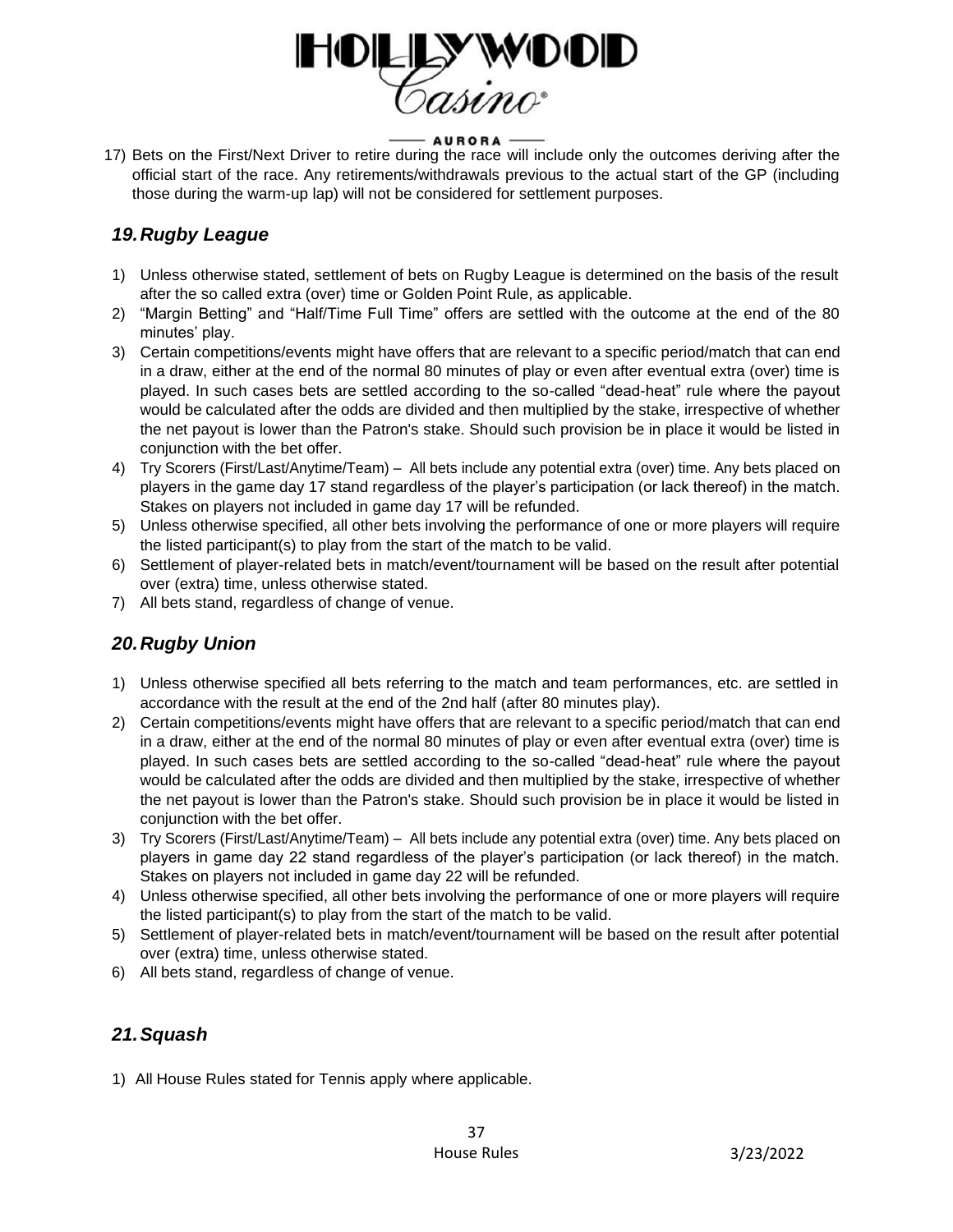

# *22.Speedway*

- 1) All offers will be settled based on the official result declared by the governing association at the completion of the last scheduled heat. Subsequent promotions, demotions, appeals and/or penalties inflicted after the termination of the event which the bet refers to are disregarded.
- 2) "Match" bets between two teams/riders are settled according to the official result, regardless of the number of heats completed.
- 3) "Over/Under" offers on unfinished matches/events the outcome of which is already determined before the interruption and/or any further continuance of play could not possibly produce a different outcome to said offers, will be settled based on the result achieved until the interruption. For the calculation of these settlements, the minimum amount of occurrences which should have been needed to bring the offer to the natural conclusion will be added as necessary depending on the number of sets which the match is scheduled for. Should this calculation produce a situation where no possible alterations could affect the outcome of the offer this will be settled as such. See examples from the tennis-section for reference.
- 4) "Handicap" offers require all scheduled heats to be completed for bets to stand except in those events the outcome of which is already determined before the interruption and/or any further continuance of play could not possibly produce a different outcome to said offers which will be settled accordingly. See examples from the tennis-section for reference.
- 5) All "Head to Head" and "Over/Under" bets featuring the performance of one or more riders in an event/heat are considered valid given that all listed riders take part in at least one heat for bets to stand.
- 6) Bets referring to a specific heat require the specific heat to be completed and all listed participants to take part in the particular heat for bets to stand.

# *23.Surfing*

- 1) All bets stand, regardless of any postponement, change of venues, etc., granted that the event is held within the official waiting period as declared by the governing body.
- 2) Matchups referring to the performance of one or more surfers are considered valid given that all listed surfers start in the listed heat/event.
- 3) Certain competitions/events might have offers that are relevant to the performance in an event where two or more listed surfers are eliminated in the same stage. In this case bets would be settled according to the so-called "dead-heat" rule where the payout would be calculated after the odds are divided and then multiplied by the stake, irrespective of whether the net payout is lower than the Patron's stake. Should such provision be in place it would be listed in conjunction with the bet offer.

# *24.Swimming*

- 1) Unless otherwise stated, all bets on Swimming are determined on the basis of the result after the final stage of that competition. If neither of the listed participants takes part in the final stage, all bets will be cancelled, unless the governing association follows specific tie-breaking procedures, in which case, these will be deemed valid.
- 2) All bet offers will be settled based on the first official result being presented. However, the Operator will take into account and settle/re-settle accordingly, any changes to the official result issued within 24 hours after the event has taken place. For such eventuality to be considered, the protest must be attributable to incidents happening exclusively during the event, such as a lane infringement or an early start in a relay race, etc. No doping cases will be considered. The result available at the end of the aforementioned 24 hours will be deemed as binding regardless of any further protests, changes to the

38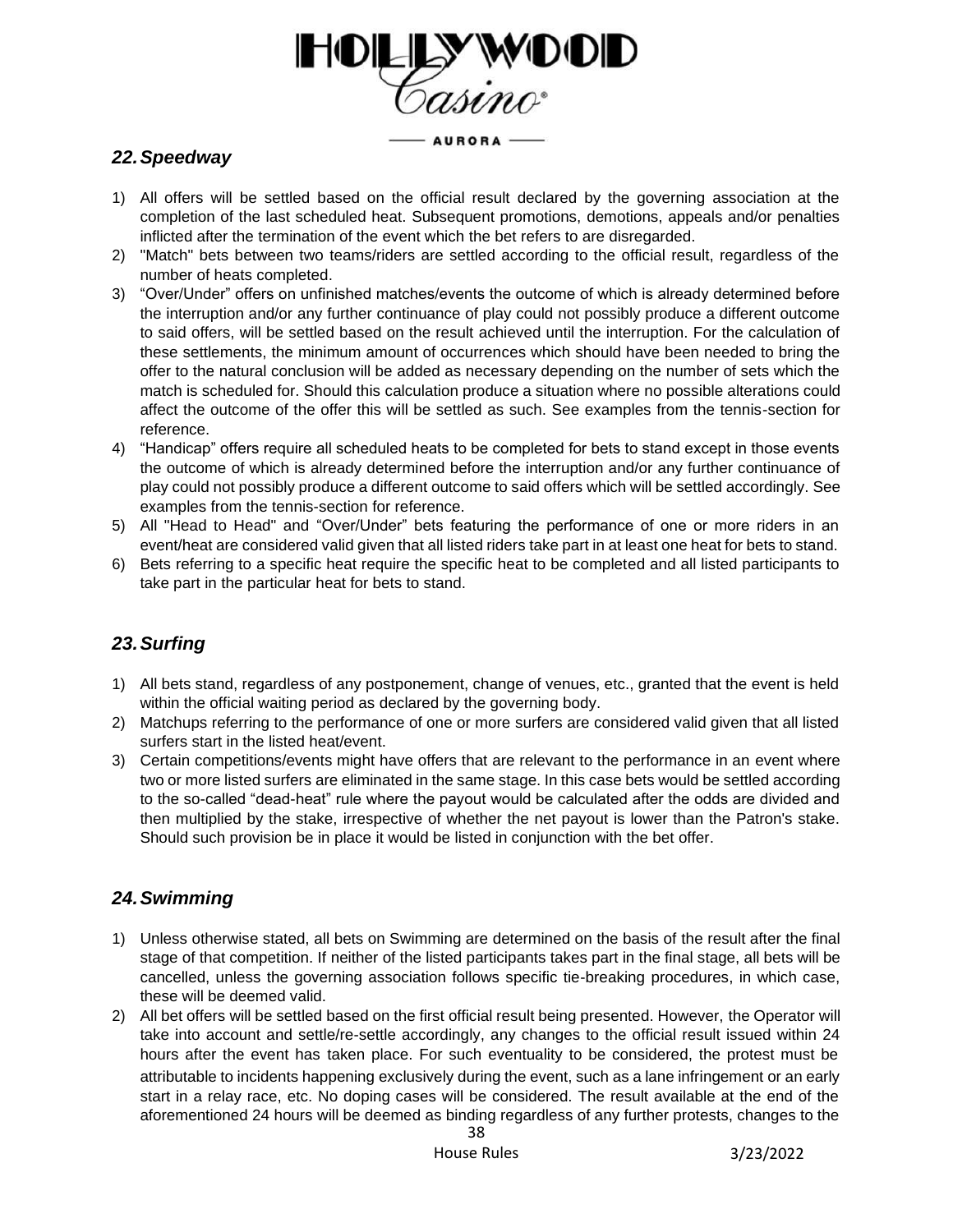

official result, etc.

- 3) If two or more participants take part in different heats during a competition, all Head-To-Head-offers between them will be considered cancelled, unless there is a later stage in the competition that at least one of them qualifies for.
- 4) A participant who is disqualified due to the infringement of the start procedure (false start) will be deemed to have taken part in the event.

# *25.Tennis and Racket Sports (Badminton, Rackleton, Squash & Table Tennis)*

- 1) All bets will remain valid as far as the match/offer is played within the tournament framework regardless of any changes (either before or during the match), in conditions (indoor/outdoor) and/or surface types, unless other arrangements have been agreed.
- 2) "Match" bet offers are based on the general principle of tournament progress or tournament win, depending on which phase of the competition the match refers to. The player/team progressing to the next round or winning the tournament is to be considered as the winner of the bet regardless of match duration, withdrawals, disqualifications, etc. These bets require at least one set to be completed for bets to stand.
- 3) "Over/Under" and "Handicap" offers on unfinished matches the outcome of which is already determined before the interruption of play and/or where any further continuance of play could not possibly produce a different outcome to said offers, will be settled based on the result achieved until the interruption. For the calculation of these settlements, the minimum amount of occurrences which should have been needed to bring the offer to the natural conclusion will be added as necessary depending on the number of sets which the match is scheduled for. Should this calculation produce a situation where no possible alterations could affect the outcome of the offer this will be settled as such. The following examples can be used for consideration:
	- Example 1 Over/Under: A retirement occurs in a match scheduled for three sets with the score 7- 6, 4-4. The offers: "Total Games Set  $2 - 9.5$ " (or any lines lower than that amount) & "Total Games Played in the Match – 22.5" (or any lines lower than that amount) will be settled with "Over" bets as winning and "Under" bets as losing. Bets on lines higher than that will be settled as cancelled.
	- Example 2 Handicap: A retirement occurs at the start of the 3rd set in a match scheduled for 5 sets with the score at 1-1. Bets on +2.5/-2.5 Sets will be settled as winners and losers respectively. Offers on any lines lower than that amount will be settled as cancelled.
- 4) All "Correct Score" (namely Set Betting and Game Betting), "Odd/Even", and those offers which refer to the winner of a particular period in the match (example "Which player will win the first set?" and "Set 2 – Game 6: Winner" require the relevant part of the match to be completed.
- 5) All type of offers not specified above require at least one set to be completed for bets to stand, except for those offers the outcome of which is already determined before the interruption of play and any further continuation of play could not possibly produce a different outcome.
- 6) In a Doubles match, all bets will be declared cancelled if any of the stated players are being replaced.
- 7) Any reference to "Grand Slams" will be based on the tournaments for that particular season to which the ITF attributes said definition, irrespective of any venue, date, or any other changes.
- 8) Unless explicitly stated, all bets on Davis Cup matches will be cancelled in case it is decided that the match is played in any other format than "Best of 5 Sets", (e.g. Best of 3 Sets).
- 9) Offers relative to the Davis Cup are offered with the explicit assumption that the particular match-up will form part of the so-called "rubbers" for the next available Singles session, which usually consists of two Singles matches per session. All bets will be cancelled on matches which are intended for the first or second rubber (usually Friday Singles matches) which had the listed participants changed, regardless of the fact that the same encounter could actually happen during other match-ups of the same tie/round.
- 10) Results acquired in a "Pro Set" will be valid only for the following offers: "Match", "Set Handicap", "Set Betting" and "Total Sets". All other types of offers will be settled as cancelled, with the exception of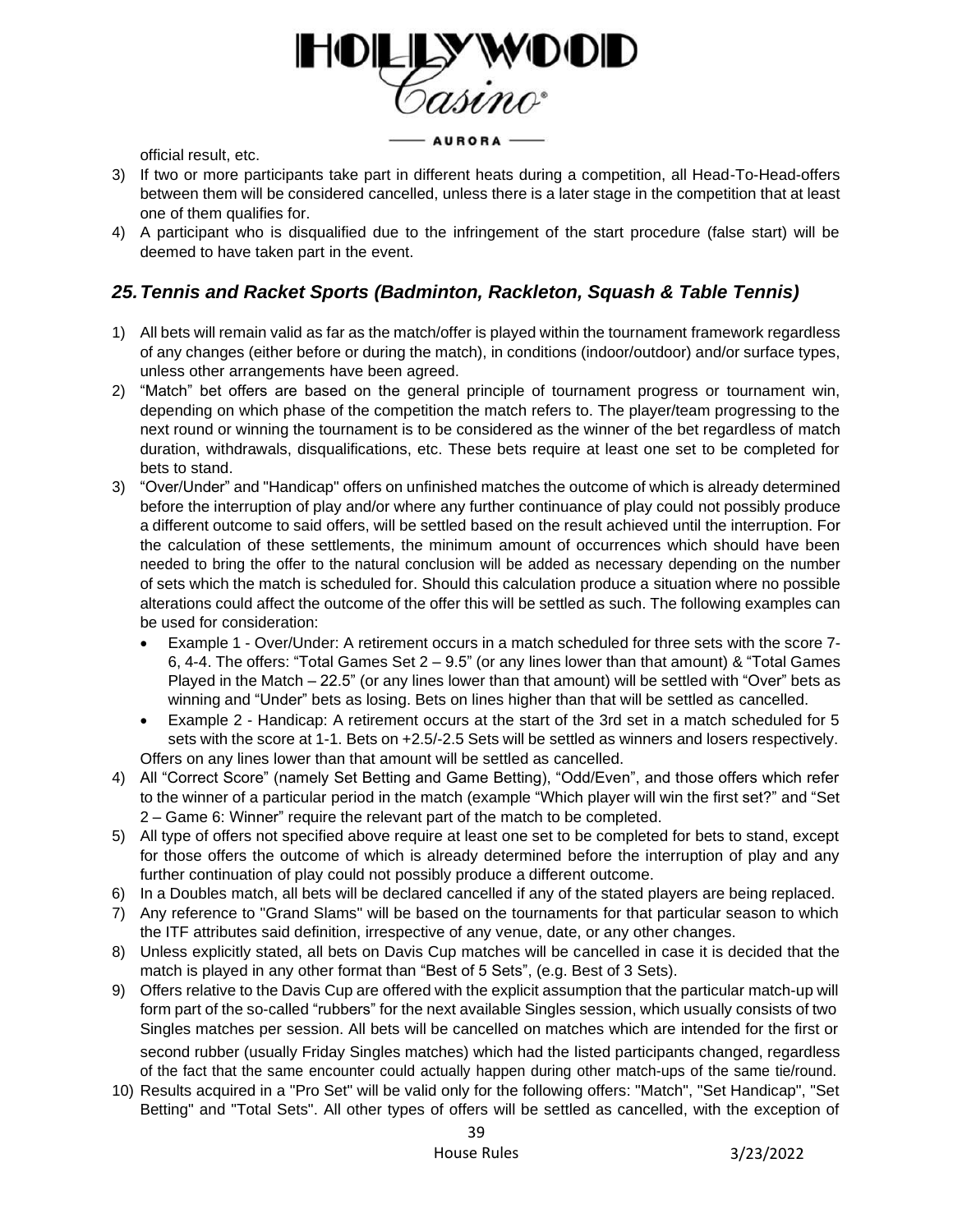

offers the outcome of which is already determined.

11) In cases where a "Match Tie-Break" is used by the organizing committee/federation as the deciding factor in determining the outcome of the match, said "Match Tie-Break" will only count as 1 "Game" as applicable. (Example: A match with the following scores: 6-4 (Set 1), 2-6 (Set 2) and 10-8 (Match tiebreak) will be resulted in Participant/Team A winning 9 Games (6+2+1) while Participant/Team B will be considered as won 10 (4+6+0).

# *26.Volleyball*

- 1) Any points tallied during the so called "Golden Set" will not count for the settlement of the offers relating to that particular match, with the exception of any bets referring to tournament progression and Tournament Totals.
- 2) Settlement of player-related bets in match/event/tournament will be based on the result after potential over (extra time, unless otherwise stated.
- 3) "Head to Head" and "Over/Under" bets involving the performance of one or more players in the match/event/tournament are considered valid given that all listed players take part in the match/event/tournament at some stage.
- 4) "Over/Under" and "Handicap" offers on unfinished matches the outcome of which is already determined before the interruption of play and/or where any further continuance of play could not possibly produce a different outcome to said offers, will be settled based on the result achieved until the interruption. For the calculation of these settlements, the minimum amount of occurrences which should have been needed to bring the offer to the natural conclusion will be added as necessary depending on the number of sets which the match is scheduled for. Should this calculation produce a situation where no possible alterations could affect the outcome of the offer, this will be settled as such. See examples from the tennis-section for reference.
- 5) All "Correct Score" offers, "Odd/Even", and those offers which refer to the winner of particular period/timeframe in the match (example "Which team will win the 1st set?" and "Set 2 – Race to 15 points" require the relevant part of the match to be completed.
- 6) All type of offers not specified above require at least one set to be completed for bets to stand, except for those offers the outcome of which is already determined before the interruption of play and any further continuation of play could not possibly produce a different outcome.

# *27.Winter Sports (when approved)*

- 1) This section is valid for the following sports: Alpine Skiing, Biathlon, Cross Country Skiing, Freestyle, Nordic Combined, Short Track, Ski Jumping, Snowboard & Speed Skating.
- 2) Results from a competition will be deemed valid if it is declared as a valid competition for the relevant category, by the governing association for that sport. This applies in case of an event being shortened, such as only consisting of one run/jump instead of two, or an event being moved to another venue.
- 3) In cases of abandoned/uncompleted events, all those offers the outcome of which is already determined before the interruption of play and any further continuation of play could not possibly produce a different outcome are deemed valid and will be settled accordingly.
- 4) All offers will be settled as cancelled if the original/stated format of an event is completely changed, like the size of hill in Ski Jumping, style in Course Country Skiing, etc.
- 5) The Operator reserves the right to apply Tattersalls Rule 4 in case of a non-starter in a "Group Betting" ("Best of X") offer.
- 6) Offers related to specific Winter Sports events (excluding for example bets referring to Overall classifications, Olympic, World and Continental competitions), are offered with the explicit assumption that the particular event will be the next event held in that particular sports/discipline. Should the specific event be moved for any reason whatsoever and an exactly similar event for that sports/discipline is held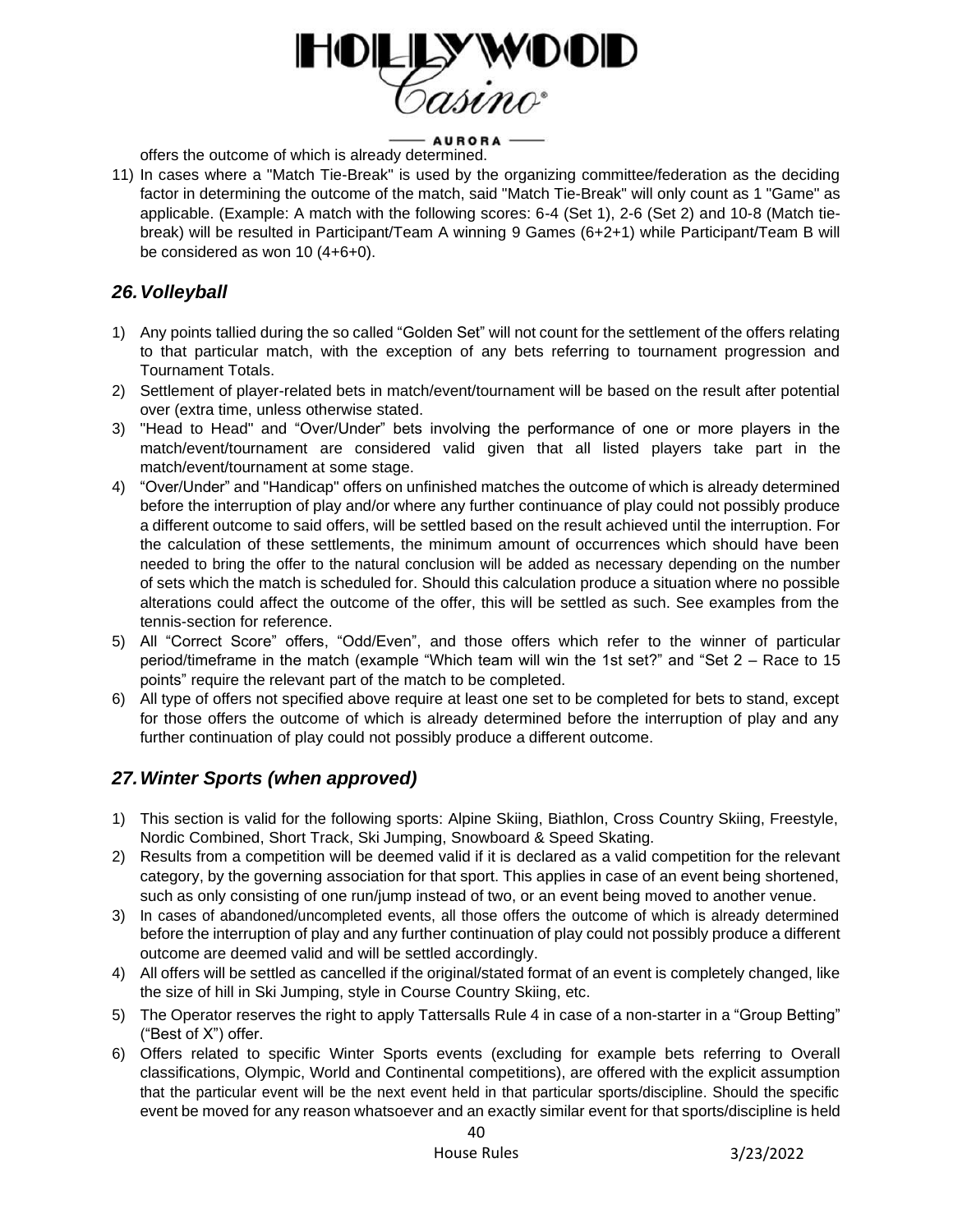

in the same location starting in not more than 72 hours, the bets will be valid for the next scheduled event in that sports/discipline. Thus, if for example two separate races from the same sports/discipline are scheduled for Friday and Saturday and the Friday competition is moved to Saturday or Sunday, the bets on the Friday competition will be settled in accordance with the next scheduled event, in this case Saturday's events. In cases where just 1 event is scheduled in that sports/discipline and the starting time is moved less than 72 hours, bets will remain valid and will be settled accordingly. Should no event with the same connotations be held in the 72-hour period after the initially scheduled time, bets will be settled as cancelled.

7) In a "Head to Head" between two or three participants, at least one of the listed participants must complete the final run/stage/jump which the bet refers to, for bets to be considered valid. Such provision is not applicable for Cross-country Sprint events which include different elimination stages as well as Ski Jumping. In such cases, settlement will be based on the official classification irrespective of whether any of the listed participants completes the final run/stage/jump.

# **28.***BARSTOOL SPORTSBOOK SPECIFIC WAGERS (EXCLUSIVES)*

All individual events of games included in a wager as described below, will be settled in accordance with these House Rules. Unless listed differently in conjunction with the bet offer, all Barstool Sportsbook Specific Wagers, Exclusives or Bet with Barstool wagers should be considered valid for the result at the end of any overtime or extra time If an event included in a wager below would be settled as void in its individual capacity, it will be deemed cancelled or void for purposes of the Barstool Sportsbook Specific Wager it is a part of.

## **Pre-Packaged Parlays**

- 1. Patrons will be presented the option of wagering on a Pre-Packaged Parlay of event results.
- 2. Should all selections on the individual events contained within the parlay ultimately be graded as winning selections, the wager will be settled as a winning wager. Should any of the individual events contained within the parlay ultimately be graded as a losing selection, the wager will be considered a losing wager for settlement purposes. Should any selection on an individual event in the parlay

result in a push, or be cancelled, the selection shall be graded as a win. Note, the remaining selections of the Pre-Packaged Parlay must win for the whole Pre-Packaged Parlay to be considered a winning wager.

## *29. Illinois Collegiate Teams*

- 1) In sporting events involving an Illinois collegiate team, wagering is acceptable if the wager is a Tier 1 wager and is not related to an individual athlete's performance. The wager must be made in person and cannot be made over the Internet or through a mobile application.
- 2) During regular season games, a wager could be accepted for an Illinois collegiate team to win a future tournament. However, a wager such as "total wins in the season" could not be made during a regular season game since that wager would be dependent on the outcome of the regular season game
- 3) After a tournament has begun, the ability to place a Tier 1 wager on an Illinois collegiate team will only be offered on days when the tournament is not being played.